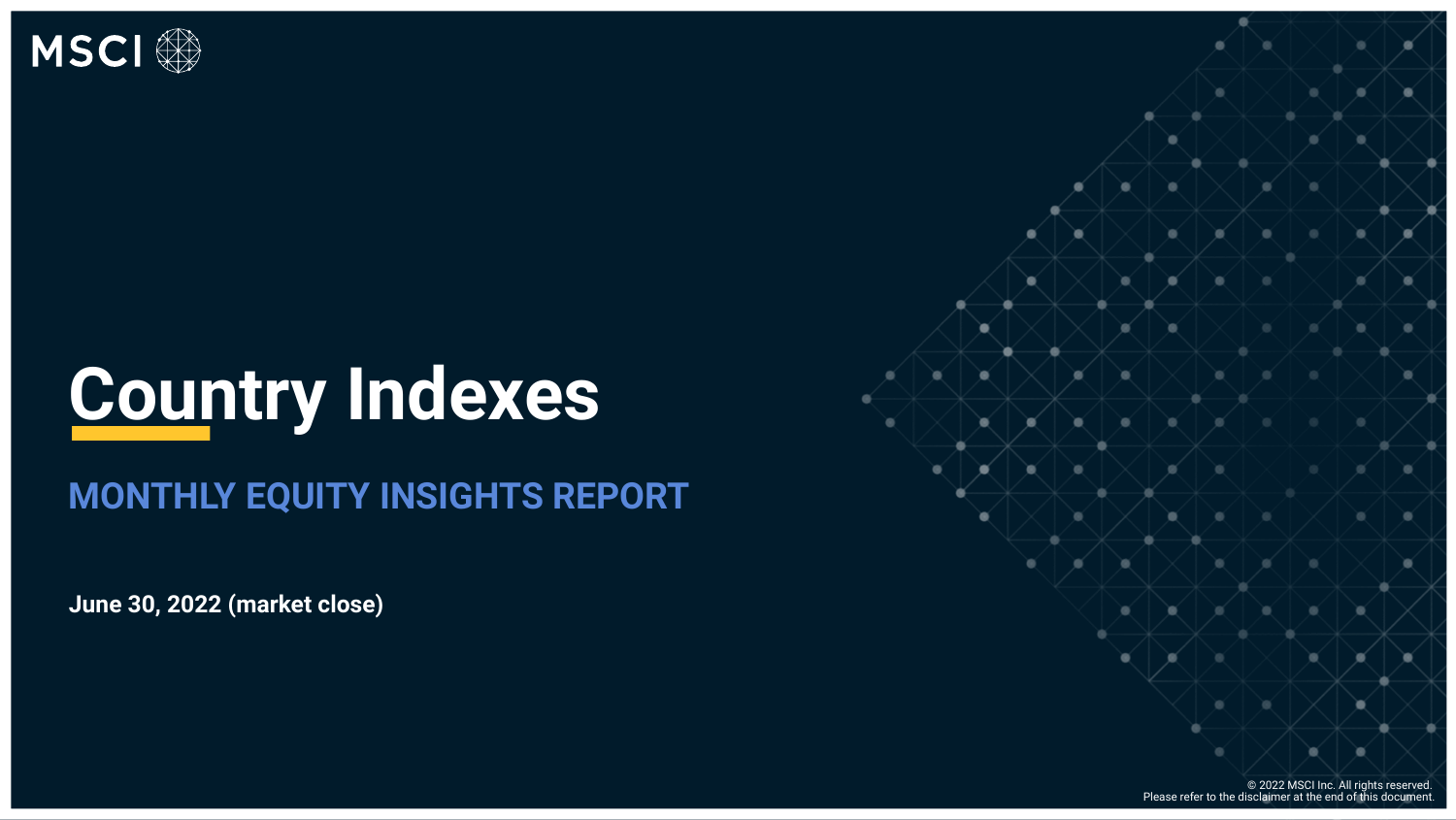### **Table of Contents**

<span id="page-1-0"></span>

|                                  | <b>Page Number</b> |
|----------------------------------|--------------------|
| <b>I. Developed Markets (DM)</b> | $\mathbf{3}$       |
| 1. Market Capitalization (DM)    | 4                  |
| 2. Australia                     | -                  |
| 3. Austria                       | 10                 |
| 4. Belgium                       | 13                 |
| 5. Canada                        | 16                 |
| 6. France                        | 19                 |
| 7. Germany                       | 22                 |
| 8. Italy                         | 25                 |
| 9. Japan                         | 28                 |
| 10. Spain                        | 31                 |
| 11. Switzerland                  | 34                 |
| <b>12. UK</b>                    | 37                 |
| <b>13. USA</b>                   | 40                 |
| <b>II. Emerging Markets (EM)</b> | 43                 |
| 1. Market Capitalization (EM)    | 44                 |
| 2. Brazil                        | 47                 |
| 3. China A                       | 50                 |
| 4. India                         | 53                 |
| 5. Korea                         | 56                 |
| 6. Mexico                        | 59                 |
| <b>7. South Africa</b>           | 62                 |
| 8. Taiwan                        | 65                 |

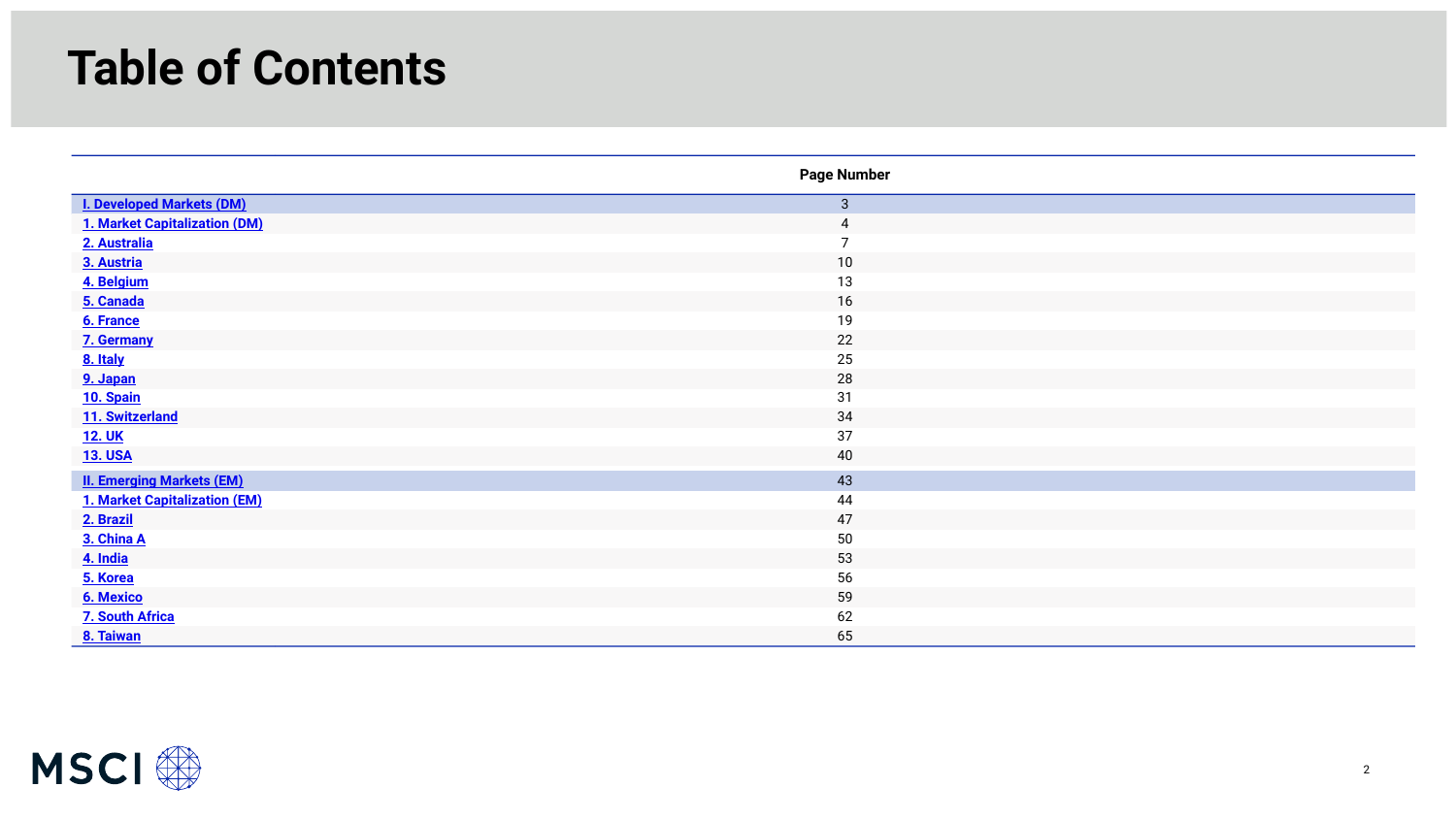<span id="page-2-0"></span>

## **Developed Markets**

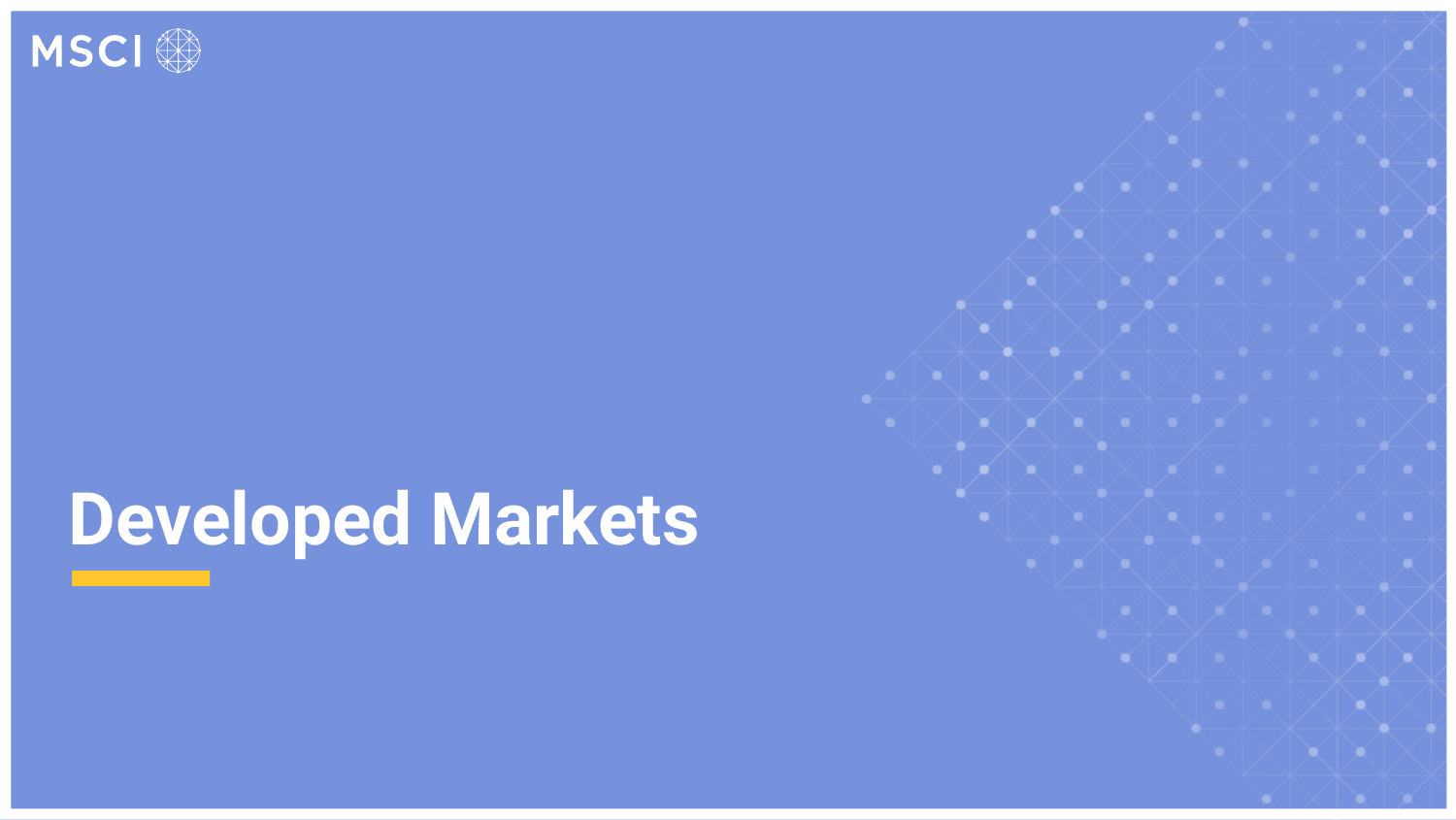### **Market Capitalization Indexes: Performance**

|                       | 1D     | 1W     | 1M      | 3M      | <b>MTD</b> | <b>QTD</b> | <b>YTD</b> | 1 Yr    | 3 Yr   | 5 Yr   | <b>10 Yr</b> | PB  | <b>PE</b> | <b>DY</b> |
|-----------------------|--------|--------|---------|---------|------------|------------|------------|---------|--------|--------|--------------|-----|-----------|-----------|
| <b>United Kingdom</b> | $-1.7$ | 1.2    | $-8.6$  | $-10.5$ | $-8.6$     | $-10.5$    | $-8.8$     | $-4.0$  | 1.2    | 2.3    | 3.8          | 1.7 | 13.0      | 4.1       |
| Canada                | $-1.3$ | 1.5    | $-10.3$ | $-15.6$ | $-10.3$    | $-15.6$    | $-11.6$    | $-7.3$  | 8.0    | 7.6    | 5.7          | 1.9 | 13.3      | 3.3       |
| <b>Spain</b>          | $-1.2$ | $-0.1$ | $-10.3$ | $-8.2$  | $-10.3$    | $-8.2$     | $-12.0$    | $-15.9$ | $-4.4$ | $-3.5$ | 3.1          | 1.1 | 11.2      | 4.0       |
| <b>Australia</b>      | $-2.1$ | 0.0    | $-12.0$ | $-18.1$ | $-12.0$    | $-18.1$    | $-12.1$    | $-12.9$ | 2.6    | 4.6    | 5.1          | 2.0 | 14.0      | 5.5       |
| <b>Belgium</b>        | $-1.2$ | 1.1    | $-5.6$  | $-12.7$ | $-5.6$     | $-12.7$    | $-17.0$    | $-20.1$ | $-6.8$ | $-5.2$ | 3.5          | 1.4 | 14.8      | 2.6       |
| <b>EAFE</b>           | $-1.4$ | 0.5    | $-9.3$  | $-14.3$ | $-9.3$     | $-14.3$    | $-19.3$    | $-17.3$ | 1.5    | 2.7    | 5.9          | 1.6 | 13.6      | 3.4       |
| <b>Switzerland</b>    | $-1.1$ | 2.8    | $-7.1$  | $-14.1$ | $-7.1$     | $-14.1$    | $-19.3$    | $-11.9$ | 5.7    | 6.9    | 9.2          | 3.0 | 16.1      | 3.0       |
| Japan                 | $-0.6$ | $-0.0$ | $-7.9$  | $-14.6$ | $-7.9$     | $-14.6$    | $-20.1$    | $-19.6$ | 1.4    | 2.1    | 5.9          | 1.2 | 12.5      | 2.6       |
| <b>World</b>          | $-1.1$ | $-0.1$ | $-8.6$  | $-16.1$ | $-8.6$     | $-16.1$    | $-20.3$    | $-13.9$ | 7.5    | 8.2    | 10.1         | 2.6 | 16.9      | 2.2       |
| <b>USA</b>            | $-0.9$ | $-0.4$ | $-8.3$  | $-16.8$ | $-8.3$     | $-16.8$    | $-21.1$    | $-12.8$ | 10.4   | 11.2   | 12.9         | 3.8 | 19.0      | 1.7       |
| <b>France</b>         | $-2.0$ | $-0.1$ | $-10.3$ | $-14.3$ | $-10.3$    | $-14.3$    | $-21.7$    | $-17.5$ | 1.8    | 4.0    | 7.8          | 1.6 | 14.9      | 3.1       |
| <b>Italy</b>          | $-2.7$ | $-2.2$ | $-14.3$ | $-17.1$ | $-14.3$    | $-17.1$    | $-25.4$    | $-21.7$ | $-1.3$ | 1.1    | 4.1          | 1.0 | 8.5       | 5.5       |
| Germany               | $-2.2$ | $-1.7$ | $-13.5$ | $-17.5$ | $-13.5$    | $-17.5$    | $-28.1$    | $-30.6$ | $-3.4$ | $-2.0$ | 4.7          | 1.2 | 11.3      | 4.0       |
| <b>Austria</b>        | $-2.9$ | $-2.4$ | $-15.0$ | $-16.4$ | $-15.0$    | $-16.4$    | $-33.1$    | $-22.2$ | $-1.0$ | $-1.5$ | 4.0          | 0.8 | 6.3       | 4.9       |

#### <span id="page-3-0"></span>**Performance and valuations (%)**

Gross returns in USD for the period ending Jun 30, 2022

Returns are annualized for periods longer than a year. Valuation ratios as of end of month adjusted by month to date returns.

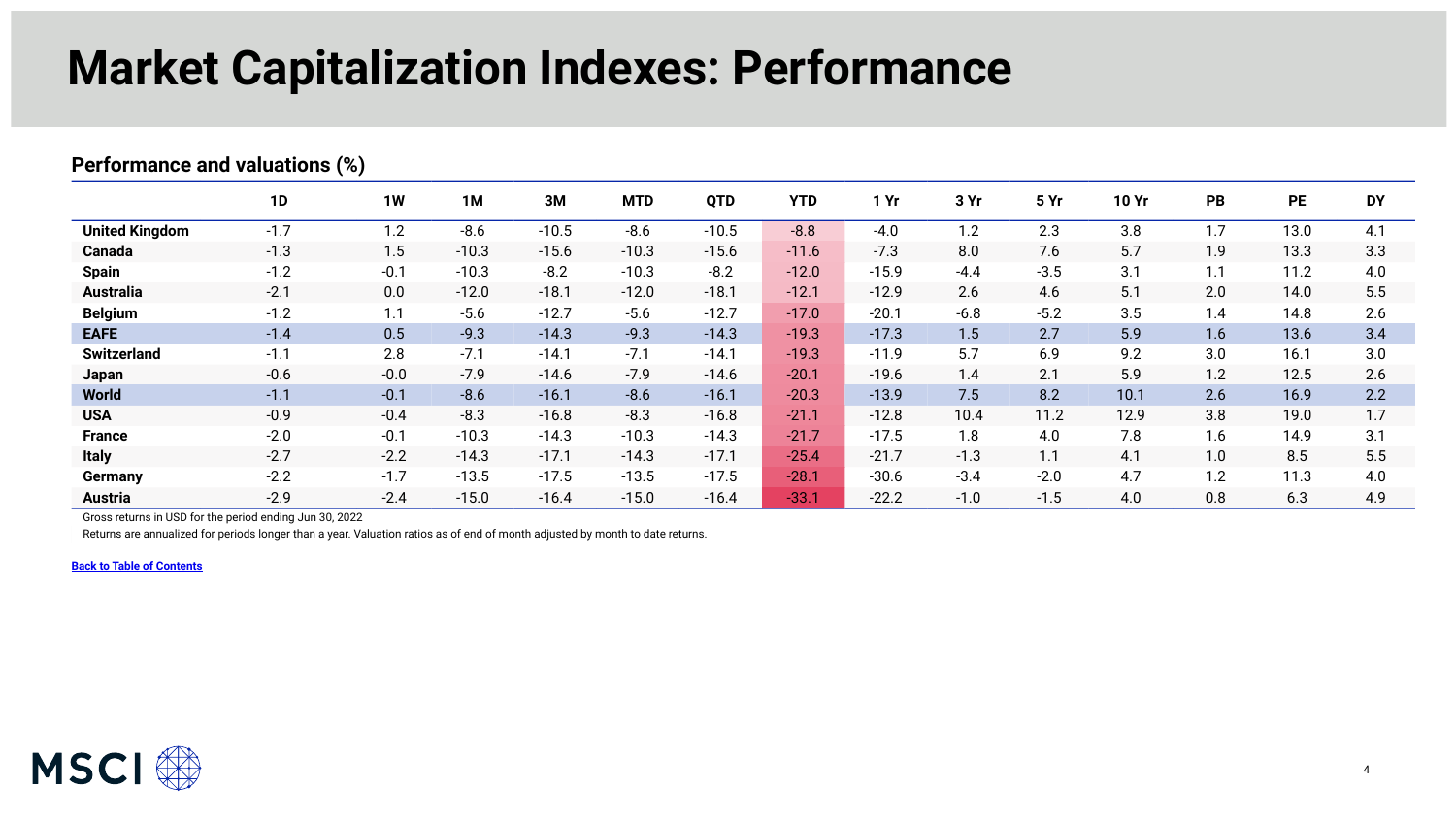### **Market Capitalization Indexes: Risk Profile**

#### **Risk Profile (%)**

|                       | 1M   | 3M   | 1Yr  | 3Yr  | 5Yr  | <b>10Yr</b> | <b>SR</b><br>3Yr | <b>SR</b><br>5Yr | <b>SR</b><br><b>10Yr</b> | <b>Max</b><br><b>Drawdown</b> | VaR @<br>95% | VaR $@$<br>99% | $CVaR$ $@$<br>95% | $CVaR$ $@$<br>99% | Number of<br><b>Constituents</b> |
|-----------------------|------|------|------|------|------|-------------|------------------|------------------|--------------------------|-------------------------------|--------------|----------------|-------------------|-------------------|----------------------------------|
| <b>EAFE</b>           | 19.5 | 18.1 | 16.7 | 17.9 | 15.3 | 14.0        | 0.1              | 0.1              | 0.3                      | $-60.1$                       | $-1.7$       | $-3.0$         | $-2.6$            | $-4.4$            | 799                              |
| World                 | 24.7 | 23.1 | 17.1 | 20.4 | 17.3 | 14.3        | 0.4              | 0.4              | 0.6                      | $-57.5$                       | $-1.6$       | $-3.0$         | $-2.5$            | $-4.4$            | 1513                             |
| <b>Switzerland</b>    | 22.6 | 19.7 | 17.2 | 17.8 | 15.6 | 14.6        | 0.3              | 0.4              | 0.5                      | $-51.7$                       | $-1.7$       | $-3.2$         | $-2.7$            | $-4.4$            | 41                               |
| <b>USA</b>            | 28.9 | 28.2 | 20.3 | 24.2 | 20.8 | 17.0        | 0.4              | 0.5              | 0.7                      | $-54.9$                       | $-1.9$       | $-3.5$         | $-3.0$            | $-5.0$            | 626                              |
| Canada                | 24.2 | 22.4 | 17.9 | 24.3 | 20.2 | 17.7        | 0.4              | 0.3              | 0.2                      | $-60.3$                       | $-2.1$       | $-3.8$         | $-3.3$            | $-6.0$            | 88                               |
| Japan                 | 19.6 | 17.4 | 18.1 | 18.3 | 16.8 | 17.9        | 0.1              | 0.0              | 0.3                      | $-60.4$                       | $-2.1$       | $-3.6$         | $-3.1$            | $-4.8$            | 238                              |
| <b>United Kingdom</b> | 24.6 | 21.9 | 19.6 | 24.0 | 20.2 | 18.4        | 0.1              | 0.0              | 0.1                      | $-63.4$                       | $-2.0$       | $-3.7$         | $-3.2$            | $-5.5$            | 81                               |
| <b>Australia</b>      | 23.6 | 22.9 | 19.9 | 25.2 | 21.1 | 19.6        | 0.1              | 0.1              | 0.2                      | $-65.0$                       | $-2.1$       | $-4.1$         | $-3.5$            | $-6.1$            | 59                               |
| <b>France</b>         | 26.3 | 24.7 | 24.3 | 25.3 | 21.3 | 19.6        | 0.1              | 0.1              | 0.3                      | $-59.9$                       | $-2.3$       | $-4.4$         | $-3.7$            | $-5.8$            | 65                               |
| Germany               | 27.1 | 24.7 | 24.7 | 25.4 | 21.7 | 19.8        | $-0.1$           | $-0.2$           | 0.1                      | $-68.2$                       | $-2.4$       | $-4.5$         | $-3.7$            | $-5.9$            | 60                               |
| <b>Belgium</b>        | 23.5 | 22.7 | 22.4 | 26.5 | 22.7 | 20.2        | $-0.3$           | $-0.3$           | 0.1                      | $-76.5$                       | $-2.3$       | $-4.3$         | $-3.6$            | $-5.8$            | 13                               |
| <b>Spain</b>          | 26.4 | 23.3 | 22.9 | 26.0 | 22.3 | 21.9        | $-0.1$           | $-0.2$           | 0.0                      | $-61.6$                       | $-2.5$       | $-4.5$         | $-3.8$            | $-6.1$            | 19                               |
| <b>Italy</b>          | 32.3 | 27.0 | 26.1 | 27.3 | 23.6 | 23.9        | $-0.0$           | $-0.1$           | 0.1                      | $-70.1$                       | $-2.5$       | $-4.8$         | $-3.9$            | $-6.5$            | 25                               |
| <b>Austria</b>        | 33.3 | 34.2 | 34.7 | 33.6 | 28.6 | 25.5        | $-0.0$           | $-0.2$           | 0.1                      | $-80.0$                       | $-2.7$       | $-5.1$         | $-4.3$            | $-7.1$            | 4                                |

As of Jun 30, 2022

SR = Sharpe Ratio. Risk may be reported for since inception period for an index depending on its inception date. Historical daily returns are used for calculating risk and VaR estimates.

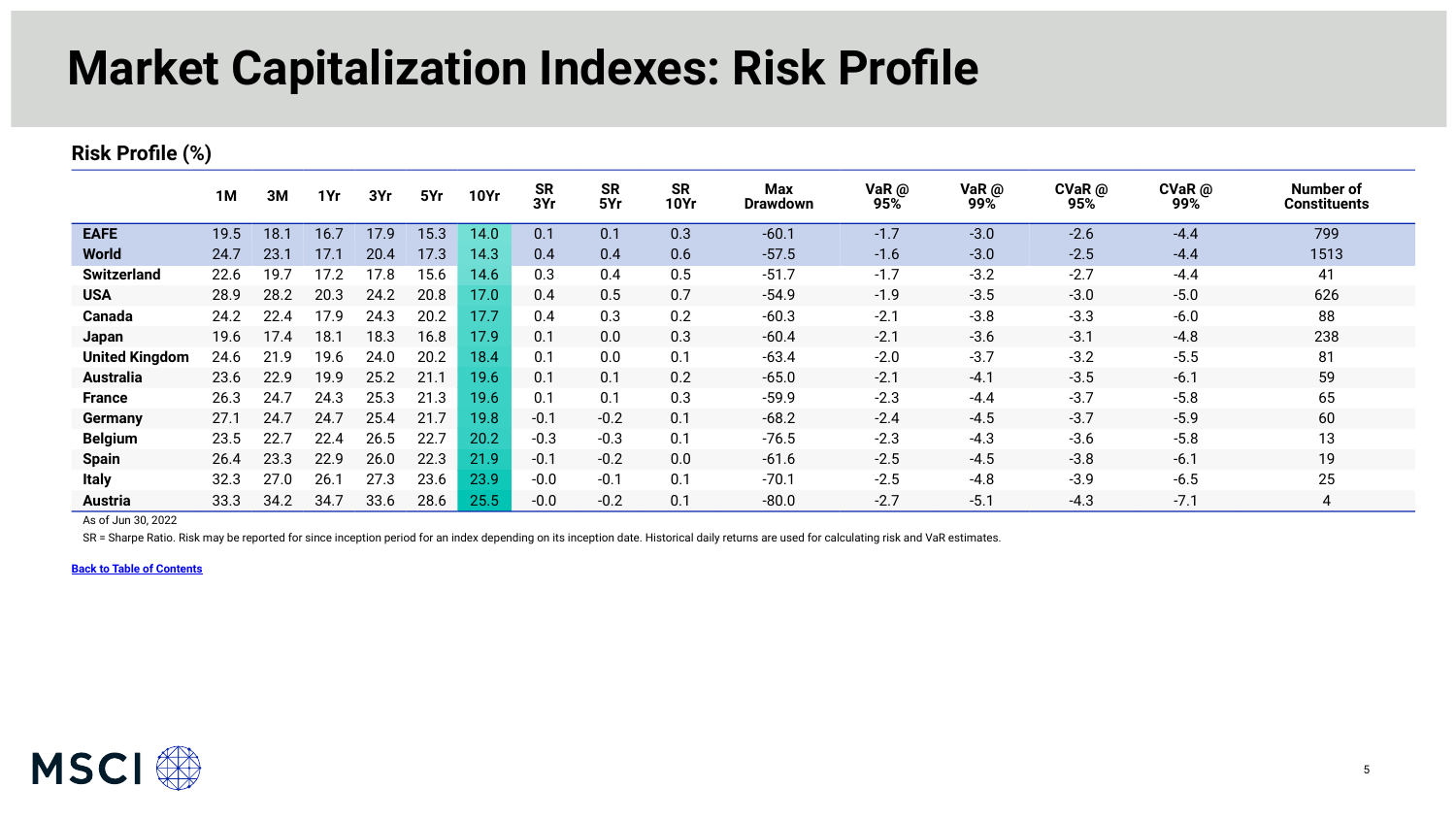### **Market Capitalization Indexes: Momentum**



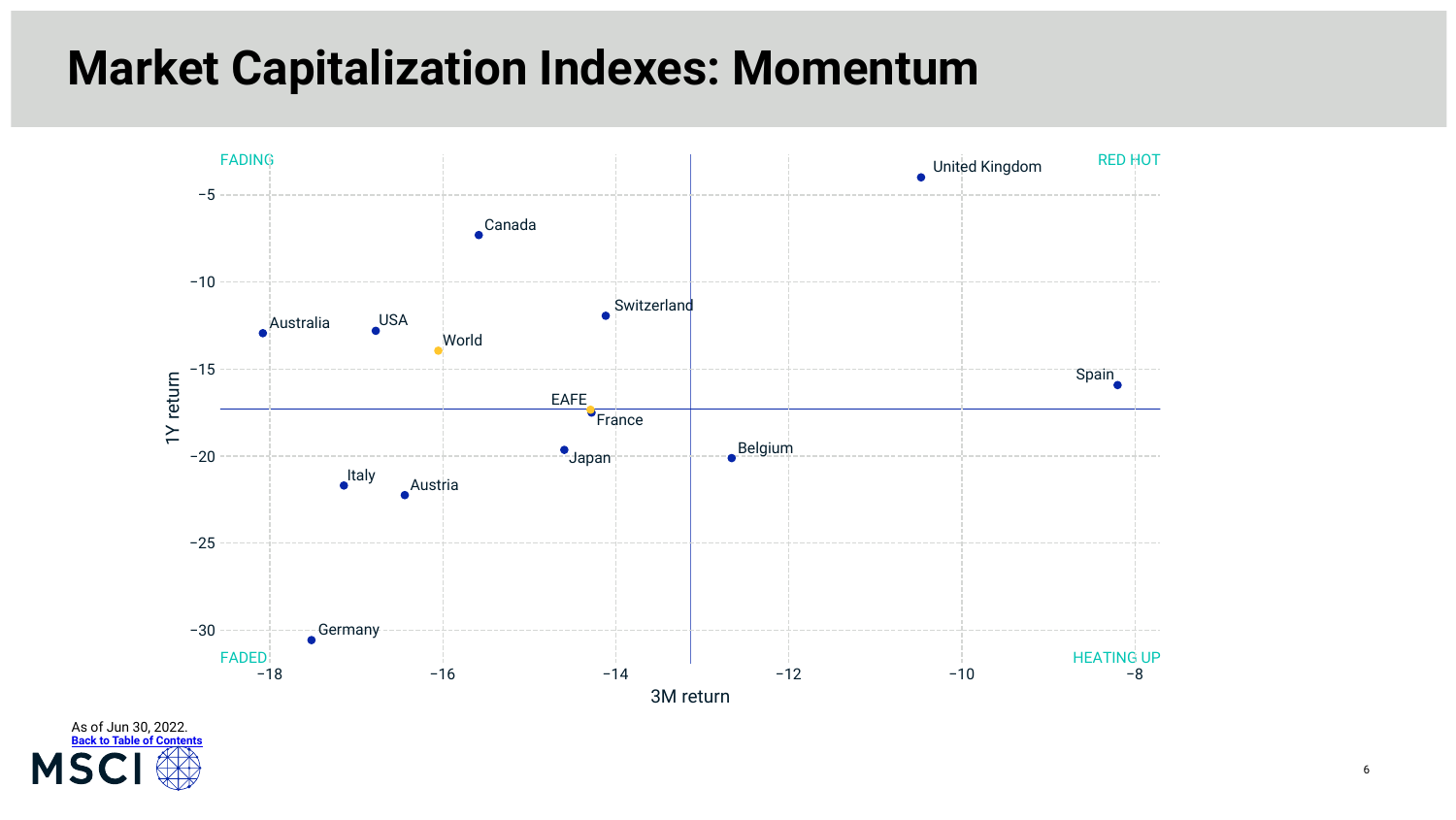### **Australia Indexes: Performance**

#### <span id="page-6-0"></span>**Performance and valuations (%)**

|                                           | 1D     | <b>1W</b> | 1M      | 3M      | <b>MTD</b> | <b>QTD</b> | YTD     | ∣ Yr    | 3 Yr   | 5 Yr | 10 Yr | <b>PB</b> | <b>PE</b> | <b>DY</b> |
|-------------------------------------------|--------|-----------|---------|---------|------------|------------|---------|---------|--------|------|-------|-----------|-----------|-----------|
| <b>Australia High Dividend Yield</b>      | $-3.5$ | 0.3       | -12.4   | 17.4    | $-12.4$    | $-17.4$    | 0.6     | $-13.6$ | 0.5    |      | 2.6   | 2.3       | 6.9       | 12.8      |
| <b>Australia Value</b>                    | $-2.8$ | 0.2       | $-13.1$ | $-18.9$ | $-13.1$    | $-18.9$    | $-6.4$  | $-10.5$ | 2.9    | 2.8  | 4.5   | 1.6       | 10.9      |           |
| <b>Australia</b>                          | $-2.1$ | 0.0       | $-12.0$ | $-18.1$ | $-12.0$    | $-18.1$    | $-12.1$ | $-12.9$ | 2.6    | 4.6  | 5.1   | 2.0       | 14.0      | 5.5       |
| <b>Australia Minimum Volatility (USD)</b> | $-1.7$ | $-0.8$    | $-10.8$ | $-16.5$ | $-10.8$    | $-16.5$    | $-14.7$ | $-12.2$ | 0.4    | 2.9  | 5.5   | 2.3       | 16.7      | 4.2       |
| <b>Australia Sri</b>                      | $-1.5$ | $-0.4$    | $-10.7$ | $-17.4$ | $-10.7$    | $-17.4$    | $-15.3$ | $-12.8$ | $-1.1$ | 2.1  | 4.2   | 2.0       | 17.3      | 4.6       |
| <b>Australia ESG Leaders</b>              | $-2.0$ | $-0.0$    | -12.1   | $-18.8$ | $-12.7$    | $-18.8$    | $-15.8$ | $-14.5$ | 2.1    | 3.1  | 4.9   | 1.8       | 14.5      | 4.5       |
| Australia Momentum                        | $-2.5$ | 0.7       | $-12.5$ | $-19.4$ | $-12.5$    | $-19.4$    | $-16.0$ | $-17.4$ | 1.4    | 3.4  | 7.8   | 1.6       | 16.3      | 4.1       |
| <b>Australia Quality</b>                  | $-2.0$ | $-0.3$    | $-11.7$ | $-19.7$ | $-11.7$    | $-19.1$    | $-16.7$ | $-16.7$ | 3.8    | 6.6  | 4.4   | 2.8       | 11.0      | 6.8       |
| <b>Australia Climate Change</b>           | $-1.7$ | $-0.4$    | $-12.5$ | $-18.9$ | $-12.5$    | $-18.9$    | $-16.5$ | $-16.4$ | 2.1    | 3.6  | nan   | 1.9       | 14.9      | 4.6       |
| <b>Australia Growth</b>                   | $-1.4$ | $-0.1$    | $-10.9$ | $-17.3$ | $-10.9$    | $-17.3$    | $-18.0$ | $-16.0$ | 1.1    | 5.6  | 5.1   | 2.7       | 21.2      | 2.9       |

Gross returns in USD for the period ending Jun 30, 2022

Returns are annualized for periods longer than a year. Valuation ratios as of end of month adjusted by month to date returns.

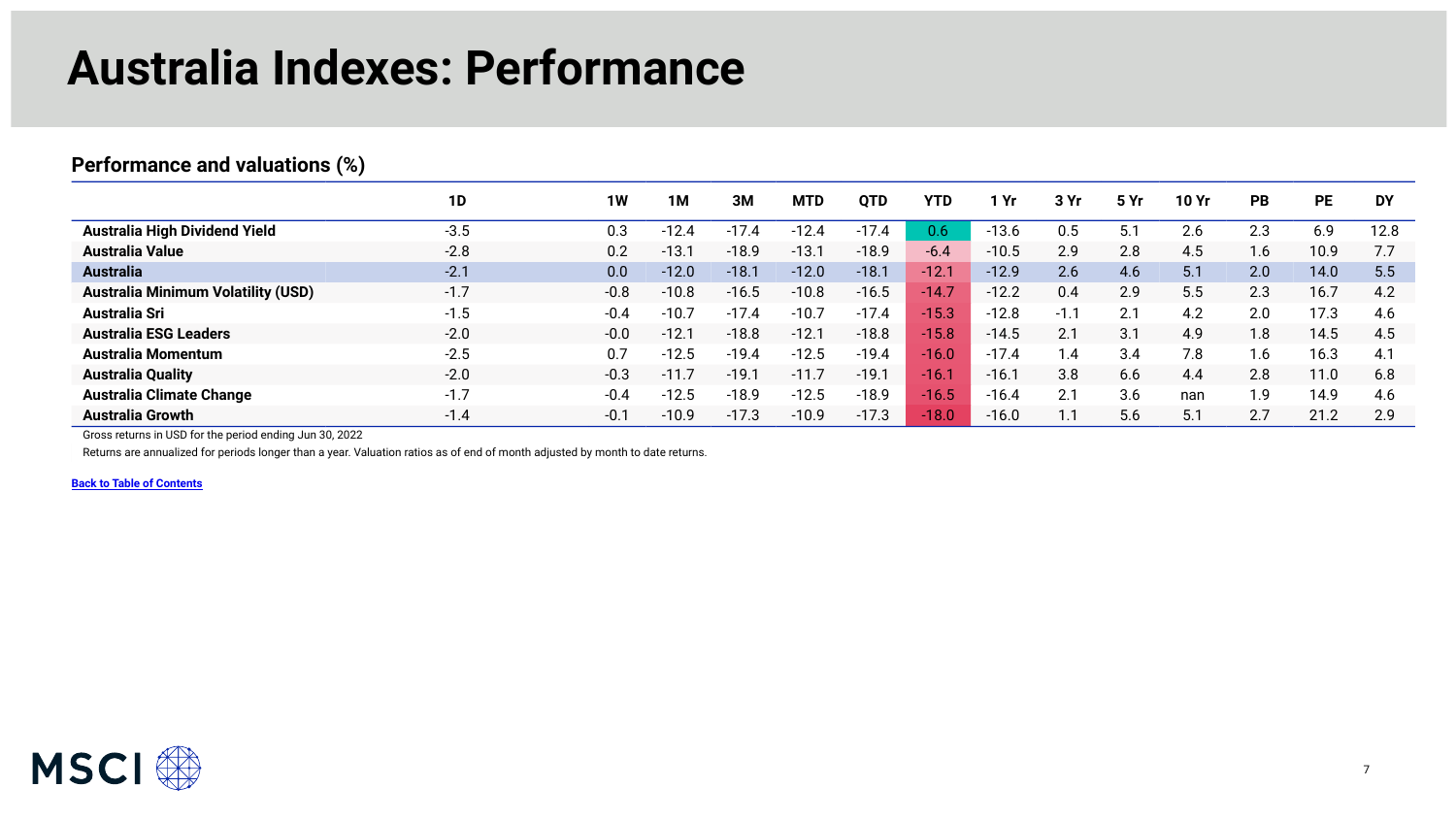### **Australia Indexes: Risk Profile**

#### **Risk Profile (%)**

|                                           | <b>1M</b> | 3M   | 1Yr  | 3Yr  | 5Yr  | <b>10Yr</b> | <b>SR</b><br>3Yr | <b>SR</b><br>5Yr | <b>SR</b><br><b>10Yr</b> | Max<br><b>Drawdown</b> | VaR @<br>95% | VaR $@$<br>99% | $CVaR$ @<br>95% | $CVaR$ @<br>99% | Number of<br>Constituents |
|-------------------------------------------|-----------|------|------|------|------|-------------|------------------|------------------|--------------------------|------------------------|--------------|----------------|-----------------|-----------------|---------------------------|
| <b>Australia Minimum Volatility (USD)</b> | 20.4      |      | 18.3 | 23.2 | 19.5 | 18.0        | 0.0              | 0.1              | 0.2                      | $-63.6$                | $-2.0$       | $-3.7$         | $-3.2$          | $-5.7$          | 42                        |
| <b>Australia Quality</b>                  | 23.9      | 24.9 | 20.8 | 24.2 | 20.4 | 18.9        | 0.2              | 0.2              | 0.2                      | $-62.4$                | $-2.1$       | $-3.9$         | $-3.4$          | $-5.8$          | 26                        |
| <b>Australia Growth</b>                   | 22.2      | 22.7 | 20.5 | 24.6 | 20.8 | 19.1        | 0.1              | 0.2              | 0.2                      | $-65.2$                | $-2.3$       | $-4.2$         | $-3.6$          | $-6.3$          | 38                        |
| Australia Momentum                        | 26.7      | 24.9 | 21.5 | 24.9 | 21.4 | 19.2        | 0.1              | 0.1              | 0.3                      | $-64.5$                | $-2.2$       | $-4.1$         | $-3.5$          | $-6.1$          | 24                        |
| Australia Sri                             | 22.1      | 24.7 | 20.  | 24.9 | 20.9 | 19.5        | $-0.0$           | $-0.0$           | 0.1                      | $-62.9$                | $-2.4$       | $-4.3$         | $-3.7$          | $-6.6$          | 25                        |
| <b>Australia</b>                          | 23.6      | 22.9 | 19.9 | 25.2 | 21.1 | 19.6        | 0.1              | 0.1              | 0.2                      | $-65.0$                | $-2.1$       | $-4.1$         | $-3.5$          | $-6.1$          | 59                        |
| <b>Australia Climate Change</b>           | 23.2      | 22.3 | 19.8 | 25.1 | 21.0 | 19.8        | 0.1              | 0.1              | nan                      | $-46.5$                | $-1.9$       | $-3.2$         | $-3.0$          | $-5.3$          | 54                        |
| <b>Australia ESG Leaders</b>              | 23.3      | 23.3 | 20.4 | 25.6 | 21.5 | 19.9        | 0.1              | 0.1              | 0.2                      | $-64.3$                | $-2.4$       | $-4.5$         | $-3.8$          | $-6.7$          | 41                        |
| Australia Value                           | 28.4      | 25.2 |      | 28.0 | 23.4 | 21.5        | 0.2              | 0.0              | 0.1                      | $-69.6$                | $-2.2$       | $-4.2$         | $-3.6$          | $-6.2$          | 29                        |
| <b>Australia High Dividend Yield</b>      | 35.7      | 33.0 | 27.5 | 31.3 | 26.4 | 23.8        | 0.0              | 0.1              | 0.0                      | $-68.7$                | $-2.4$       | $-4.3$         | $-3.8$          | $-6.3$          | 5                         |

As of Jun 30, 2022

SR = Sharpe Ratio. Risk may be reported for since inception period for an index depending on its inception date. Historical daily returns are used for calculating risk and VaR estimates.

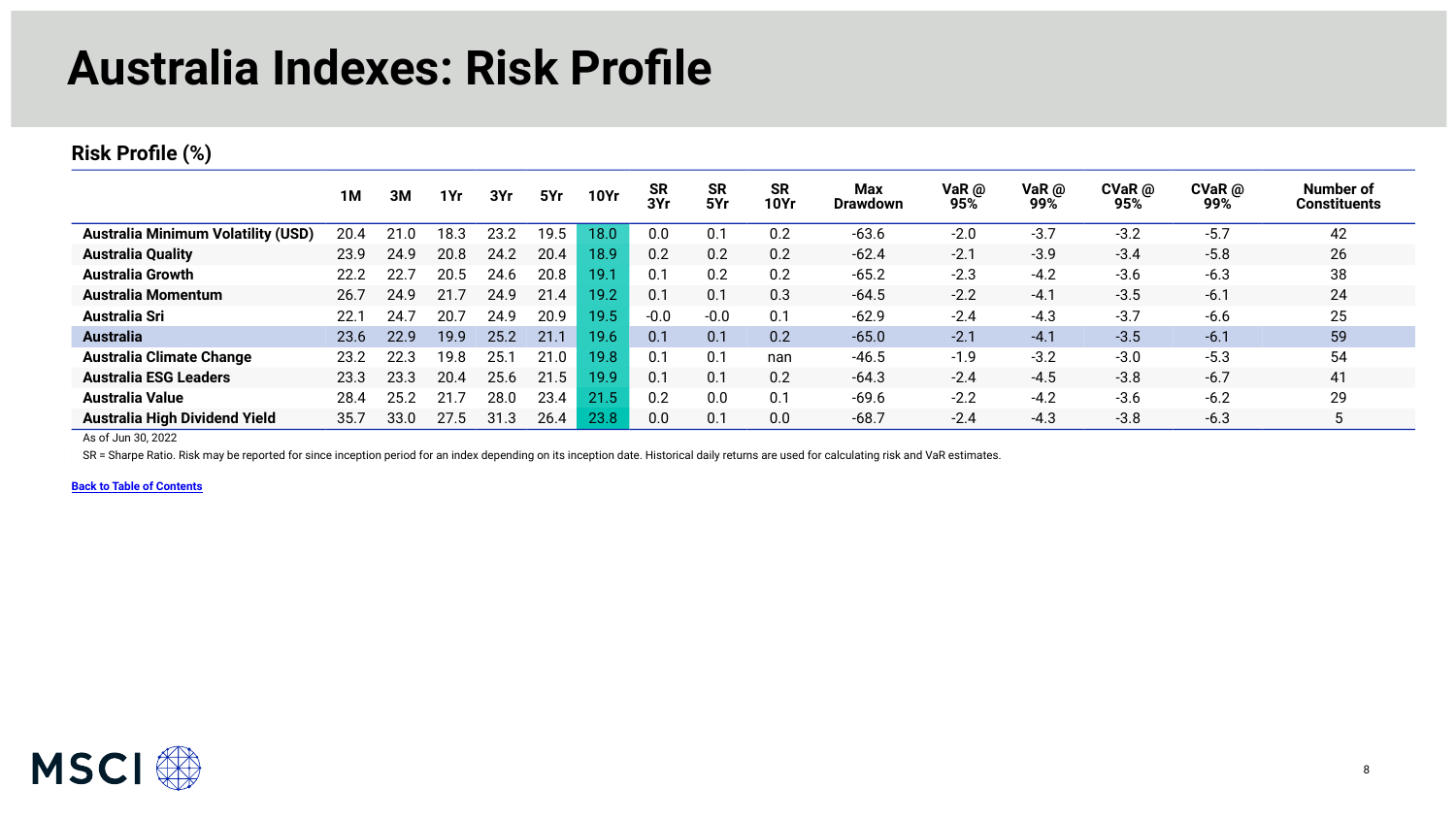### **Australia Indexes: Momentum**



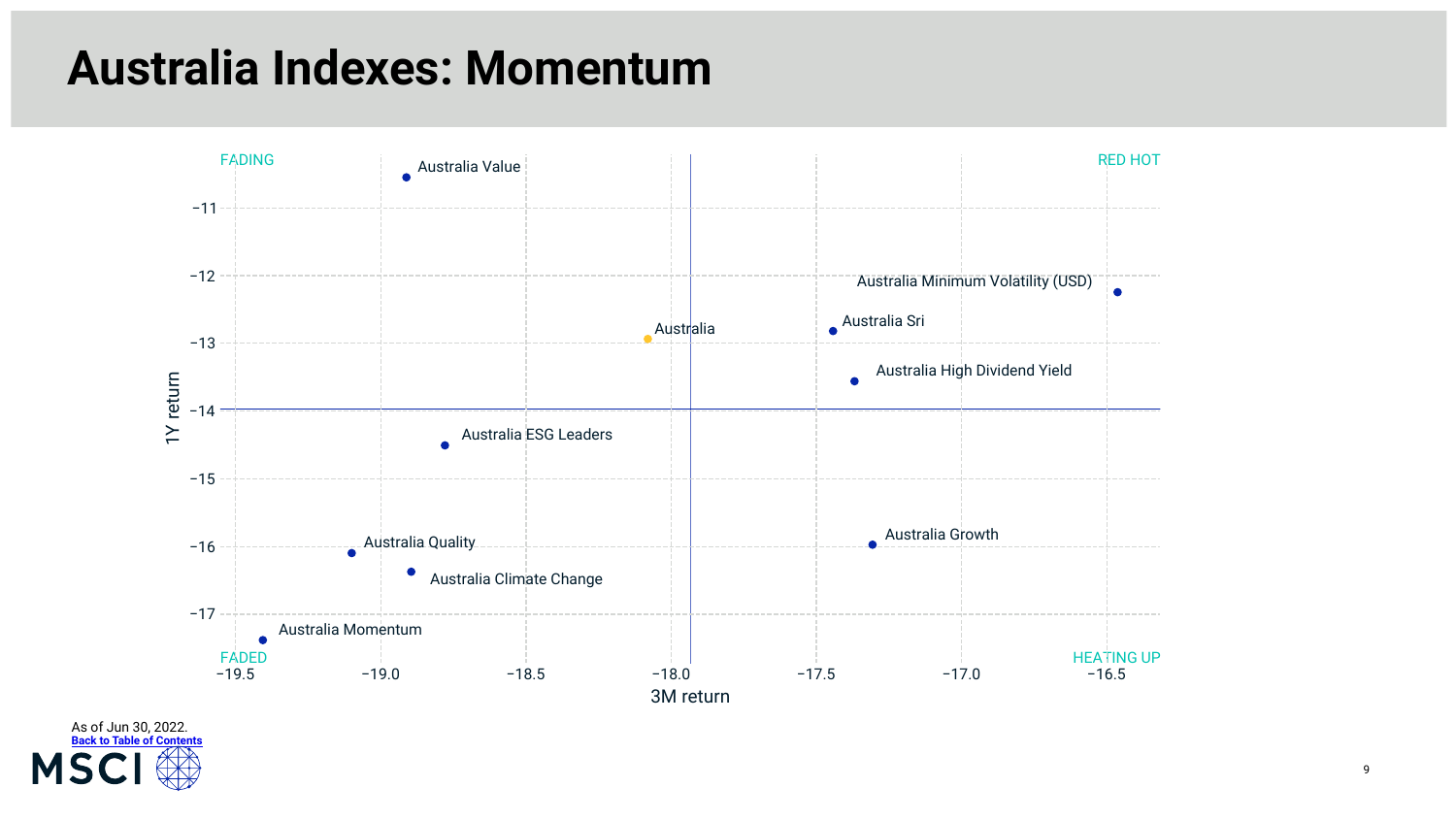#### **Austria Indexes: Performance**

|                       | 1D                                         | 1W     | <b>1M</b>       | 3M           | <b>MTD</b>      | <b>QTD</b>      | <b>YTD</b> | 1 Yr    | 3 Yr   | 5 Yr   | 10 Yr   | PB      | <b>PE</b> | <b>DY</b>        |
|-----------------------|--------------------------------------------|--------|-----------------|--------------|-----------------|-----------------|------------|---------|--------|--------|---------|---------|-----------|------------------|
| <b>Austria Growth</b> | $\sim$ $\sim$<br>$\sim$ $\prime$<br>$\sim$ | -3.9   | . –<br>- 1<br>. | $-QF$<br>ン・つ | - 1<br>$\cdots$ | $-9.5$          | $-23.$     | $-16.3$ | 9.6    | . .    | 4.J     | $\cdot$ | 9.4       | <b>CC</b><br>.ა. |
| <b>Austria</b>        | $-2.9$                                     | $-2.4$ | $-15.0$         | $-16.4$      | $-15.0$         | $-16.4$         | <b>831</b> | $-22.2$ | $-1.0$ | $-1.5$ | 4.0     | 0.8     | 6.3       | 4.9              |
| <b>Austria Value</b>  | ార                                         | ا      | $-19.0$         | $-15.$       | $-19.0$         | 1.5.1<br>$-15.$ | 36.0       | $-23.4$ | $-3.0$ |        | <u></u> | 0.6     | 5.0       | b. .             |

#### <span id="page-9-0"></span>**Performance and valuations (%)**

Gross returns in USD for the period ending Jun 30, 2022

Returns are annualized for periods longer than a year. Valuation ratios as of end of month adjusted by month to date returns.

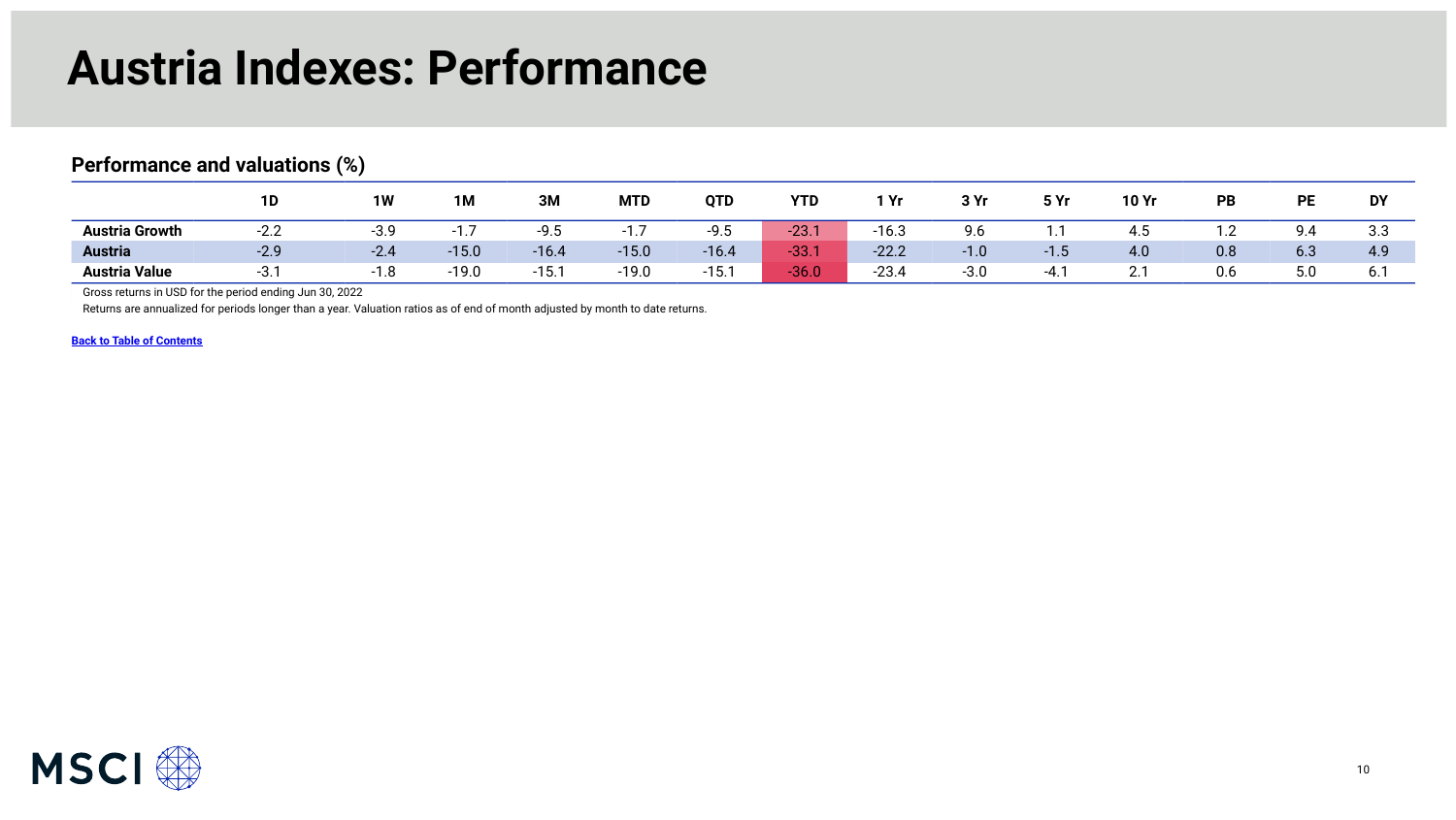### **Austria Indexes: Risk Profile**

**Risk Profile (%)** 

|                       | <b>1M</b> | 3M   | 1Yr  | 3Yr  | 5Yr  | <b>10Yr</b> | <b>SR</b><br>3Yr | <b>SR</b><br>5Yr | SR<br><b>10Yr</b> | <b>Max</b><br><b>Drawdown</b> | VaR @<br>95%                                | VaR @<br>99% | $CVaR$ @<br>95% | CVaR @<br>99% | <b>Number of</b><br>Constituents |
|-----------------------|-----------|------|------|------|------|-------------|------------------|------------------|-------------------|-------------------------------|---------------------------------------------|--------------|-----------------|---------------|----------------------------------|
| <b>Austria</b>        | 33.3      | 34.2 | 34.7 | 33.6 | 28.6 | 25.5        | $-0.0$           | $-0.2$           | 0.1               | $-80.0$                       | $\cap$ $\overline{\phantom{0}}$<br><u>.</u> | $-5.1$       | $-4.3$          | $\cdot$ .     |                                  |
| <b>Austria Value</b>  | 40.4      | 38.7 | 38.4 | 36.3 | 31   | 27.3        | $-0.0$           | $-0.3$           | $-0.0$            | $-84.0$                       | $-2.8$                                      | $-5.2$       | $-4.5$          | $-7.0$        |                                  |
| <b>Austria Growth</b> | 28.5      | 34.7 | 35.5 | 38.9 | 33.1 | 29.3        | 0.2              | 0.1              | 0.1               | $-86.2$                       | $-2.9$                                      | -5.5         | $-4.6$          | ن. ،          |                                  |

As of Jun 30, 2022

SR = Sharpe Ratio. Risk may be reported for since inception period for an index depending on its inception date. Historical daily returns are used for calculating risk and VaR estimates.

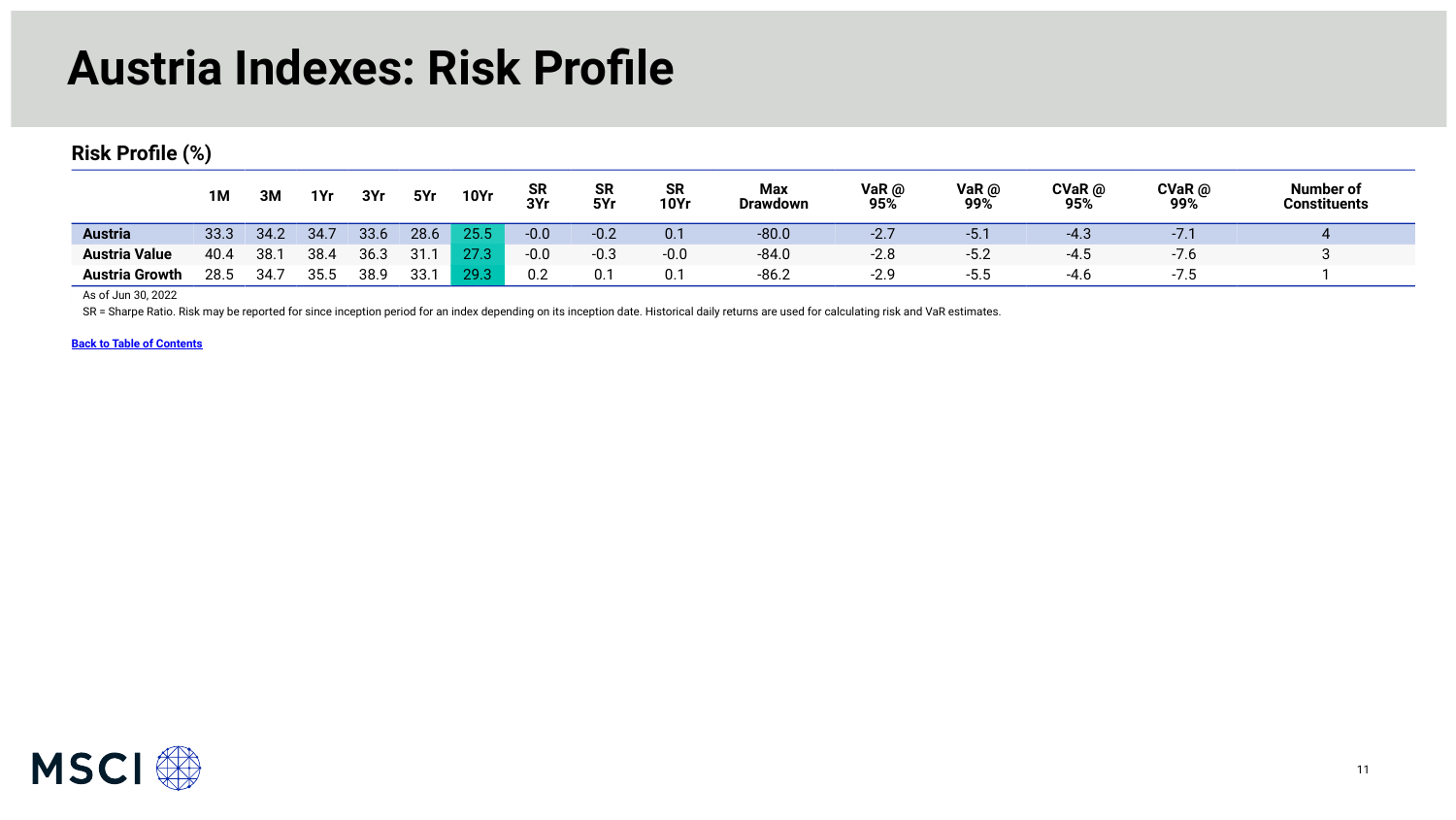#### **Austria Indexes: Momentum**



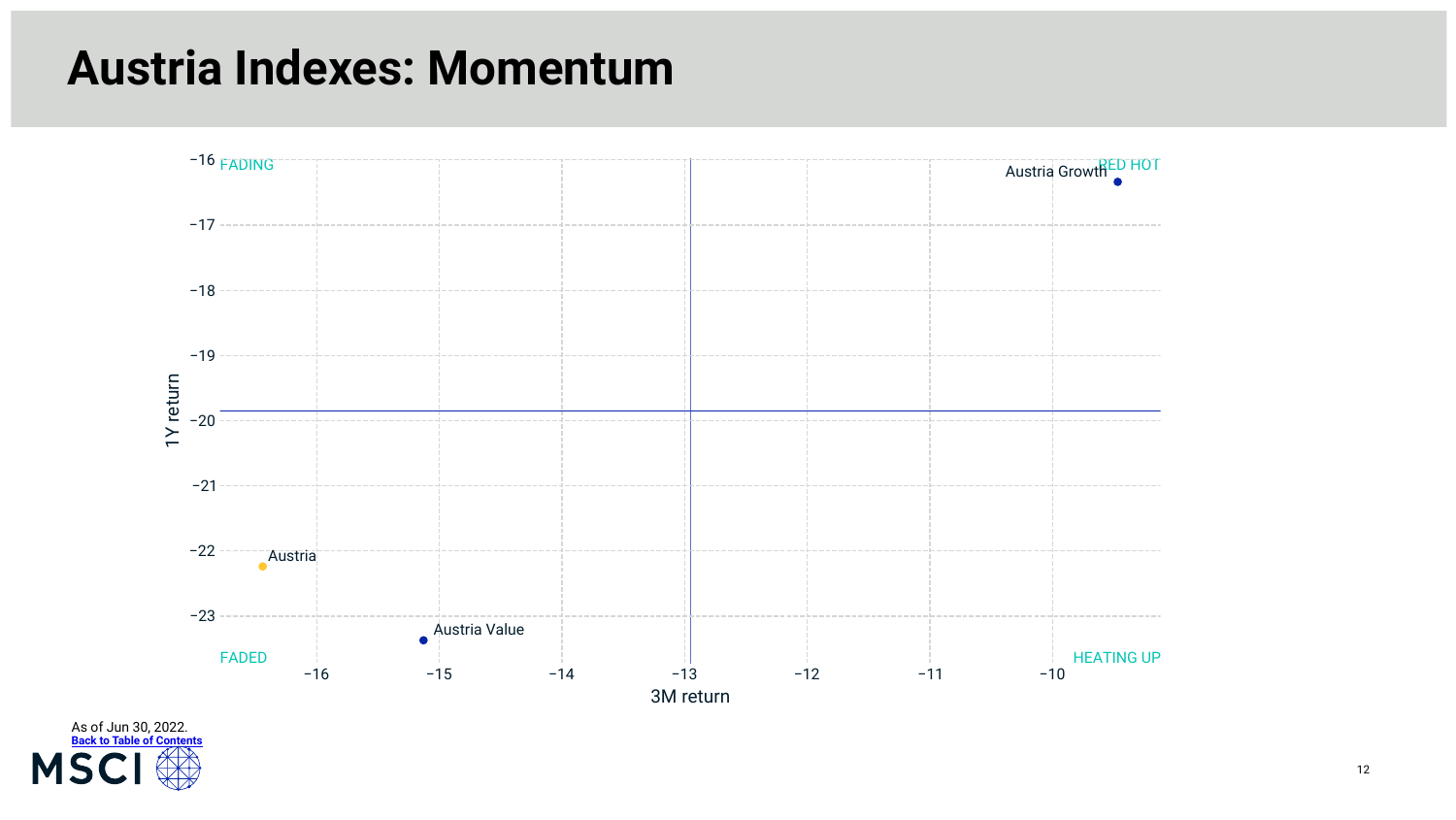### **Belgium Indexes: Performance**

#### <span id="page-12-0"></span>**Performance and valuations (%)**

|                       | 1D                                             | 1W       | <b>1M</b> | 3M             | <b>MTD</b> | <b>QTD</b> | <b>YTD</b> | `Yr                    | 3 Vr    | 5 Yr    | <b>10 Yr</b> | PB  | DF   | DY         |
|-----------------------|------------------------------------------------|----------|-----------|----------------|------------|------------|------------|------------------------|---------|---------|--------------|-----|------|------------|
| <b>Belgium Value</b>  | ്റ<br>-1.0                                     | บ.๖      | $-5.8$    | າາດ<br>-12.U   | $-5.8$     | $-12.0$    | $-16.8$    | $-19.7$                | -u. .   | 5. ا    | 10.6         | ı.З | 15.9 | 3.0        |
| <b>Belgium</b>        | $\sim$<br>. .<br>$\mathsf{L} \cdot \mathsf{L}$ | $\cdots$ | $-5.6$    | $-12.7$        | $-5.6$     | $-12.7$    | $-17.0$    | $-20.1$                | $-6.8$  | $-5.2$  | 3.5          | 1.4 | 14.8 | 2.6        |
| <b>Belgium Growth</b> | -0.,                                           | ن. ا     | ىي.       | 10C<br>$-15.0$ | -5.4       | $-15.6$    | $-18.0$    | $\mathbf{A}$<br>−∠ I.U | $-16.0$ | $-12.0$ |              | ` വ | 11.6 | $\cdot$ .4 |

Gross returns in USD for the period ending Jun 30, 2022

Returns are annualized for periods longer than a year. Valuation ratios as of end of month adjusted by month to date returns.

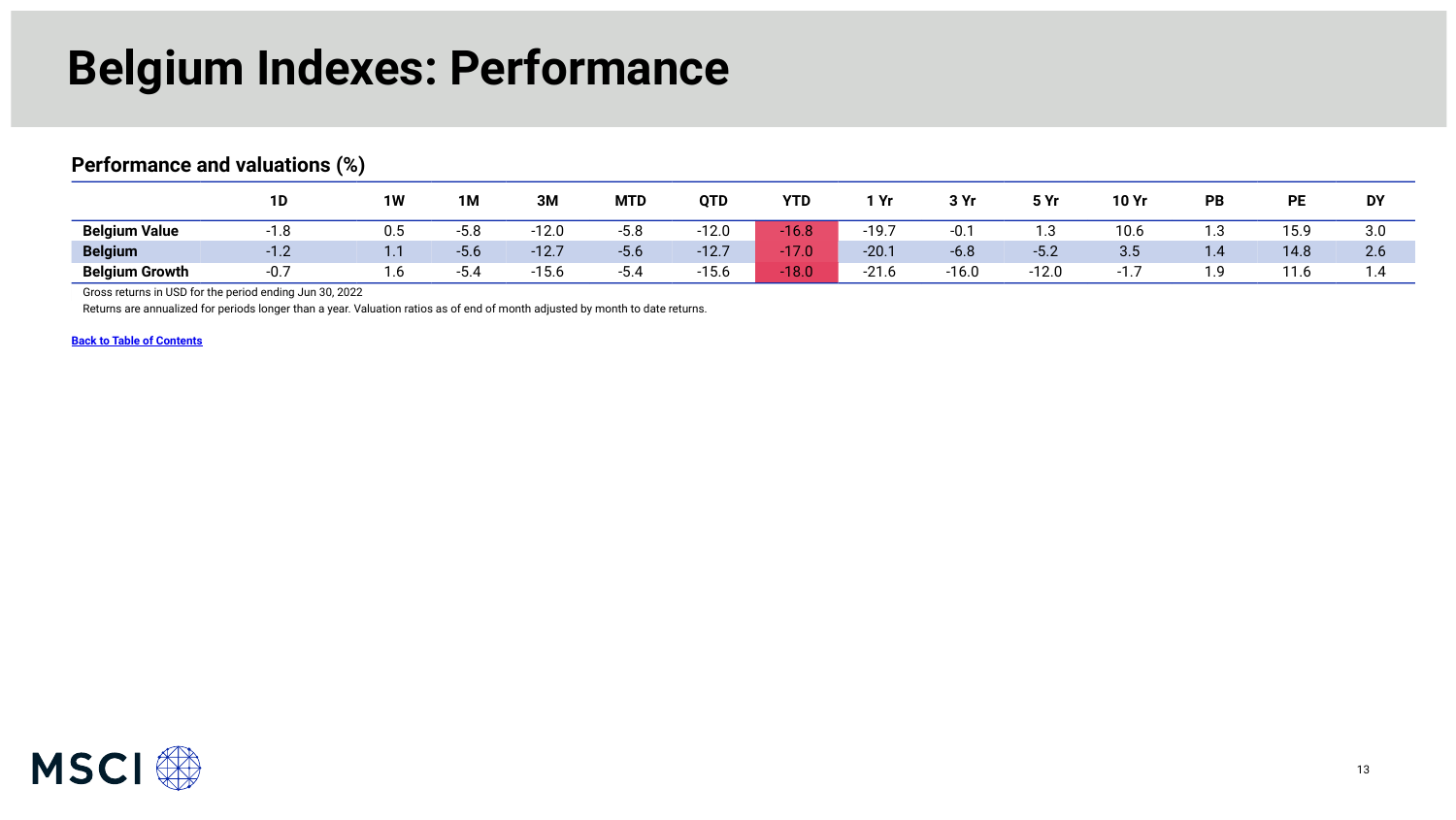### **Belgium Indexes: Risk Profile**

**Risk Profile (%)** 

|                       | 1M   | 3M   | 1Yr  | 3Yr  | 5Yr  | <b>10Yr</b> | SR<br>3Yr | <b>SR</b><br>5Yr | <b>SR</b><br><b>10Yr</b> | Max<br><b>Drawdown</b> | VaR $@$<br>95% | VaR @<br>99% | CVaR@<br>95% | CVaR @<br>99% | <b>Number of</b><br>Constituents |
|-----------------------|------|------|------|------|------|-------------|-----------|------------------|--------------------------|------------------------|----------------|--------------|--------------|---------------|----------------------------------|
| <b>Belgium</b>        | 23.5 | 22.1 | 22.4 | 26.5 | 22.7 | 20.2        | $-0.3$    | $-0.3$           | 0.1                      | $-76.5$                | $-2.3$         | $-4.3$       | $-3.6$       | $-5.8$        | 13                               |
| <b>Belgium Growth</b> | 22.4 | 22.4 | 21.5 | 27.0 | 23.7 | 21.4        | $-0.7$    | $-0.6$           | $-0.2$                   | $-66.0$                | $-2.3$         | $-4.0$       | $-3.5$       | $-5.8$        |                                  |
| <b>Belgium Value</b>  | 25.8 | 24.5 | 24.3 | 29.7 | 24.8 | 21.7        | 0.0       | $-0.7$           | 0.4                      | $-83.8$                | $-2.6$         | $-4.7$       | $-4.1$       | -6.6          |                                  |

As of Jun 30, 2022

SR = Sharpe Ratio. Risk may be reported for since inception period for an index depending on its inception date. Historical daily returns are used for calculating risk and VaR estimates.

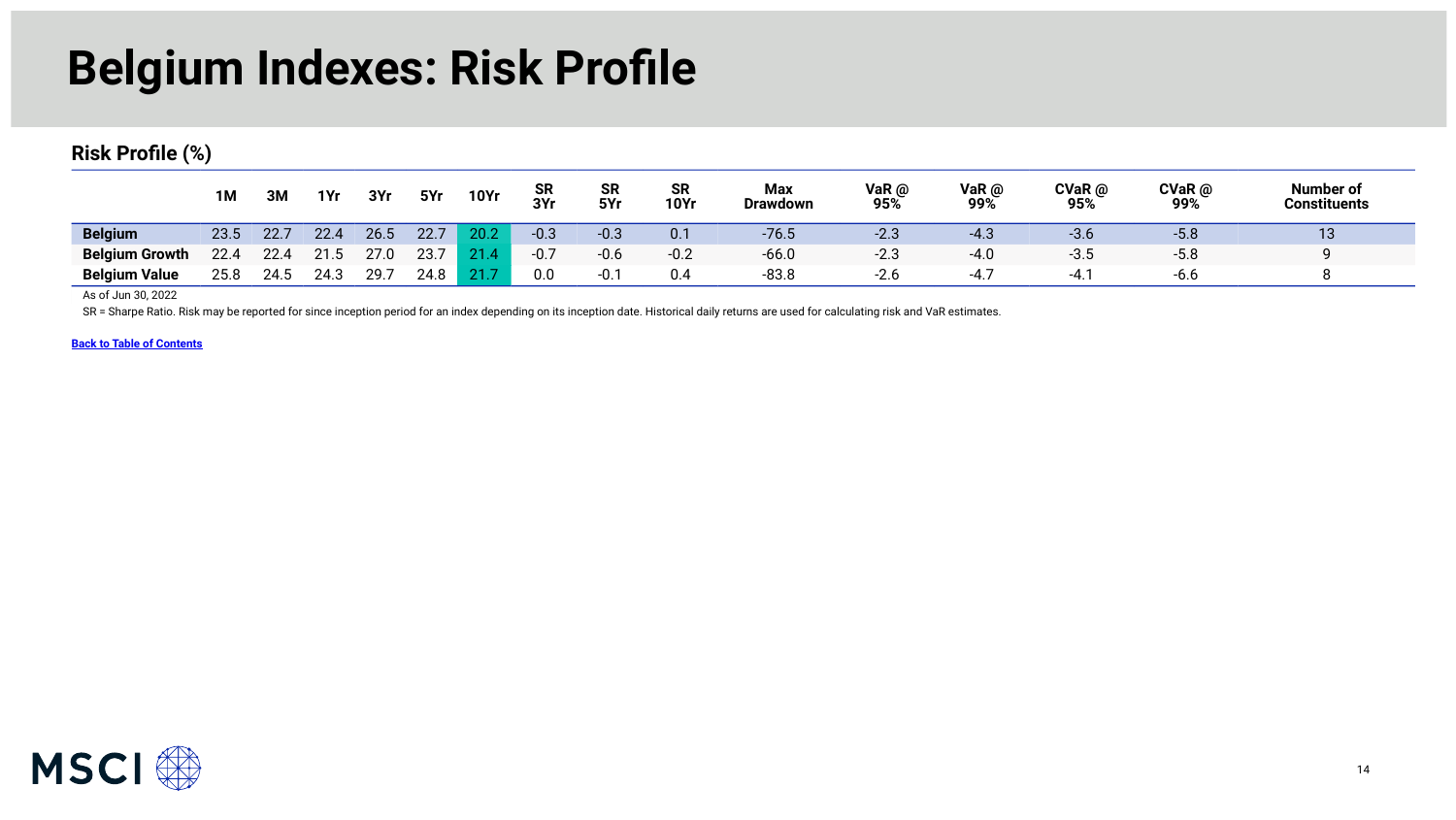## **Belgium Indexes: Momentum**



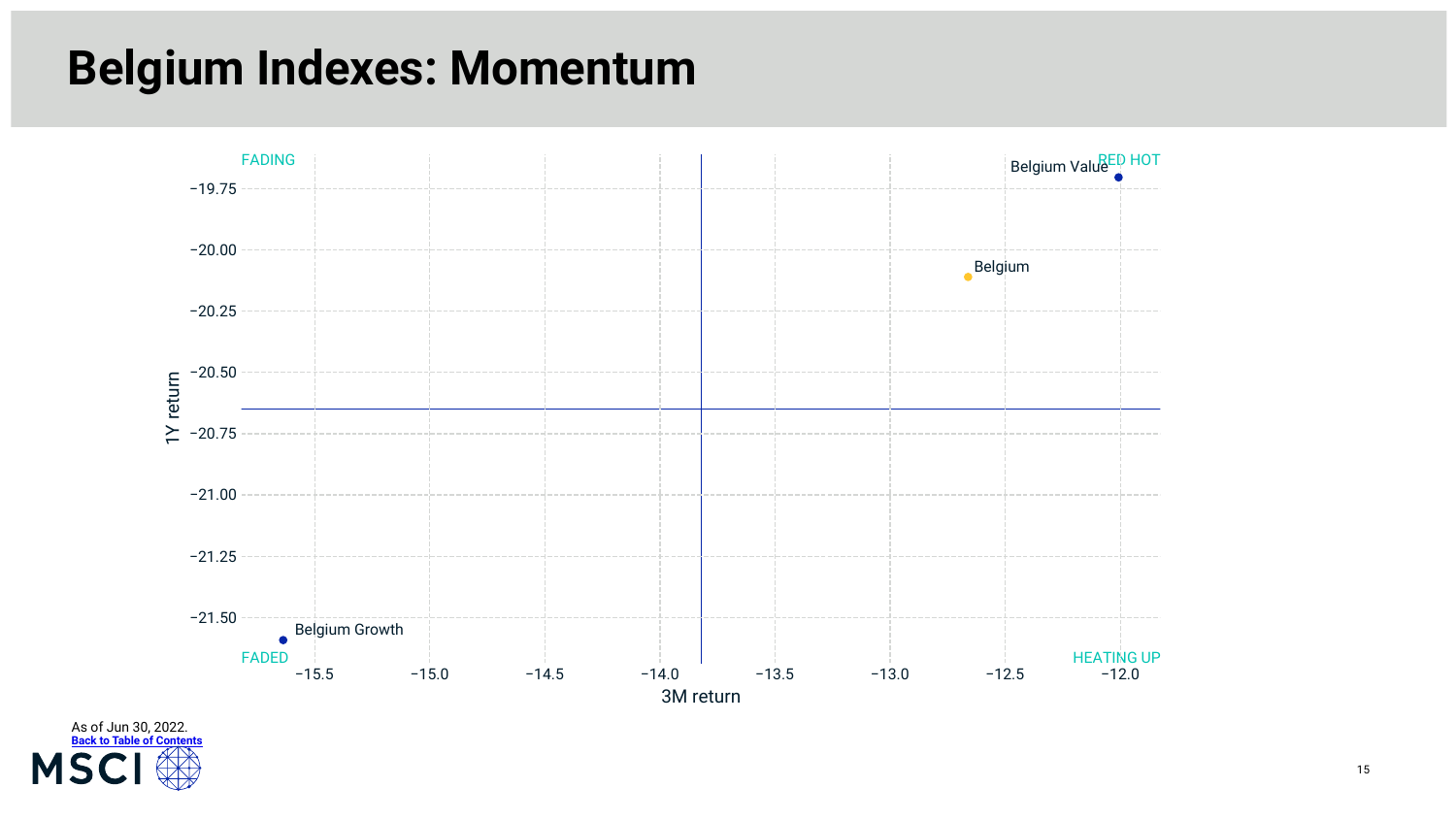### **Canada Indexes: Performance**

#### **1D 1W 1M 3M MTD QTD YTD 1 Yr 3 Yr 5 Yr 10 Yr PB PE DY Canada Enhanced Value** -0.6 3.6 -10.4 -10.9 -10.4 -10.9 -2.1 6.8 11.8 8.3 6.7 1.4 9.2 3.1 **Canada Momentum** -1.4 3.1 -11.2 -13.1 -11.2 -13.1 -4.6 -1.1 9.7 9.6 7.7 2.0 13.7 2.6 **Canada High Dividend Yield** -0.6 2.1 -7.4 -11.7 -7.4 -11.7 -4.6 1.5 9.7 7.7 6.1 1.6 12.3 4.5 **Canada Minimum Volatility (CAD)** -0.9 1.8 -7.8 -12.0 -7.8 -12.0 -6.1 0.7 8.8 8.0 6.6 2.0 14.9 3.1 **Canada** -1.3 1.5 -10.3 -15.6 -10.3 -15.6 -11.6 -7.3 8.0 7.6 5.7 1.9 13.3 3.3 **Canada Climate Change** -1.2 1.0 -8.9 -16.0 -8.9 -16.0 -13.1 -8.9 8.9 8.3 nan 1.9 13.1 3.1 **Canada Quality** -1.0 0.6 -7.3 -13.6 -7.3 -13.6 -13.7 -10.4 3.1 6.1 6.2 2.0 11.3 2.3 **Canada Climate Paris Aligned** -1.0 0.6 -7.7 -15.4 -7.7 -15.4 -15.5 -13.0 6.9 6.5 nan 1.9 15.0 2.9 **Canada ESG Leaders** -1.4 0.3 -10.9 -19.1 -10.9 -19.1 -19.3 -15.6 5.5 6.1 6.4 1.8 13.2 3.4 **Canada Sri** -1.4 0.2 -11.0 -21.5 -11.0 -21.5 -27.6 -25.7 -3.6 -0.0 2.5 2.0 14.2 3.1

<span id="page-15-0"></span>**Performance and valuations (%)** 

Gross returns in USD for the period ending Jun 30, 2022

Returns are annualized for periods longer than a year. Valuation ratios as of end of month adjusted by month to date returns.

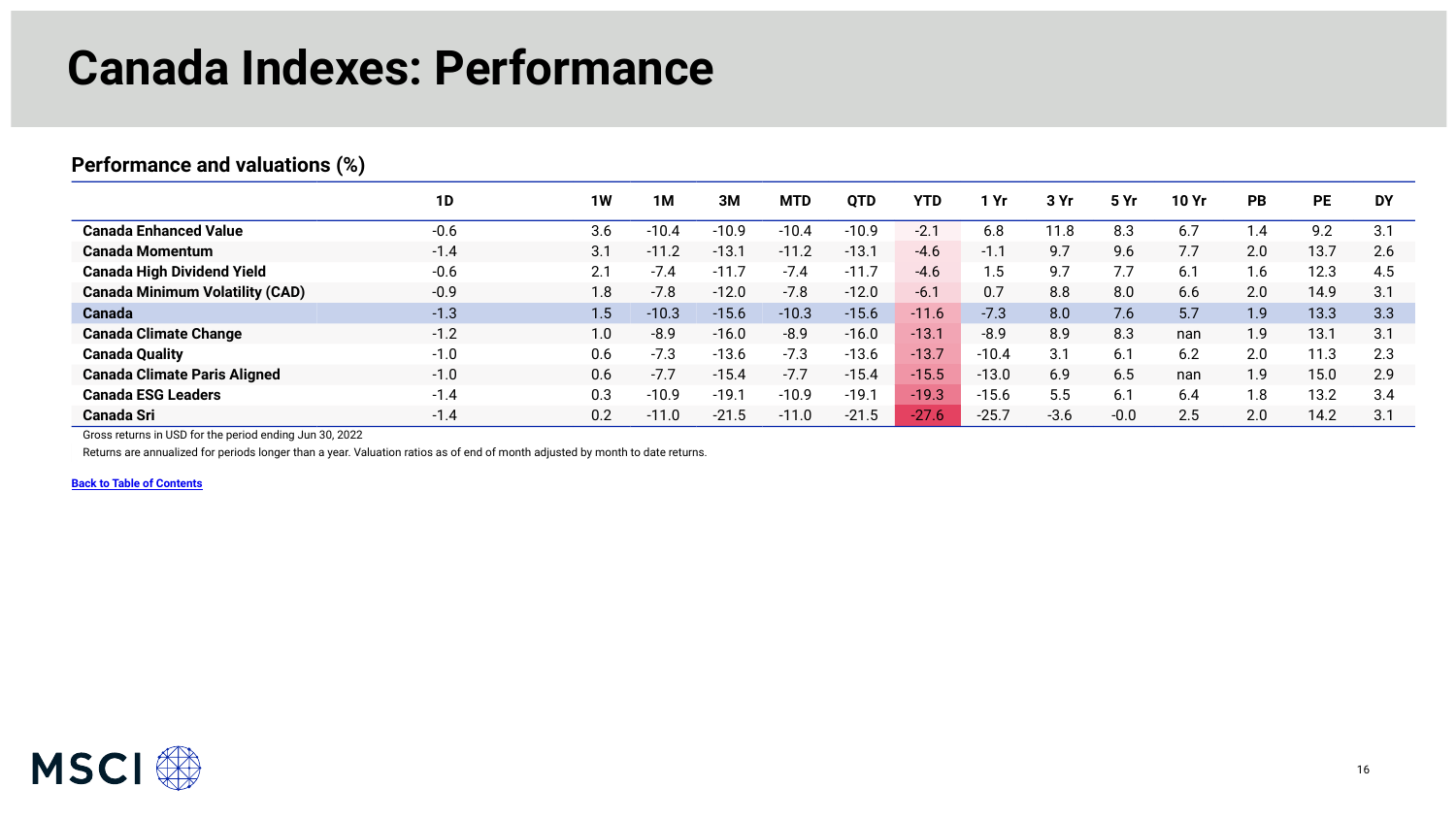### **Canada Indexes: Risk Profile**

#### **Risk Profile (%)**

|                                        | 1M   | 3M   | 1Yr  | 3Yr  | 5Yr  | <b>10Yr</b> | <b>SR</b><br>3Yr | <b>SR</b><br>5Yr | <b>SR</b><br>10Yr | <b>Max</b><br><b>Drawdown</b> | VaR @<br>95% | VaR $\omega$<br>99% | $CVaR$ @<br>95% | $CVaR$ @<br>99% | Number of<br><b>Constituents</b> |
|----------------------------------------|------|------|------|------|------|-------------|------------------|------------------|-------------------|-------------------------------|--------------|---------------------|-----------------|-----------------|----------------------------------|
| <b>Canada Minimum Volatility (CAD)</b> | 19.4 | 17.6 | 14.2 | 22.7 | 18.1 | 15.7        | 0.4              | 0.3              | 0.3               | $-57.6$                       | $-1.6$       | $-3.3$              | $-2.8$          | $-5.2$          | 60                               |
| <b>Canada Climate Paris Aligned</b>    | 21.4 | 19.6 | 16.3 | 21.8 | 18.2 | 16.4        | 0.3              | 0.3              | nan               | $-38.0$                       | $-1.5$       | $-2.6$              | $-2.5$          | $-4.5$          | 47                               |
| <b>Canada Quality</b>                  | 24.0 | 21.8 | 17.4 | 23.  | 19.1 | 16.8        | 0.1              | 0.2              | 0.3               | $-61.7$                       | $-1.9$       | $-3.9$              | $-3.2$          | $-5.9$          | 25                               |
| <b>Canada Climate Change</b>           | 21.9 | 20.6 | 16.7 | 22.7 | 18.9 | 17.1        | 0.4              | 0.3              | nan               | $-40.0$                       | $-1.5$       | $-2.8$              | $-2.6$          | $-4.7$          | 81                               |
| <b>Canada Momentum</b>                 | 27.9 | 25.4 | 20.3 | 23.3 | 19.9 | 17.5        | 0.4              | 0.4              | 0.4               | $-58.7$                       | $-2.1$       | $-3.9$              | $-3.3$          | $-5.7$          | 30                               |
| <b>Canada ESG Leaders</b>              | 23.4 | 21.9 | 18.4 | 24.7 | 20.1 | 17.6        | 0.3              | 0.2              | 0.3               | $-59.8$                       | $-2.1$       | $-4.4$              | $-3.6$          | $-6.6$          | 37                               |
| <b>Canada</b>                          | 24.2 | 22.4 | 17.9 | 24.3 | 20.2 | 17.7        | 0.4              | 0.3              | 0.2               | $-60.3$                       | $-2.1$       | $-3.8$              | $-3.3$          | $-6.0$          | 88                               |
| <b>Canada Sri</b>                      | 23.3 | 22.3 | 20.0 | 24.8 | 20.6 | 18.0        | $-0.1$           | $-0.1$           | 0.1               | $-59.0$                       | $-2.1$       | $-4.1$              | $-3.6$          | $-6.7$          | 21                               |
| <b>Canada High Dividend Yield</b>      | 19.8 | 17.9 | 14.3 | 26.6 | .6   | 18.6        | 0.4              | 0.3              | 0.2               | $-62.6$                       | $-1.8$       | $-3.6$              | $-3.0$          | $-5.8$          | 20                               |
| <b>Canada Enhanced Value</b>           | 30.2 | 26.4 | 20.4 | 29.5 | 24.7 | 21.5        | 0.5              | 0.2              | 0.2               | $-66.9$                       | $-2.2$       | $-4.2$              | $-3.6$          | $-6.4$          | 30                               |

As of Jun 30, 2022

SR = Sharpe Ratio. Risk may be reported for since inception period for an index depending on its inception date. Historical daily returns are used for calculating risk and VaR estimates.

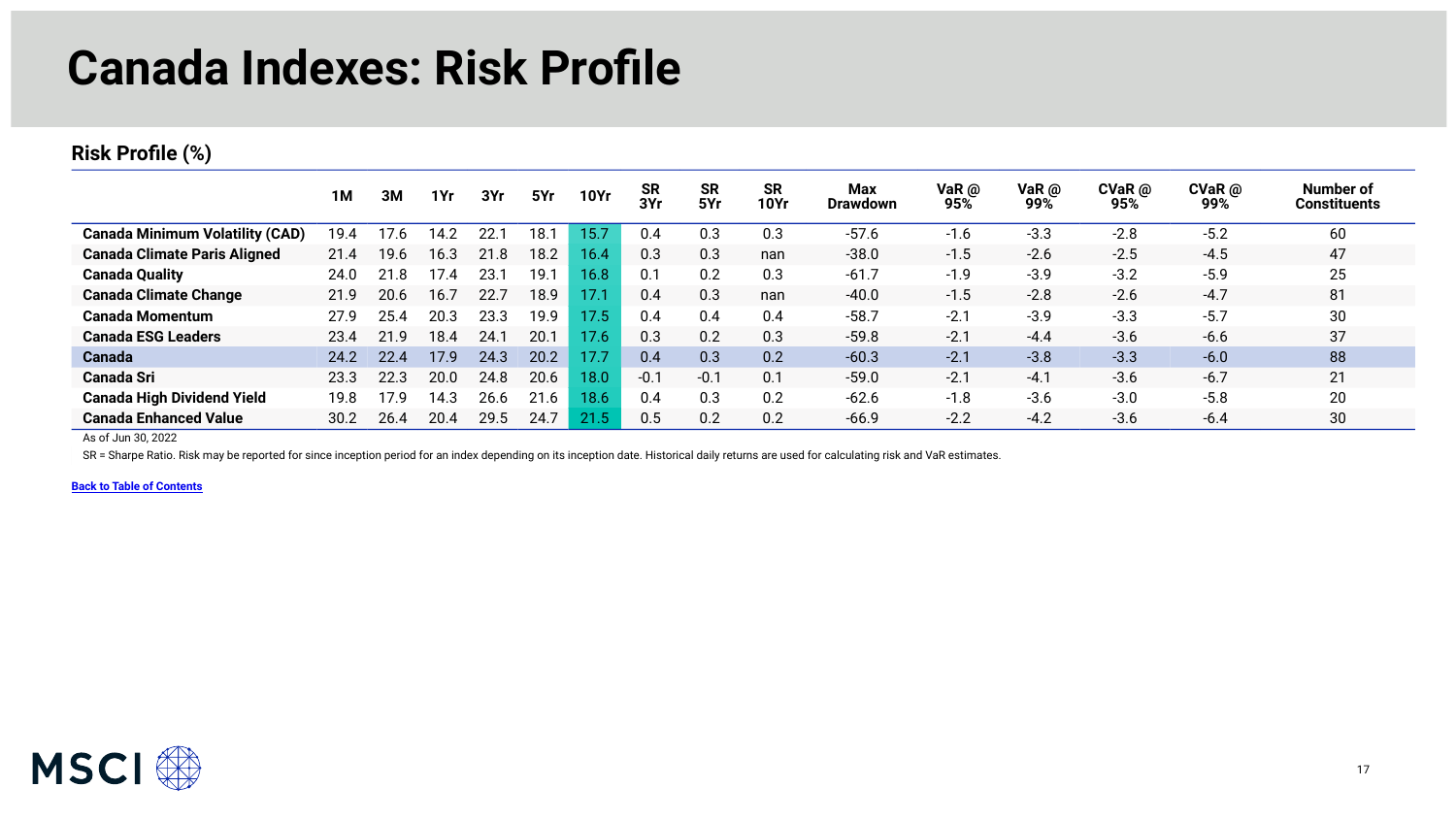#### **Canada Indexes: Momentum**



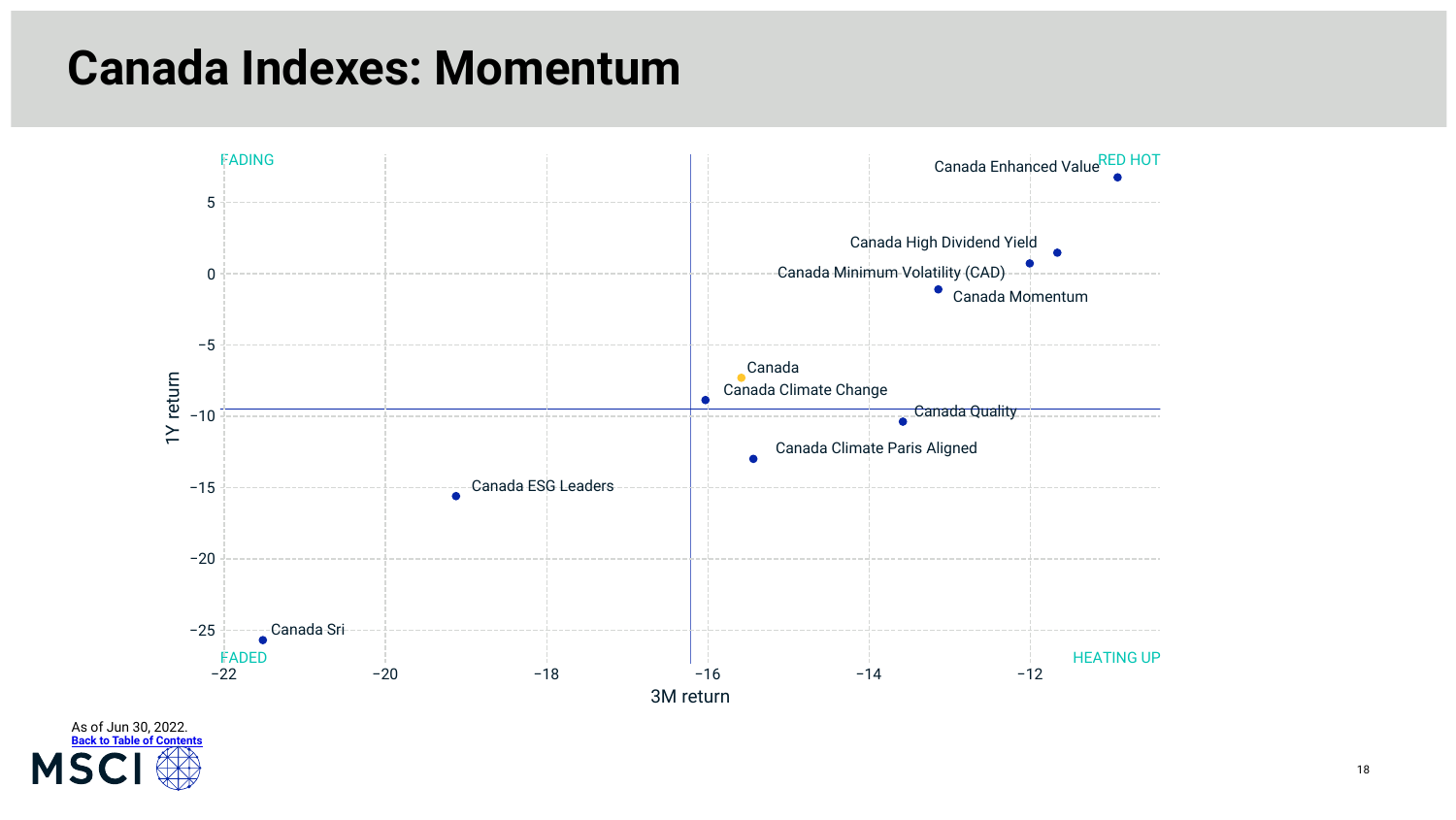### **France Indexes: Performance**

#### <span id="page-18-0"></span>**Performance and valuations (%)**

|                                        | 1D     | <b>1W</b> | 1M      | ЗM      | <b>MTD</b>       | QTD     | YTD     | Yr      | 3 Yr | 5 Yr | 10 Yr | <b>PB</b> | <b>PE</b> | <b>DY</b> |
|----------------------------------------|--------|-----------|---------|---------|------------------|---------|---------|---------|------|------|-------|-----------|-----------|-----------|
| <b>France High Dividend Yield</b>      | $-1.8$ | . .2      | $-7.2$  | -4.4    | $-7.2$           | -4.4    | $-4.3$  | $-2.4$  | 2.   | 3.3  | 7.2   | .3        | l 1.5     | 5.2       |
| <b>France Value</b>                    | $-2.8$ | $-0.4$    | $-11.7$ | $-9.6$  | $\setminus$ -11. | $-9.6$  | $-13.6$ | $-9.1$  | 2.1  |      | 6.3   | 1.0       | 10.5      | 4.7       |
| <b>France Country ESG Leaders</b>      | $-2.3$ | $-0.2$    | $-9.6$  | $-12.7$ | $-9.6$           | $-12.7$ | $-20.5$ | $-14.4$ | 2.3  | 3.2  | nan   | . . 5     | 14.4      | 3.4       |
| <b>France Minimum Volatility (EUR)</b> | $-1.6$ | 0.2       | $-9.2$  | $-14.3$ | $-9.2$           | $-14.3$ | $-21.5$ | $-15.1$ | 0.5  | 3.2  | 7.0   | .8.       | 36.6      | 2.8       |
| <b>France</b>                          | $-2.0$ | $-0.1$    | $-10.3$ | $-14.3$ | $-10.3$          | $-14.3$ | $-21.7$ | $-17.5$ | 1.8  | 4.0  | 7.8   | 1.6       | 14.9      | 3.1       |
| <b>France Quality</b>                  | $-2.0$ | 0.0       | $-9.9$  | $-17.0$ | $-9.9$           | $-17.0$ | $-25.5$ | $-21.0$ | 3.0  | 5.1  | 8.9   | 2.9       | 19.3      | 2.5       |
| <b>France Momentum</b>                 | $-2.0$ | $-0.0$    | $-9.6$  | $-16.2$ | $-9.6$           | $-16.2$ | $-25.7$ | $-17.5$ | 5.7  | 6.3  | 9.0   | 2.0       | 14.3      | 2.9       |
| <b>France Growth</b>                   | $-1.5$ | 0.1       | $-9.4$  | $-18.7$ | $-9.4$           | $-18.7$ | $-28.4$ | $-24.4$ | 1.6  | 6.8  | 9.2   | 3.6       | 24.6      |           |

Gross returns in USD for the period ending Jun 30, 2022

Returns are annualized for periods longer than a year. Valuation ratios as of end of month adjusted by month to date returns.

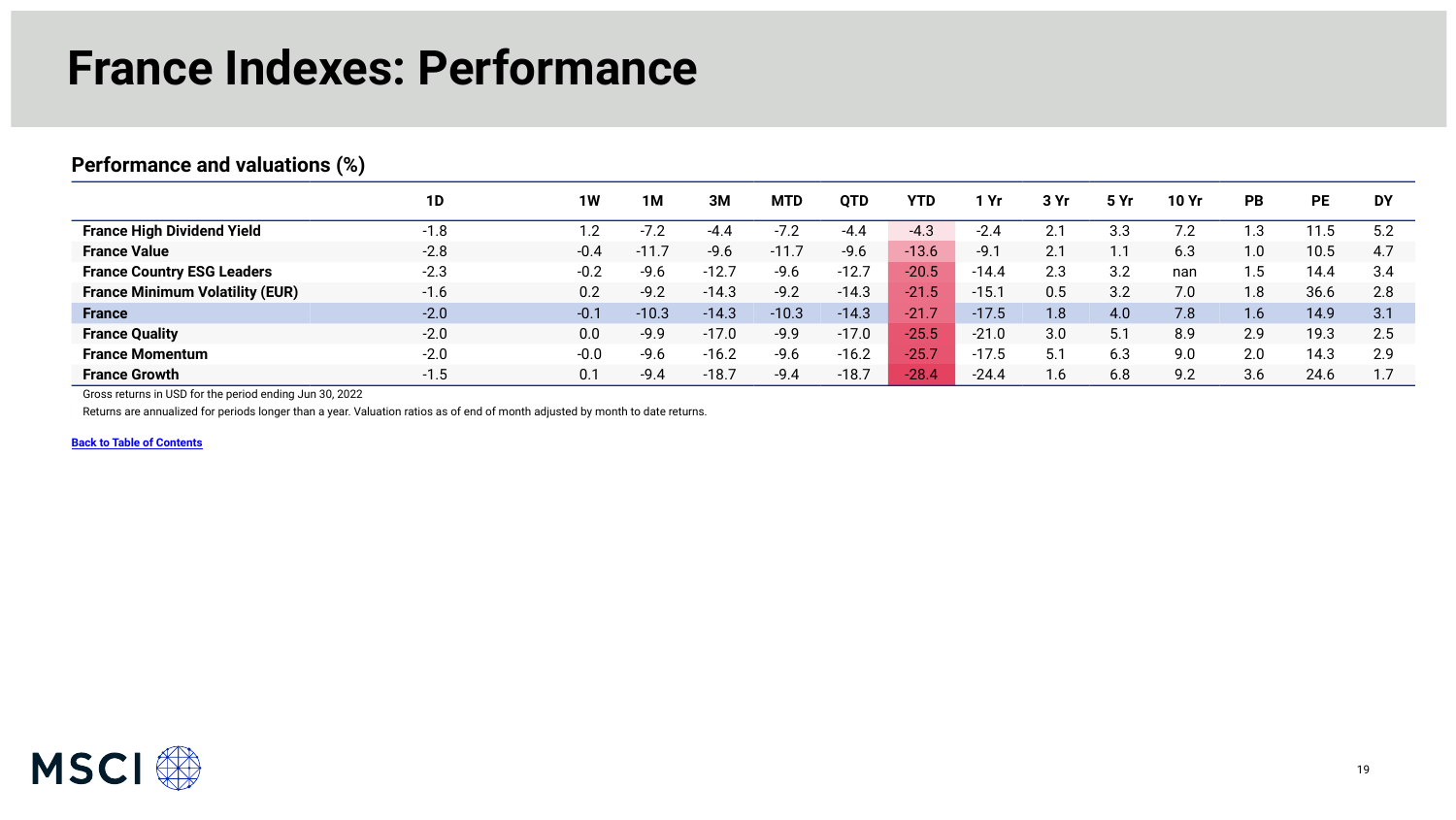### **France Indexes: Risk Profile**

#### **Risk Profile (%)**

|                                        | 1M   | 3M   | 1Yr  | 3Yr  | 5Yr             | <b>10Yr</b> | <b>SR</b><br>3Yr | <b>SR</b><br>5Yr | <b>SR</b><br><b>10Yr</b> | Max<br><b>Drawdown</b> | VaR $@$<br>95% | VaR $\omega$<br>99% | $CVaR$ $@$<br>95% | $CVaR$ $@$<br>99% | Number of<br><b>Constituents</b> |
|----------------------------------------|------|------|------|------|-----------------|-------------|------------------|------------------|--------------------------|------------------------|----------------|---------------------|-------------------|-------------------|----------------------------------|
| <b>France Minimum Volatility (EUR)</b> | 23.4 |      | 20.  | 22.3 | 18.8            | 17.3        | 0.0              | 0.1              | 0.3                      | $-55.9$                | $-2.0$         | $-3.8$              | $-3.2$            | $-5.1$            | 46                               |
| <b>France Quality</b>                  | 27.8 | 25.1 | 23.9 | 23.8 | 20.7            | 18.7        | 0.2              | 0.2              | 0.4                      | $-56.7$                | $-2.2$         | $-3.9$              | $-3.4$            | $-5.4$            | 25                               |
| <b>France Country ESG Leaders</b>      | 26.5 | 24.3 | 23.  | 24.4 | 20.5            | 19.0        | 0.1              | 0.1              | nan                      | $-38.3$                | $-1.8$         | $-3.5$              | $-2.9$            | $-5.0$            | 34                               |
| <b>France Growth</b>                   | 27.9 | 27.9 | 27.6 | 25.9 | 22.0            | 19.5        | 0.1              | 0.2              | 0.4                      | $-67.3$                | $-2.4$         | $-4.2$              | $-3.6$            | $-5.7$            | 40                               |
| <b>France Momentum</b>                 | 23.1 | 23.9 | 25.5 | 24.6 | $\cdot$ 2<br>21 | 19.6        | 0.2              | 0.2              | 0.4                      | $-62.4$                | $-2.4$         | $-4.0$              | $-3.6$            | $-5.6$            | 24                               |
| <b>France</b>                          | 26.3 | 24.7 | 24.3 | 25.3 | 21.3            | 19.6        | 0.1              | 0.1              | 0.3                      | $-59.9$                | $-2.3$         | $-4.4$              | $-3.7$            | $-5.8$            | 65                               |
| <b>France High Dividend Yield</b>      | 20.3 | 17.5 | 18.4 | 25.7 | 21<br>$\cdot$ 3 | 20.0        | 0.2              | 0.1              | 0.3                      | $-59.8$                | $-2.2$         | $-4.6$              | $-3.6$            | $-5.9$            | b                                |
| <b>France Value</b>                    | 26.2 | 23.5 | 23.0 | 26.5 | 22.1            | 20.8        | 0.1              | $-0.0$           | 0.2                      | $-62.7$                | $-2.4$         | $-4.6$              | $-3.9$            | $-6.2$            | 33                               |

As of Jun 30, 2022

SR = Sharpe Ratio. Risk may be reported for since inception period for an index depending on its inception date. Historical daily returns are used for calculating risk and VaR estimates.

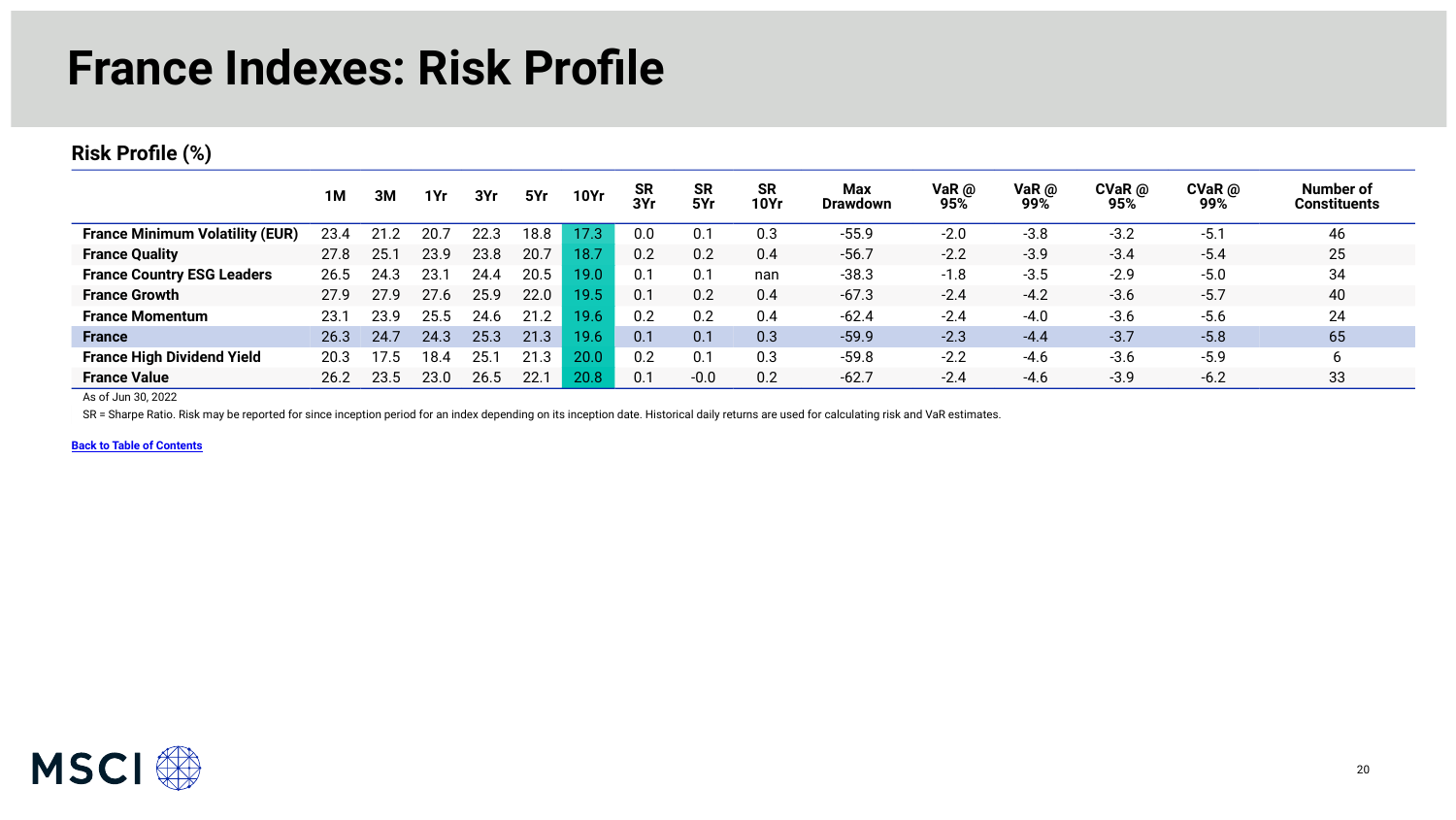### **France Indexes: Momentum**



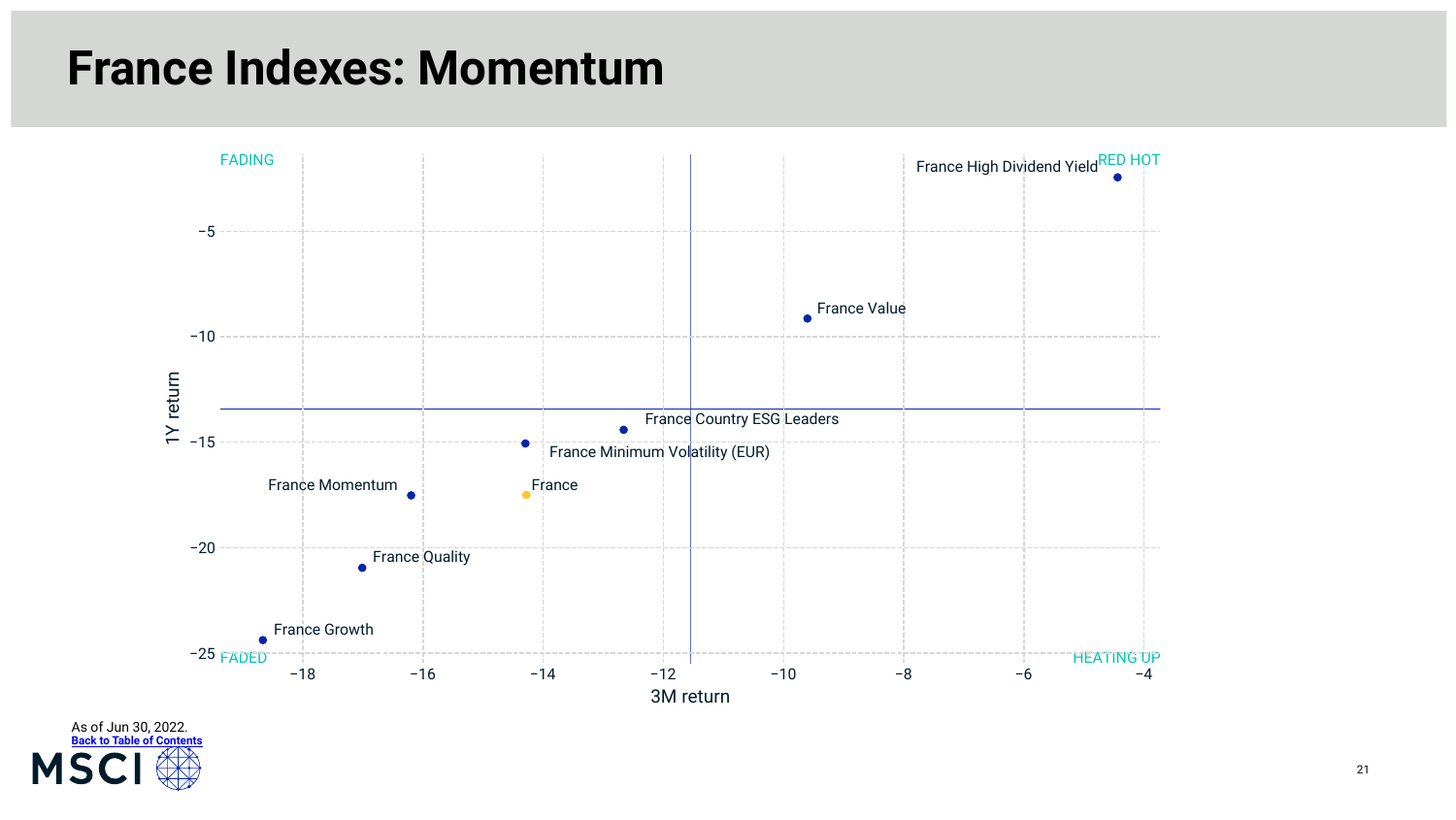### **Germany Indexes: Performance**

#### <span id="page-21-0"></span>**Performance and valuations (%)**

|                                         | 1D     | <b>1W</b> | 1M      | 3M      | <b>MTD</b> | QTD     | YTD        | Yr      | 3 Yr   | 5 Yr   | 10 Yr | <b>PB</b>    | <b>PE</b> | <b>DY</b> |
|-----------------------------------------|--------|-----------|---------|---------|------------|---------|------------|---------|--------|--------|-------|--------------|-----------|-----------|
| <b>Germany Value</b>                    | $-2.7$ | $-2.8$    | $-15.3$ | $-17$   | $-15.3$    | $-17.4$ | $-25.3$    | $-28.8$ | $-2.0$ |        | 3.7   | .0           | 9.1       | 5.0       |
| <b>Germany Minimum Volatility (EUR)</b> | $-1.6$ | $-0.8$    | $-11.0$ | $-14.9$ | $-11.0$    | $-14.9$ | $-27.0$    | $-27.5$ | $-2.7$ | $-0.6$ | 5.5   | . 6          | 16.6      | 3.3       |
| <b>Germany High Dividend Yield</b>      | $-1.3$ | $-0.3$    | $-13.9$ | $-17.4$ | $-13.9$    | $-17.4$ | $-27.5$    | $-25.2$ | $-5.7$ | $-2.6$ | 6.8   | $\cdot$ .2   | 9.5       | 5.5       |
| <b>Germany Sri</b>                      | $-0.8$ | 0.9       | $-9.5$  | $-17.7$ | $-9.5$     | $-17.1$ | $-28.0$    | $-30.8$ | $-5.1$ | 0.7    | 7.8   | . .8         | 13.1      | 3.6       |
| <b>Germany</b>                          | $-2.2$ | $-1.7$    | $-13.5$ | $-17.5$ | $-13.5$    | $-17.5$ | $-28.$     | $-30.6$ | $-3.4$ | $-2.0$ | 4.7   | 1.2          | 11.3      | 4.0       |
| <b>Germany Country ESG Leaders</b>      | $-2.1$ | $-1.3$    | $-12.9$ | $-17.3$ | $-12.9$    | $-17.3$ | $-28.4$    | $-31.1$ | $-3.7$ | $-1.2$ | nan   | $\mathbf{A}$ | 11.3      | 4.4       |
| <b>Germany Quality</b>                  | $-0.9$ | 1.3       | $-9.5$  | $-17.$  | $-9.5$     | $-17.1$ | $-29.5$    | $-25.7$ | $-1.8$ | $-0.8$ | 5.8   | 9.،          | 13.3      | 2.8       |
| <b>Germany Growth</b>                   | $-1.2$ | 0.4       | $-9.7$  | $-18.0$ | $-9.7$     | $-18.0$ | $-33.5$    | $-34.8$ | $-7.0$ | $-3.8$ | 4.8   | 2.6          | 21.7      | 2.0       |
| <b>Germany Momentum</b>                 | $-1.8$ | $-1.2$    | $-11.3$ | $-18.0$ | $-11.3$    | $-18.0$ | <b>434</b> | $-33.4$ | $-3.4$ | 0.3    | 8.1   |              | 11.5      | 3.3       |

Gross returns in USD for the period ending Jun 30, 2022

Returns are annualized for periods longer than a year. Valuation ratios as of end of month adjusted by month to date returns.

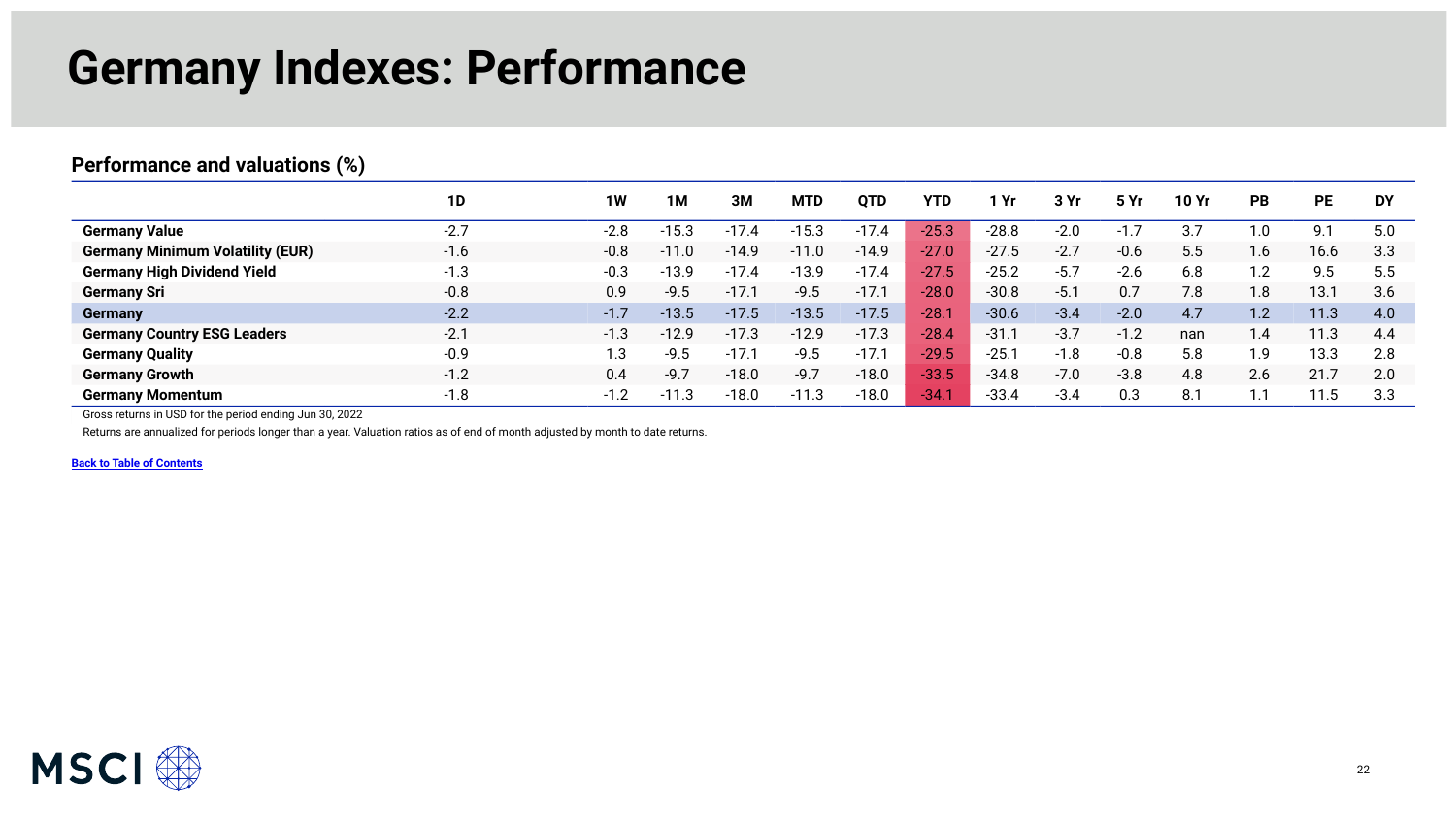### **Germany Indexes: Risk Profile**

#### **Risk Profile (%)**

|                                         | 1M   | 3M   | 1Yr  | 3Yr  | 5Yr  | <b>10Yr</b> | <b>SR</b><br>3Yr | <b>SR</b><br>5Yr | <b>SR</b><br>10Yr | Max<br><b>Drawdown</b> | VaR @<br>95% | VaR $\omega$<br>99% | $CVaR$ @<br>95% | $CVaR$ $@$<br>99% | Number of<br><b>Constituents</b> |
|-----------------------------------------|------|------|------|------|------|-------------|------------------|------------------|-------------------|------------------------|--------------|---------------------|-----------------|-------------------|----------------------------------|
| <b>Germany Minimum Volatility (EUR)</b> | 22.8 | 21.6 |      | 22.5 | 19.0 | 17.4        | $-0.1$           | $-0.7$           | 0.2               | $-60.8$                | $-2.1$       | $-4.0$              | $-3.3$          | $-5.4$            | 50                               |
| <b>Germany Quality</b>                  | 25.6 | 24.0 | 23.4 | 24.6 | 21.5 | 19.3        | $-0.0$           | $-0.1$           | 0.2               | $-61.2$                | $-2.3$       | $-4.2$              | $-3.5$          | $-5.7$            | 25                               |
| <b>Germany Momentum</b>                 | 25.8 | 26.2 | 27.6 | 25.6 | 21.8 | 19.4.       | $-0.1$           | $-0.1$           | 0.3               | $-65.9$                | $-2.4$       | $-4.2$              | $-3.6$          | $-5.4$            | 25                               |
| <b>Germany Country ESG Leaders</b>      | 25.9 | 24.2 | 24.2 | 24.8 | 21.1 | 19.4        | $-0.1$           | $-0.1$           | nan               | $-41.2$                | $-1.8$       | $-3.6$              | $-2.9$          | $-5.1$            | 31                               |
| <b>Germany Sri</b>                      | 23.4 | 23.2 | 23.6 | 25.9 | 22.1 | 19.5        | $-0.1$           | $-0.1$           | 0.3               | $-40.2$                | $-2.0$       | $-3.8$              | $-3.2$          | $-5.2$            | 9                                |
| <b>Germany Growth</b>                   | 27.0 | 25.7 | 25.0 | 25.3 | 21.8 | 19.6        | $-0.2$           | $-0.3$           | 0.1               | $-80.8$                | $-2.6$       | $-4.4$              | $-3.8$          | $-5.7$            | 30                               |
| Germany                                 | 27.1 | 24.7 | 24.7 | 25.4 | 21.7 | 19.8        | $-0.1$           | $-0.2$           | 0.1               | $-68.2$                | $-2.4$       | $-4.5$              | $-3.7$          | $-5.9$            | 60                               |
| <b>Germany Value</b>                    | 28.2 | 25.0 | 25.  | 27.0 | 23.7 |             | $-0.0$           | $-0.1$           | 0.1               | $-68.8$                | $-2.5$       | $-4.7$              | $-4.0$          | $-6.6$            | 39                               |
| <b>Germany High Dividend Yield</b>      | 29.4 | 27.  | 26.8 | 28.8 | 24.2 |             | $-0.1$           | $-0.2$           | 0.2               | $-66.8$                | $-2.4$       | $-4.6$              | $-4.0$          | $-6.8$            | 9                                |

As of Jun 30, 2022

SR = Sharpe Ratio. Risk may be reported for since inception period for an index depending on its inception date. Historical daily returns are used for calculating risk and VaR estimates.

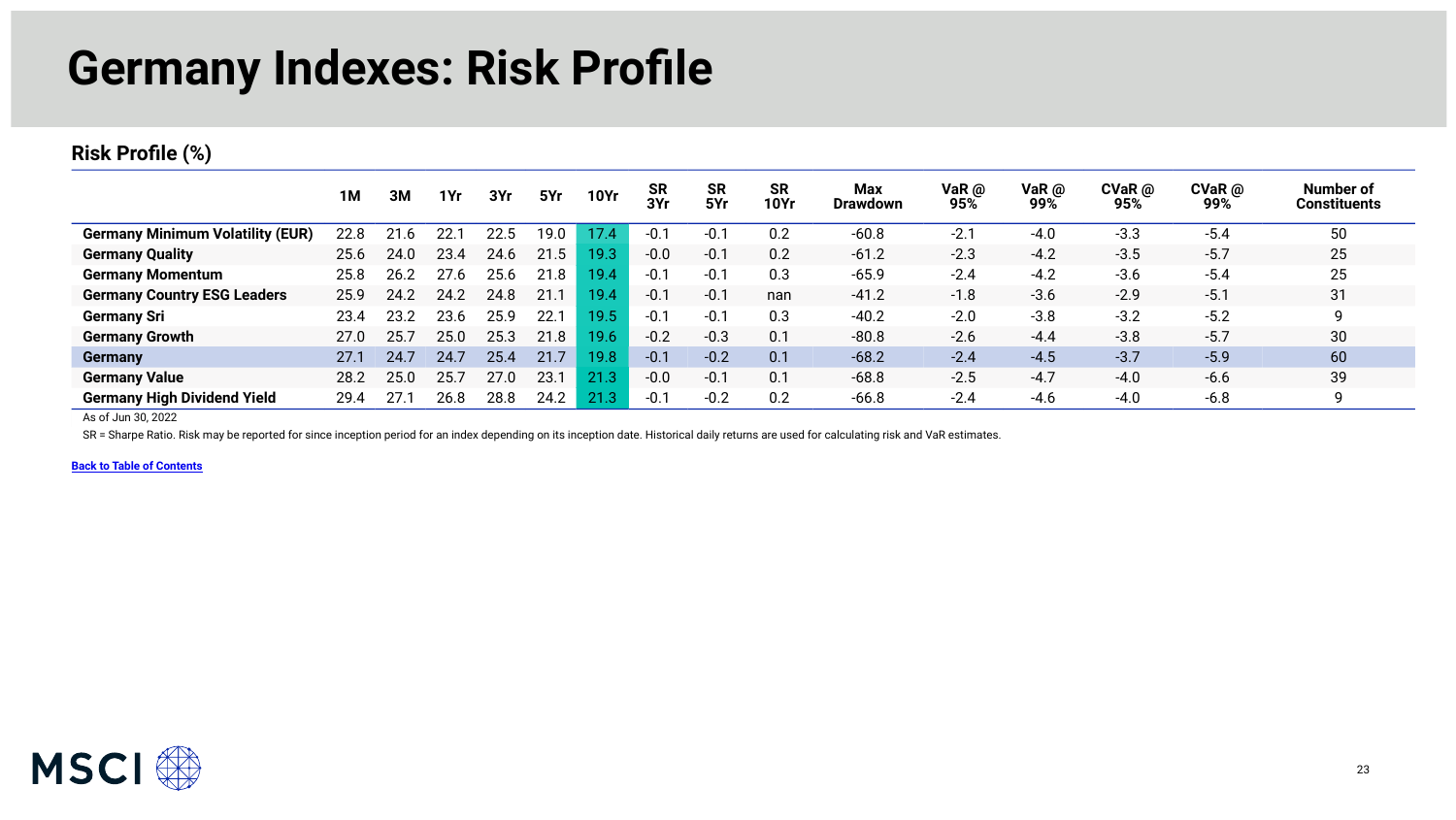### **Germany Indexes: Momentum**



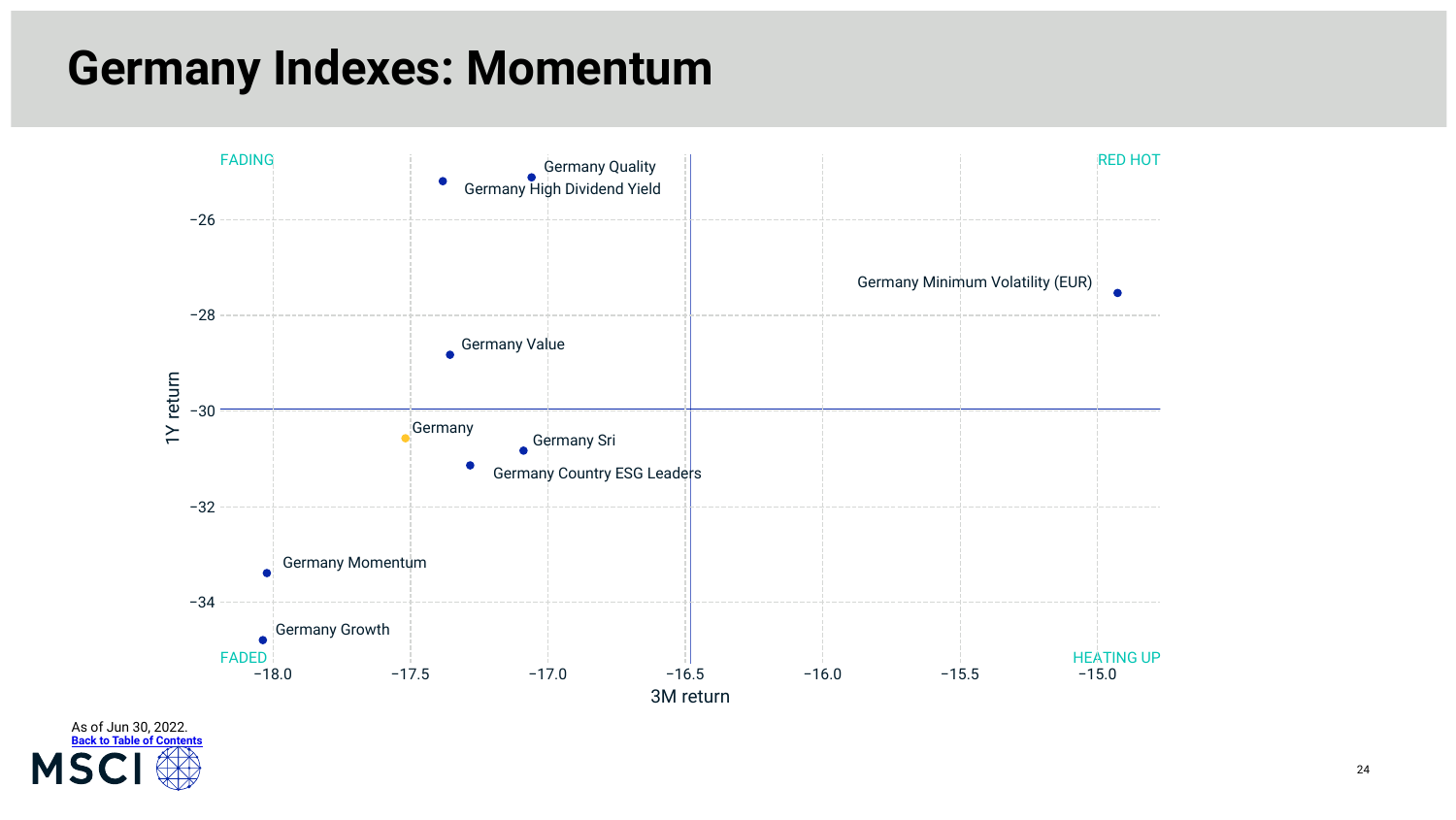### **Italy Indexes: Performance**

#### <span id="page-24-0"></span>**Performance and valuations (%)**

|                     | 1D     | 1W     | 1M      | 3M      | <b>MTD</b> | QTD          | <b>YTD</b> | 1 Yr    | 3 Yr               | 5 Yr     | 10 Yr     | PB  | PE   | DY                          |
|---------------------|--------|--------|---------|---------|------------|--------------|------------|---------|--------------------|----------|-----------|-----|------|-----------------------------|
| <b>Italy Value</b>  | $-3.3$ | $-3.0$ | $-15.6$ | $-17.$  | $-15.6$    | 17.7<br>-17. | $-23.1$    | $-20.5$ | $-2.0$             | 0.8      | 4.3       | 0.8 | 6.4  | 1.3                         |
| <b>Italy</b>        | $-2.7$ | $-2.2$ | $-14.3$ | $-17.1$ | $-14.3$    | $-17.1$      | $-25.4$    | $-21.7$ | $\sim$<br>-1.3     | $\cdots$ | 4.1       | 1.0 | 8.5  | 5.5                         |
| <b>Italy Growth</b> |        | 0.4    | $-10.7$ | $-16.7$ | $-10.7$    | $-16.1$      | $-28.5$    | $-24.7$ | $\sim$<br><u>.</u> |          | 17<br>4., | .   | 22.6 | $\sim$ $\sim$<br><u>.</u> . |

Gross returns in USD for the period ending Jun 30, 2022

Returns are annualized for periods longer than a year. Valuation ratios as of end of month adjusted by month to date returns.

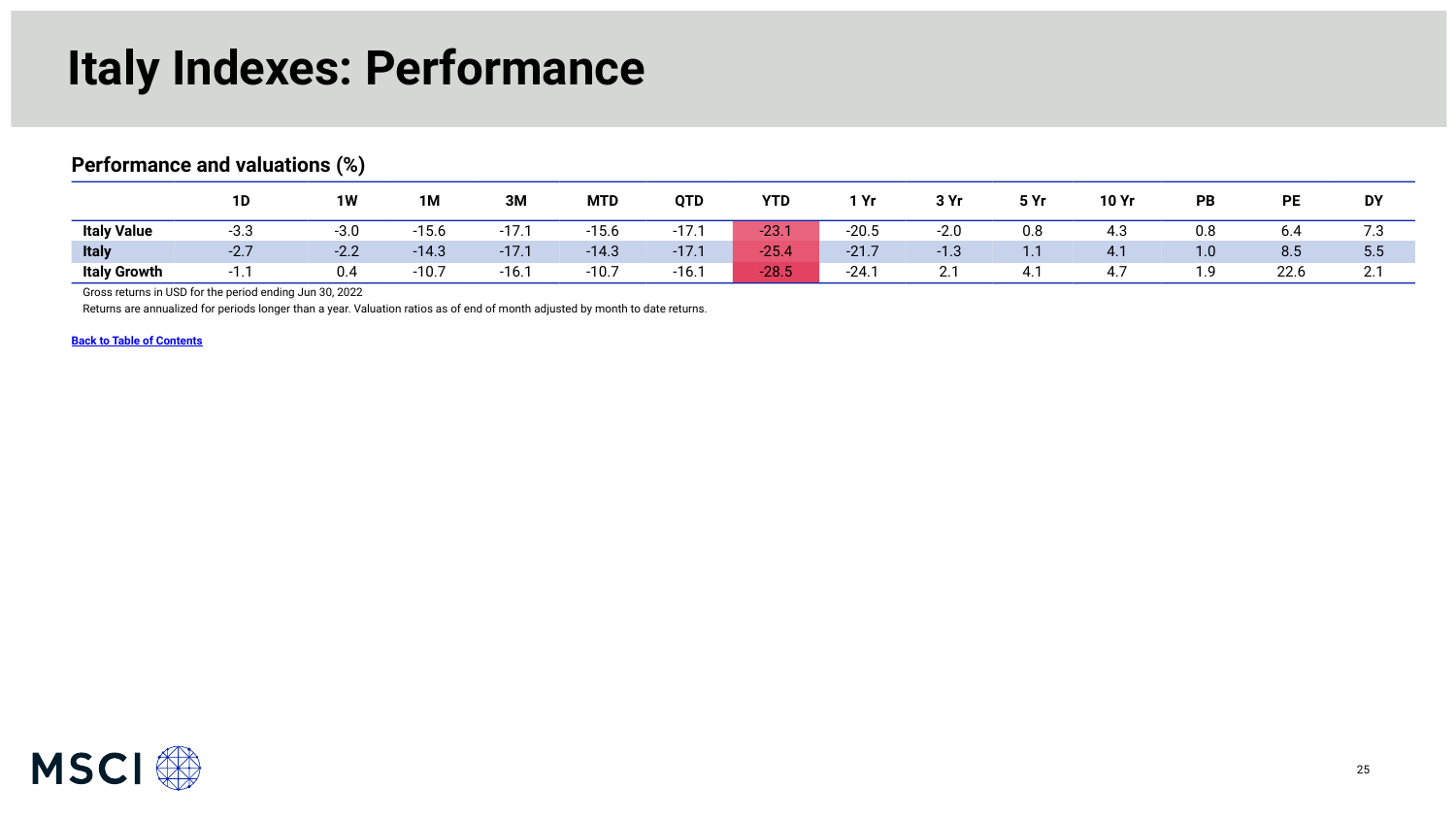### **Italy Indexes: Risk Profile**

#### **Risk Profile (%)**

|                     | 1M   | 3M   | 1Yr  | 3Yr  | 5Yr  | <b>10Yr</b> | <b>SR</b><br>3Yr | <b>SR</b><br>5Yr | <b>SR</b><br><b>10Yr</b> | Max<br><b>Drawdown</b> | VaR @<br>95%      | VaR @<br>99% | CVaR @<br>95% | $CVaR$ @<br>99% | Number of<br><b>Constituents</b> |
|---------------------|------|------|------|------|------|-------------|------------------|------------------|--------------------------|------------------------|-------------------|--------------|---------------|-----------------|----------------------------------|
| <b>Italy</b>        | 32.3 | 27.0 | 26.1 | 27.3 | 23.6 | 23.9        | $-0.0$           | $-0.1$           | 0.1                      | $-70.1$                | $-2.5$            | $-4.8$       | $-3.9$        | -0.5            | 25                               |
| <b>Italy Value</b>  | 33.2 | 27.2 | 26.3 | 28.4 | 24.5 | 24.1        | $-0.1$           | $-0.1$           | 0.7                      | $-69.5$                | $-2.5$            | $-4.8$       | $-4.0$        | $-6.7$          | 15                               |
| <b>Italy Growth</b> | 32.6 | 28.8 | 27.5 | 26.6 | 24.1 | 25.2        | 0.1              | 0.0              | 0.1                      | $-71.7$                | $-27$<br><u>.</u> |              | $-4.0$        | $-6.2$          | 13                               |

As of Jun 30, 2022

SR = Sharpe Ratio. Risk may be reported for since inception period for an index depending on its inception date. Historical daily returns are used for calculating risk and VaR estimates.

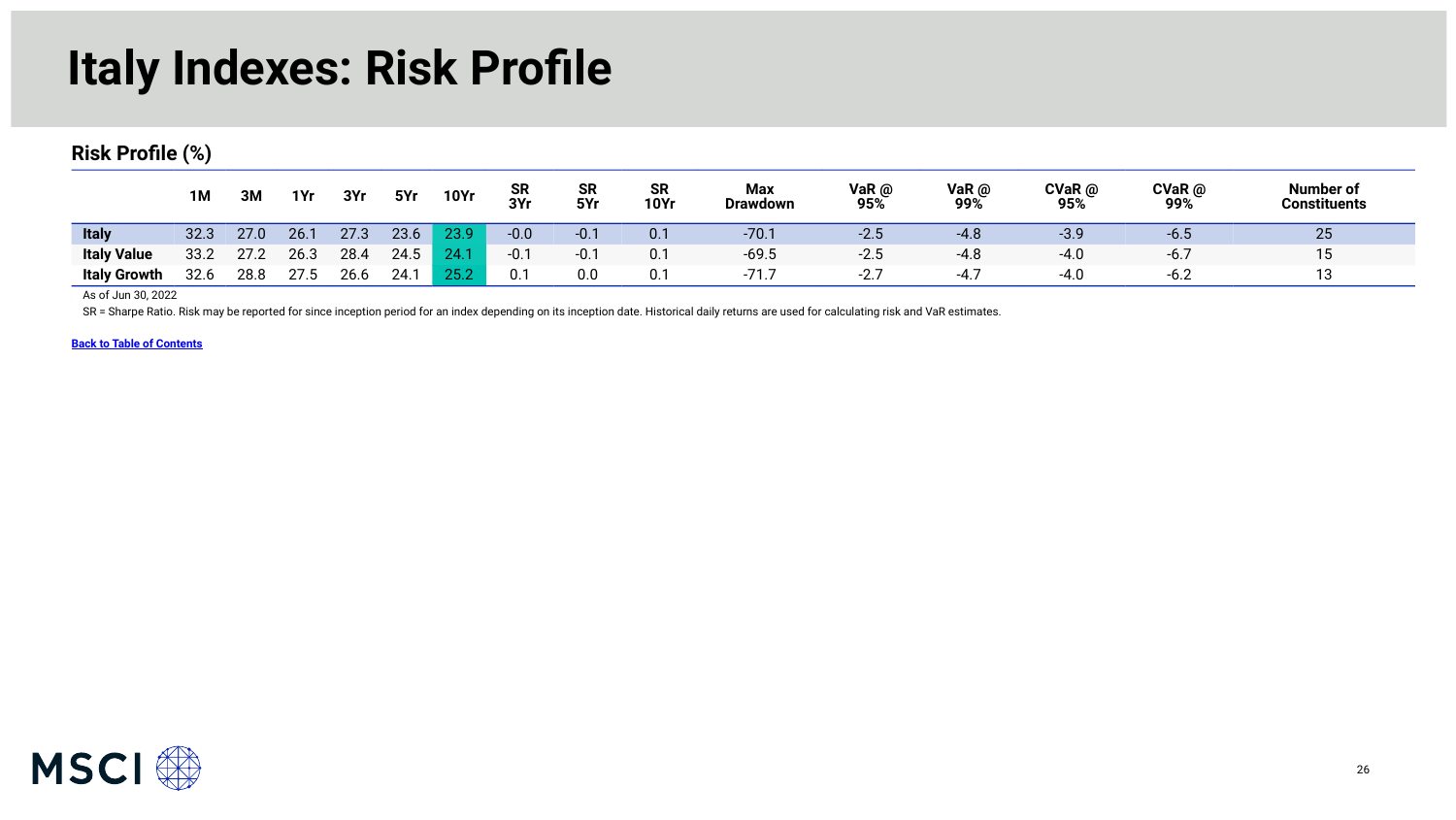### **Italy Indexes: Momentum**



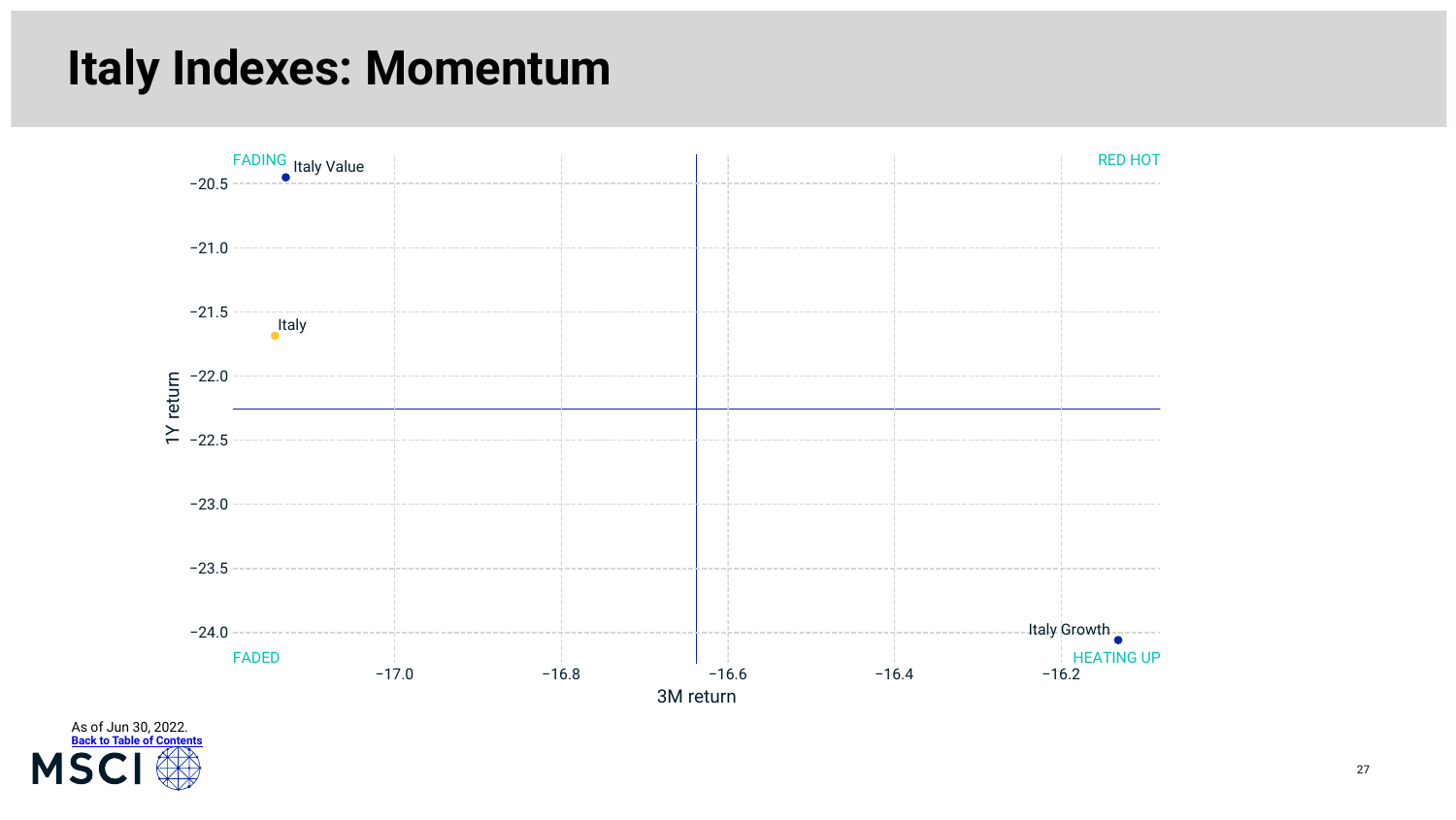### **Japan Indexes: Performance**

#### <span id="page-27-0"></span>**Performance and valuations (%)**

|                                  | 1D     | 1W     | 1M      | 3M      | <b>MTD</b> | <b>QTD</b> | YTD     | Yr      | 3 Yr   | 5 Yr   | <b>10 Yr</b> | PB  | <b>PE</b> | <b>DY</b> |
|----------------------------------|--------|--------|---------|---------|------------|------------|---------|---------|--------|--------|--------------|-----|-----------|-----------|
| Japan High Dividend Yield        | $-0.4$ | $-1.0$ | $-5.3$  | $-10.6$ | $-5.3$     | $-10.6$    | $-6.7$  | $-7.5$  | 4.4    | 2.1    | 6.4          | 1.2 | 9.5       | 3.5       |
| Japan Value                      | $-0.4$ | $-1.0$ | $-5.9$  | $-11.0$ | $-5.9$     | $-11.0$    | $-9.6$  | $-11.7$ | 2.4    | 2.1    | 5.3          | 0.9 | 9.6       | 3.5       |
| Japan Minimum Volatility (JPY)   | 0.1    | 0.7    | $-4.9$  | $-11.4$ | $-4.9$     | $-11.4$    | $-16.7$ | $-17.2$ | $-3.8$ | $-0.9$ | 4.3          | 1.3 | 15.4      | 2.6       |
| Japan                            | $-0.6$ | $-0.0$ | $-7.9$  | $-14.6$ | $-7.9$     | $-14.6$    | $-20.1$ | $-19.6$ | 1.4    | 2.1    | 5.9          | 1.2 | 12.5      | 2.6       |
| <b>Japan Country ESG Leaders</b> | $-0.7$ | $-0.4$ | $-8.2$  | $-15.0$ | $-8.2$     | $-15.0$    | $-20.3$ | $-17.6$ | 2.5    | 3.2    | 6.8          | 4.، | 12.6      | 2.5       |
| <b>Japan Low Carbon Target</b>   | $-0.5$ | $-0.1$ | $-7.8$  | $-14.8$ | $-7.8$     | $-14.8$    | $-20.4$ | $-20.1$ | 1.4    | 2.3    | 6.2          | 1.2 | 13.4      | 2.6       |
| <b>Japan Climate Change</b>      | $-0.5$ | 0.2    | $-7.8$  | $-14.7$ | $-7.8$     | $-14.7$    | $-21.9$ | $-21.7$ | $-0.2$ | 1.3    | nan          | 1.3 | 14.9      | 2.4       |
| <b>Japan Momentum</b>            | $-0.6$ | $-0.5$ | $-8.3$  | $-15.5$ | $-8.3$     | $-15.5$    | $-22.5$ | $-20.5$ | 3.0    | 3.4    | 6.2          | 1.3 | 10.1      | 2.6       |
| Japan Sri                        | $-0.7$ | $-0.1$ | $-9.6$  | $-16.9$ | $-9.6$     | $-16.9$    | $-24.4$ | $-21.2$ | 2.9    | 2.8    | 6.5          | .6  | 13.6      | 2.4       |
| Japan Climate Paris Aligned      | $-0.6$ | 1.0    | $-8.4$  | $-16.4$ | $-8.4$     | $-16.4$    | $-26.7$ | $-27.1$ | $-2.8$ | 0.1    | nan          | 1.8 | 21.2      | 1.8       |
| Japan Growth                     | $-0.8$ | 1.0    | $-9.8$  | $-18.3$ | $-9.8$     | $-18.3$    | $-29.8$ | $-27.2$ | $-0.2$ | 1.8    | 6.4          | 2.4 | 19.3      | 1.6       |
| <b>Japan Quality</b>             | $-0.6$ | 1.2    | $-11.4$ | $-19.3$ | $-11.4$    | $-19.3$    | $-30.0$ | $-29.5$ | 1.4    | 2.1    | 6.0          | 3.1 | 18.0      | 2.0       |

Gross returns in USD for the period ending Jun 30, 2022

Returns are annualized for periods longer than a year. Valuation ratios as of end of month adjusted by month to date returns.

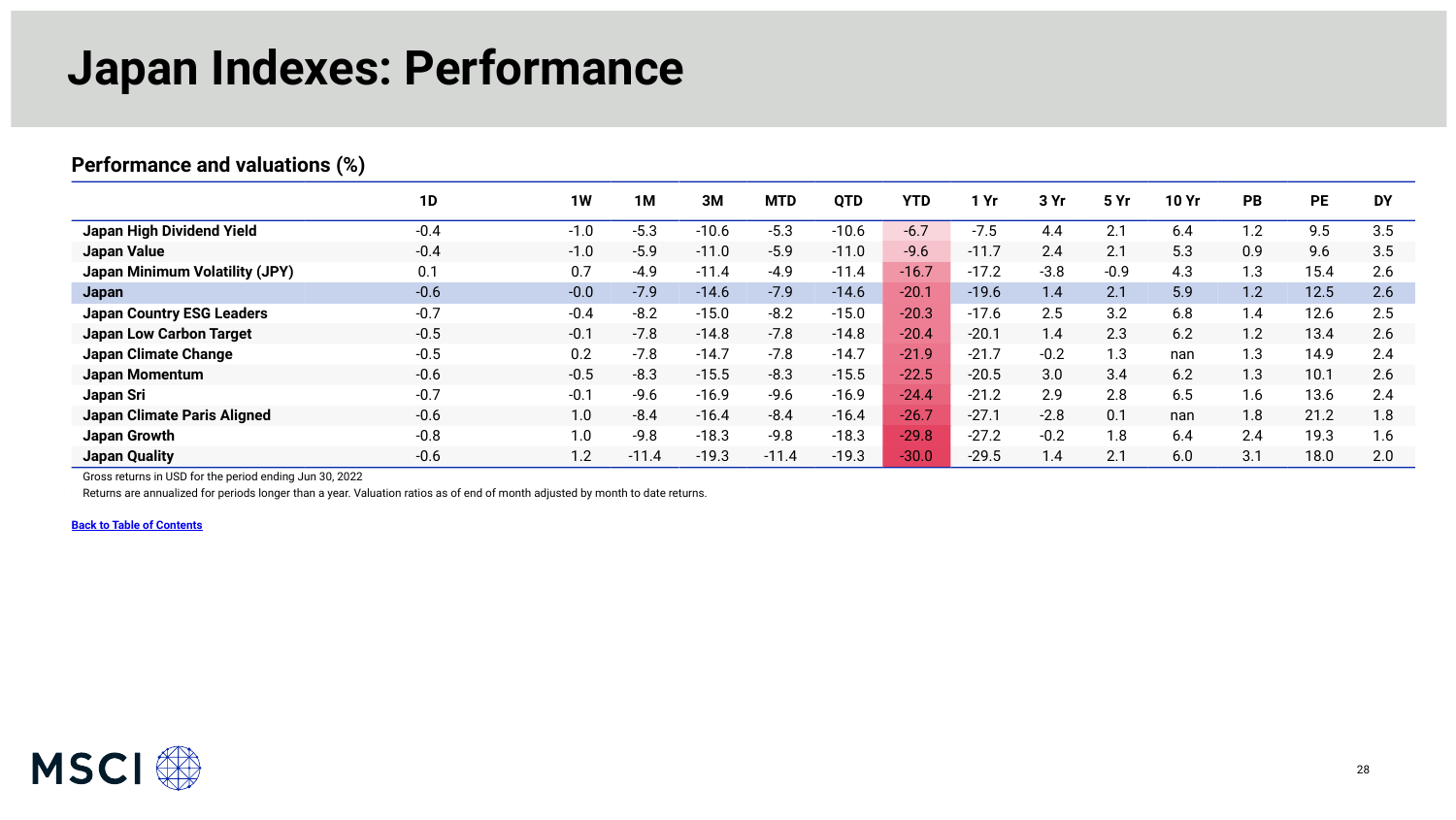### **Japan Indexes: Risk Profile**

#### **Risk Profile (%)**

|                                       | 1M   | ЗM   | 1Yr  | 3Yr  | 5Yr  | <b>10Yr</b> | <b>SR</b><br>3Yr | <b>SR</b><br>5Yr | SR<br><b>10Yr</b> | Max<br><b>Drawdown</b> | VaR @<br>95% | VaR $\omega$<br>99% | $CVaR$ @<br>95% | $CVaR$ $@$<br>99% | Number of<br><b>Constituents</b> |
|---------------------------------------|------|------|------|------|------|-------------|------------------|------------------|-------------------|------------------------|--------------|---------------------|-----------------|-------------------|----------------------------------|
| <b>Japan Minimum Volatility (JPY)</b> | 16.6 | 14.8 | 14.9 | 15.5 | ٔ 14 | 15.4        | $-0.3$           | $-0.2$           | 0.3               | $-46.6$                | $-1.7$       | $-2.9$              | $-2.5$          | $-4.1$            | 129                              |
| Japan High Dividend Yield             | 18.0 | 16.0 | 15.6 | 18.5 | 16.8 | 17.4        | 0.3              | 0.0              | 0.3               | $-44.8$                | $-1.8$       | $-3.3$              | $-2.8$          | $-4.6$            | 37                               |
| Japan Climate Change                  | 19.5 | 17.5 | 18.4 | 18.4 | 16.8 | 17.5        | $-0.0$           | 0.0              | nan               | $-30.7$                | $-1.8$       | $-3.0$              | $-2.6$          | $-4.0$            | 231                              |
| Japan Climate Paris Aligned           | 20.8 | 18.7 | 19.3 | 18.6 | 17.0 | 17.6        | $-0.2$           | $-0.1$           | nan               | $-35.5$                | $-1.8$       | $-3.1$              | $-2.6$          | $-4.1$            | 117                              |
| <b>Japan Quality</b>                  | 22.3 | 20.2 | 20.8 | 19.1 | 17.7 | 17.9        | 0.1              | 0.0              | 0.3               | $-62.6$                | $-2.0$       | $-3.7$              | $-3.1$          | $-5.0$            | 50                               |
| <b>Japan Low Carbon Target</b>        | 19.6 | 17.3 | 18.1 | 18.3 | 16.9 | 17.9        | 0.1              | 0.1              | 0.3               | $-28.7$                | $-1.8$       | $-3.1$              | $-2.6$          | $-4.3$            | 221                              |
| Japan                                 | 19.6 | 17.4 | 18.1 | 18.3 | 16.8 | 17.9        | 0.1              | 0.0              | 0.3               | $-60.4$                | $-2.1$       | $-3.6$              | $-3.1$          | $-4.8$            | 238                              |
| <b>Japan Country ESG Leaders</b>      | 20.3 | 17.7 | 18.3 | 18.1 | 16.8 | 18.0        | 0.1              | 0.1              | 0.4               | $-27.0$                | $-1.8$       | $-3.0$              | $-2.6$          | $-4.2$            | 111                              |
| <b>Japan Value</b>                    | 18.6 | 16.3 | 16.6 | 19.0 | 17.1 | 18.2        | 0.2              | 0.0              | 0.3               | $-53.0$                | $-2.0$       | $-3.5$              | $-3.0$          | $-4.8$            | 137                              |
| Japan Sri                             | 21.3 | 19.0 | 19.6 | 18.8 | 17.5 | 18.5        | 0.2              | 0.1              | 0.4               | $-52.4$                | $-2.1$       | $-3.9$              | $-3.2$          | $-5.2$            | 45                               |
| Japan Growth                          | 22.3 | 20.8 | 21.7 | 19.6 | 18.2 | 18.7        | $-0.0$           | 0.0              | 0.3               | $-70.7$                | $-2.2$       | $-3.9$              | $-3.2$          | $-5.1$            | 141                              |
| <b>Japan Momentum</b>                 | 19.0 | 18.2 | 20.2 | 19.4 | 18.3 | 18.8        | 0.1              | 0.1              | 0.3               | $-66.9$                | $-2.1$       | $-3.7$              | $-3.2$          | $-5.1$            | 80                               |

As of Jun 30, 2022

SR = Sharpe Ratio. Risk may be reported for since inception period for an index depending on its inception date. Historical daily returns are used for calculating risk and VaR estimates.

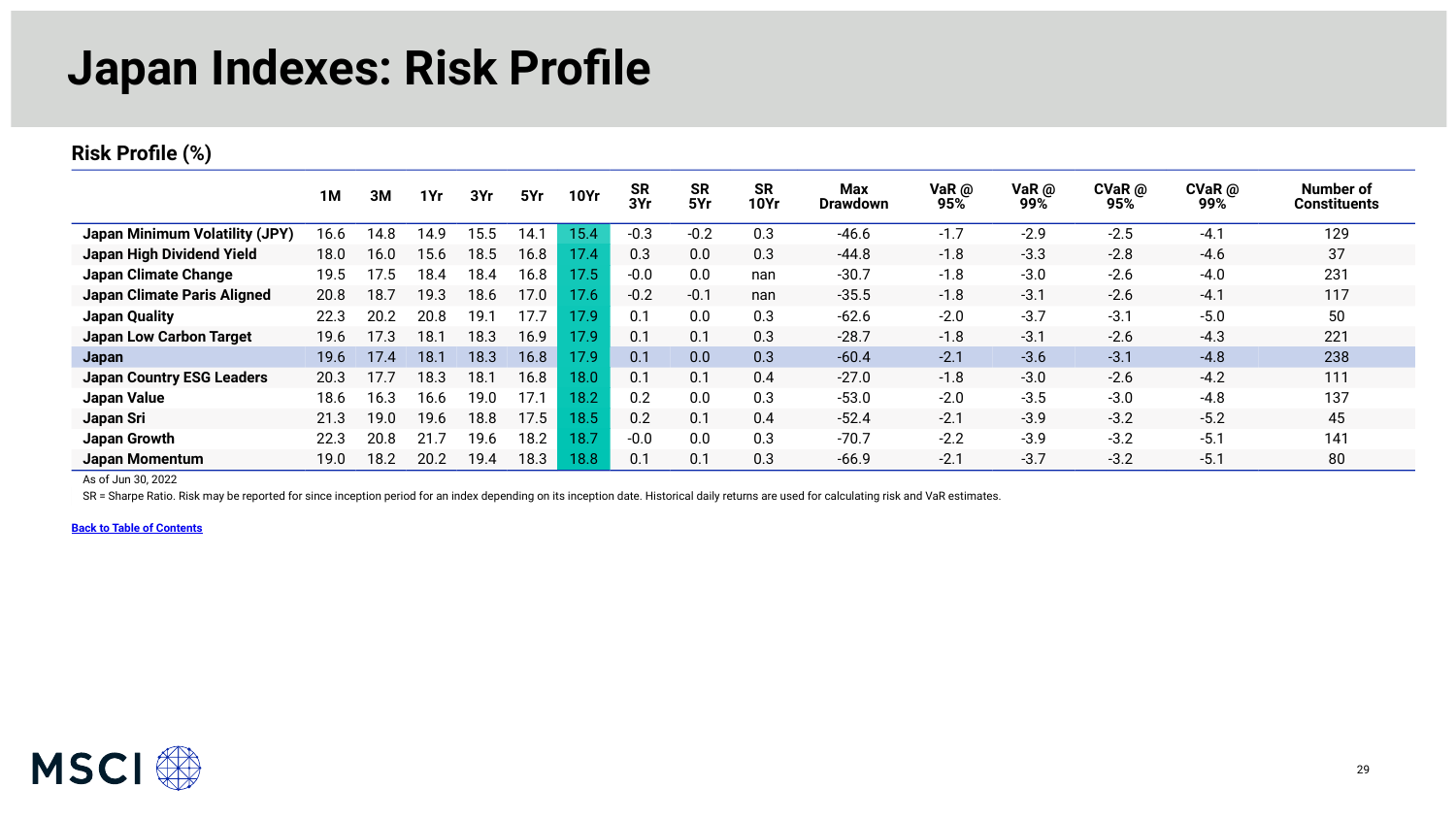### **Japan Indexes: Momentum**



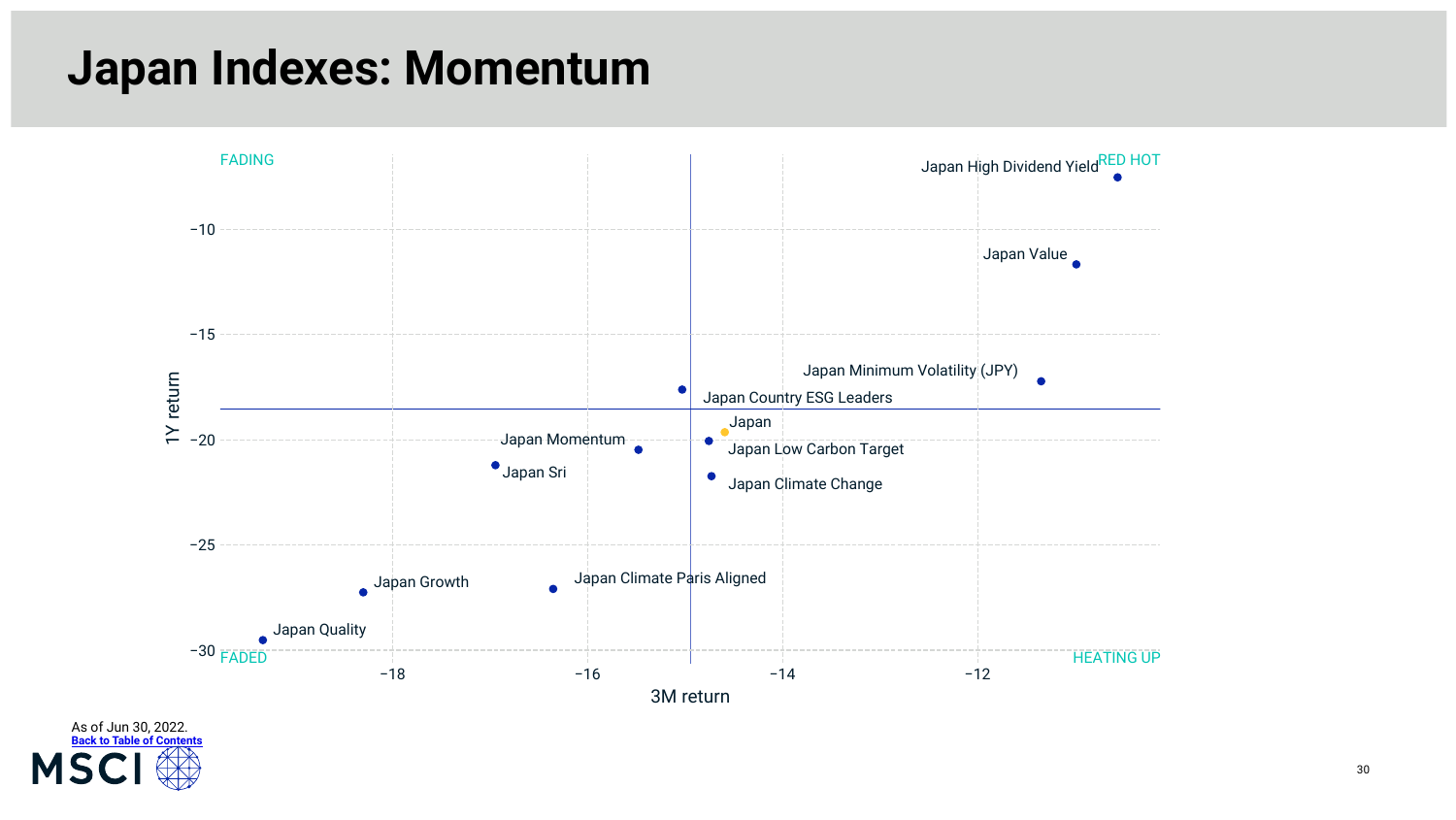### **Spain Indexes: Performance**

#### <span id="page-30-0"></span>**Performance and valuations (%)**

|                      | 1D       | 1W     | 1M      | 3M     | <b>MTD</b> | QTD     | <b>YTD</b> | 1 Yr    | 3Yr    | 5 Yr   | <b>10 Yr</b> | PB  | <b>PE</b> | <b>DY</b>     |
|----------------------|----------|--------|---------|--------|------------|---------|------------|---------|--------|--------|--------------|-----|-----------|---------------|
| <b>Spain Value</b>   | $-1.3$   | 0.2    | $-10.6$ | $-7.0$ | $-10.6$    | $-7.0$  | $-5.5$     | $-8.1$  | $-2.6$ | $-3.0$ | 3.0          | 0.9 | 8.2       | Б.<br>J.      |
| <b>Spain</b>         | $-1.2$   | $-0.1$ | $-10.3$ | $-8.2$ | $-10.3$    | $-8.2$  | $-12.0$    | $-15.9$ | $-4.4$ | $-3.5$ | 3.1          | 1.1 | 11.2      | 4.0           |
| <b>Spain Quality</b> | - 1<br>. | 0.2    | $-9.8$  | $-6.8$ | $-9.8$     | $-6.8$  | $-12.3$    | $-15.5$ | $-4.1$ | $-2.2$ | 4.3          |     | 11.1      | 4.2           |
| <b>Spain Growth</b>  | $-0.9$   | $-1.0$ | $-9.4$  | $-112$ | $-9.4$     | $-11.2$ | $-25.0$    | $-31.$  | $-7.7$ | $-4.1$ | 3.9          | 3.3 | 130.3     | $\sim$<br>. . |

Gross returns in USD for the period ending Jun 30, 2022

Returns are annualized for periods longer than a year. Valuation ratios as of end of month adjusted by month to date returns.

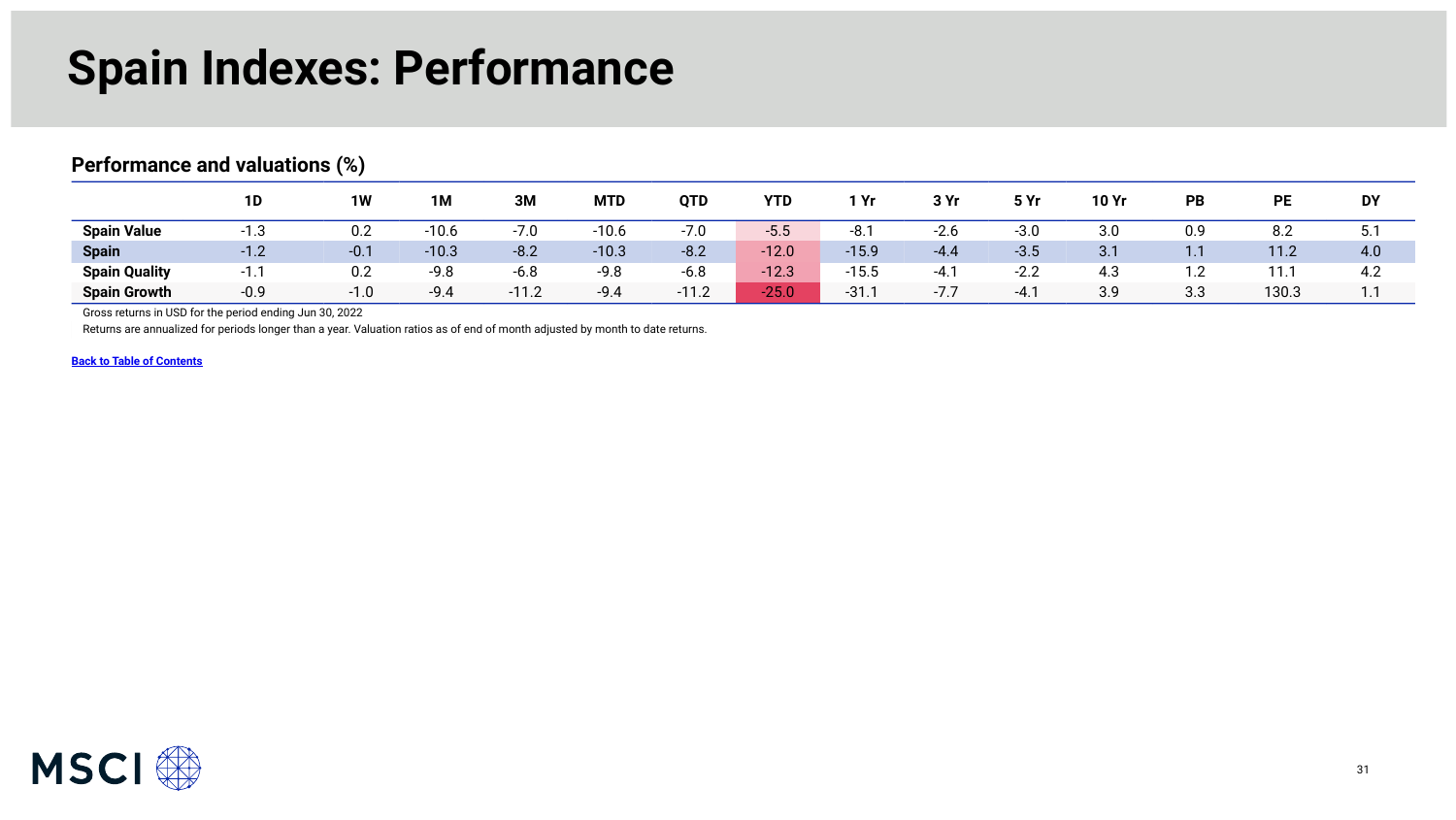### **Spain Indexes: Risk Profile**

#### **Risk Profile (%)**

|                      | <b>1M</b> | 3M   | 1Yr  | 3Yr  | 5Yr  | <b>10Yr</b> | <b>SR</b><br>3Yr | <b>SR</b><br>5Yr | <b>SR</b><br><b>10Yr</b> | Max<br>Drawdown | VaR @<br>95% | VaR@<br>99% | CVaR @<br>95% | $CVaR$ @<br>99% | Number of<br><b>Constituents</b> |
|----------------------|-----------|------|------|------|------|-------------|------------------|------------------|--------------------------|-----------------|--------------|-------------|---------------|-----------------|----------------------------------|
| <b>Spain Quality</b> | 24.7      | 22.2 | 22.4 | 25.3 | 21.5 | 20.7        | $-0.1$           | $-0.2$           | 0.1                      | $-57.9$         | $-2.3$       | $-4.2$      | $-3.5$        | $-5.8$          | 19                               |
| <b>Spain Growth</b>  | 24.7      | 23.9 | 24.6 | 26.7 | 22.8 |             | $-0.3$           | $-0.2$           | 0.1                      | $-60.6$         | $-2.5$       | $-4.1$      | $-3.6$        | $-5.5$          | O                                |
| <b>Spain</b>         | 26.4      | 23.3 | 22.9 | 26.0 | 22.3 | 21.9        | $-0.1$           | $-0.2$           | 0.0                      | $-61.6$         | $-2.5$       | $-4.5$      | $-3.8$        | $-6.1$          | 19                               |
| <b>Spain Value</b>   | 28.3      | 24.8 | 24.0 | 27.5 | 23.  | 23.4        | $-0.0$           | $-0.2$           | 0.0                      | $-71.9$         | $-2.6$       | $-4.9$      | $-4.7$        | $-7.0$          | 14                               |

As of Jun 30, 2022

SR = Sharpe Ratio. Risk may be reported for since inception period for an index depending on its inception date. Historical daily returns are used for calculating risk and VaR estimates.

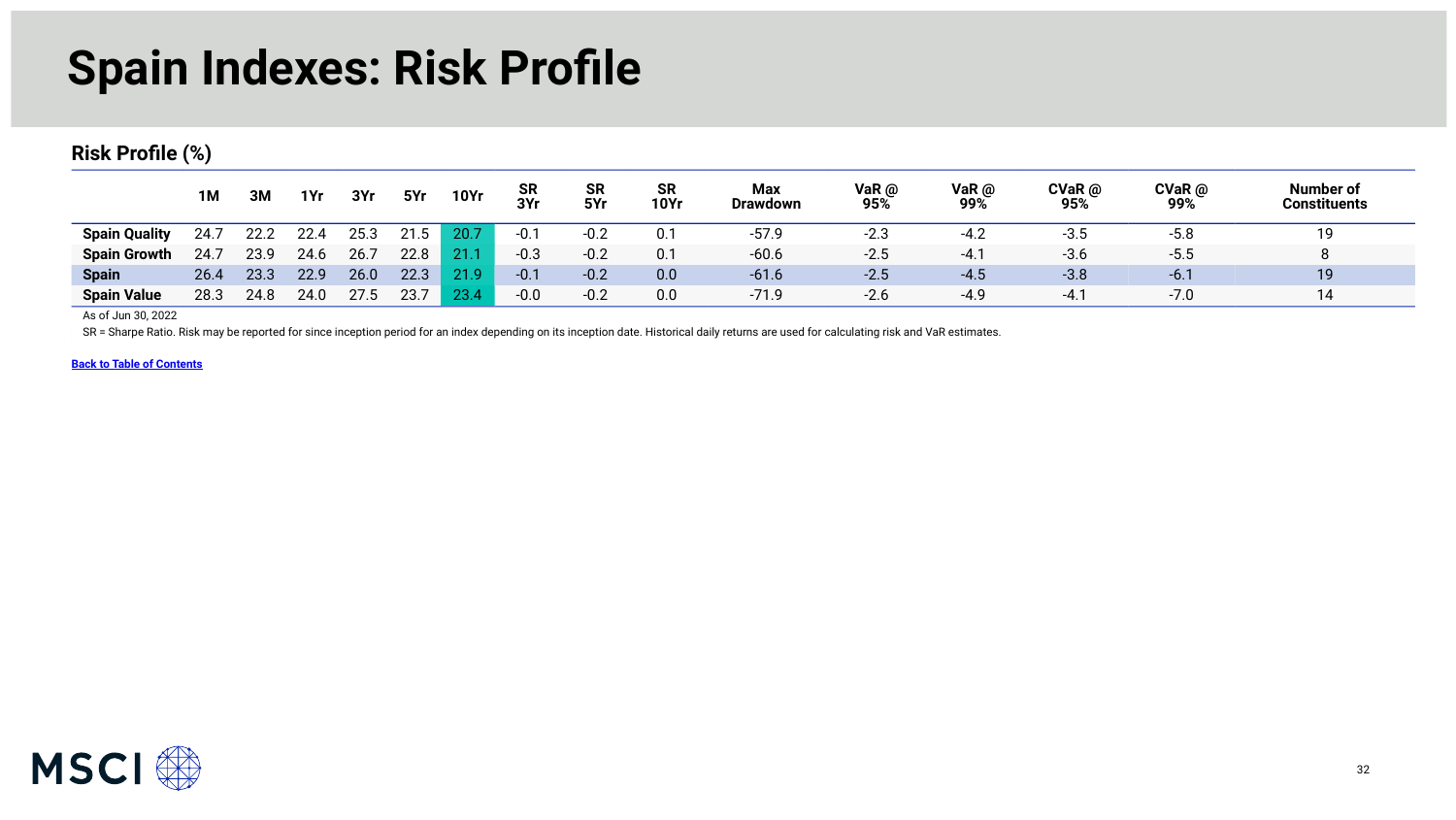### **Spain Indexes: Momentum**



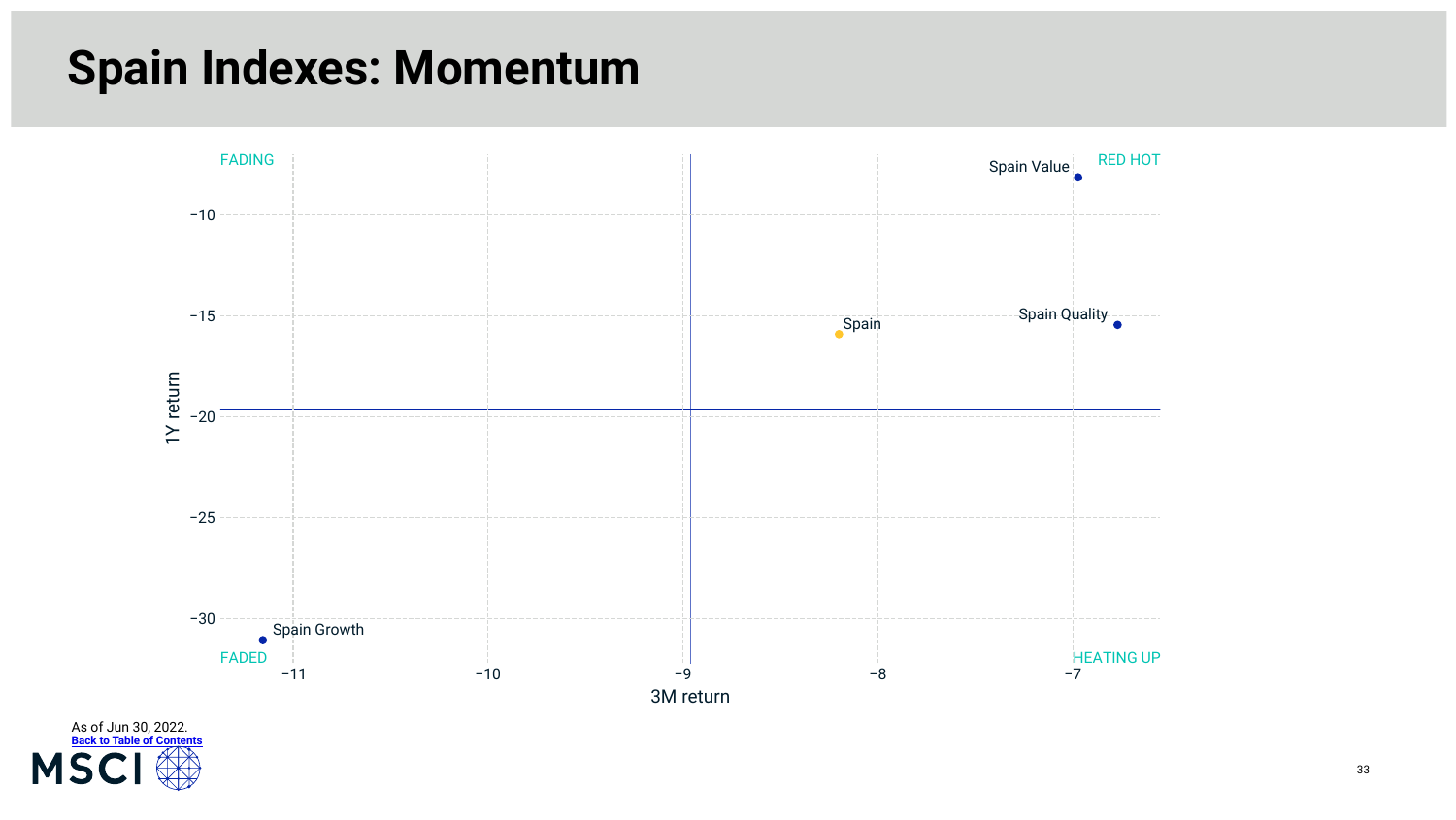### **Switzerland Indexes: Performance**

#### <span id="page-33-0"></span>**Performance and valuations (%)**

|                                      | 1D     | <b>1W</b> | 1M     | ЗM      | <b>MTD</b> | <b>OTD</b> | <b>YTD</b> | . Yr    | 3 Yr | 5Yr | 10 Yr | <b>PB</b> | РE   | <b>DY</b> |
|--------------------------------------|--------|-----------|--------|---------|------------|------------|------------|---------|------|-----|-------|-----------|------|-----------|
| <b>Switzerland Value</b>             | $-1.3$ | 2.4       | -Q     |         | $-9.7$     | $-11.2$    | $-11.6$    | $-8.3$  | 3.1  | 5.4 | 9.1   | . .8      | 12.5 | 3.9       |
| <b>Switzerland Quality</b>           | $-1.0$ | 3.2       | $-61$  | $-13.$  | $-6.4$     | $-13.7$    | $-19.2$    | $-13.6$ | 5.5  | 7.3 | 10.0  | 4.8       | 17 2 | 3.0       |
| <b>Switzerland</b>                   | $-1.1$ | 2.8       | $-7.1$ | $-14.1$ | $-7.1$     | $-14.1$    | $-19.3$    | $-11.9$ | 5.7  | 6.9 | 9.2   | 3.0       | 16.1 | 3.0       |
| <b>Switzerland Low Carbon Target</b> | $-11$  | 3.0       | $-7.0$ | $-14.2$ | $-7.0$     | $-14.2$    | $-19.4$    | $-11.6$ | 5.8  | 7.0 | 9.4   | 3.0       | 16.1 | 3.0       |
| <b>Switzerland Momentum</b>          | $-1.0$ | 3.0       | $-5.8$ | $-12.5$ | $-5.8$     | $-12.5$    | $-23.0$    | $-15.5$ | 4.8  | 3.2 | 7.9   | 2.2       | 14.8 | 3.1       |
| <b>Switzerland ESG Leaders</b>       | $-0.8$ | 3.4       | $-6.5$ | $-1/6$  | $-6.5$     | $-17.6$    | $-23.6$    | $-13.2$ | 9.0  | 8.4 | 11.1  | 4.0       | 19.1 | 3.0       |
| <b>Switzerland Growth</b>            | $-1.0$ | 3.1       |        | $-16.6$ | $-6.7$     | $-16.6$    | $-24.$     | $-15.7$ |      | ხ.ხ | 8.7   | 5.6       | 20.1 | 2.3       |

Gross returns in USD for the period ending Jun 30, 2022

Returns are annualized for periods longer than a year. Valuation ratios as of end of month adjusted by month to date returns.

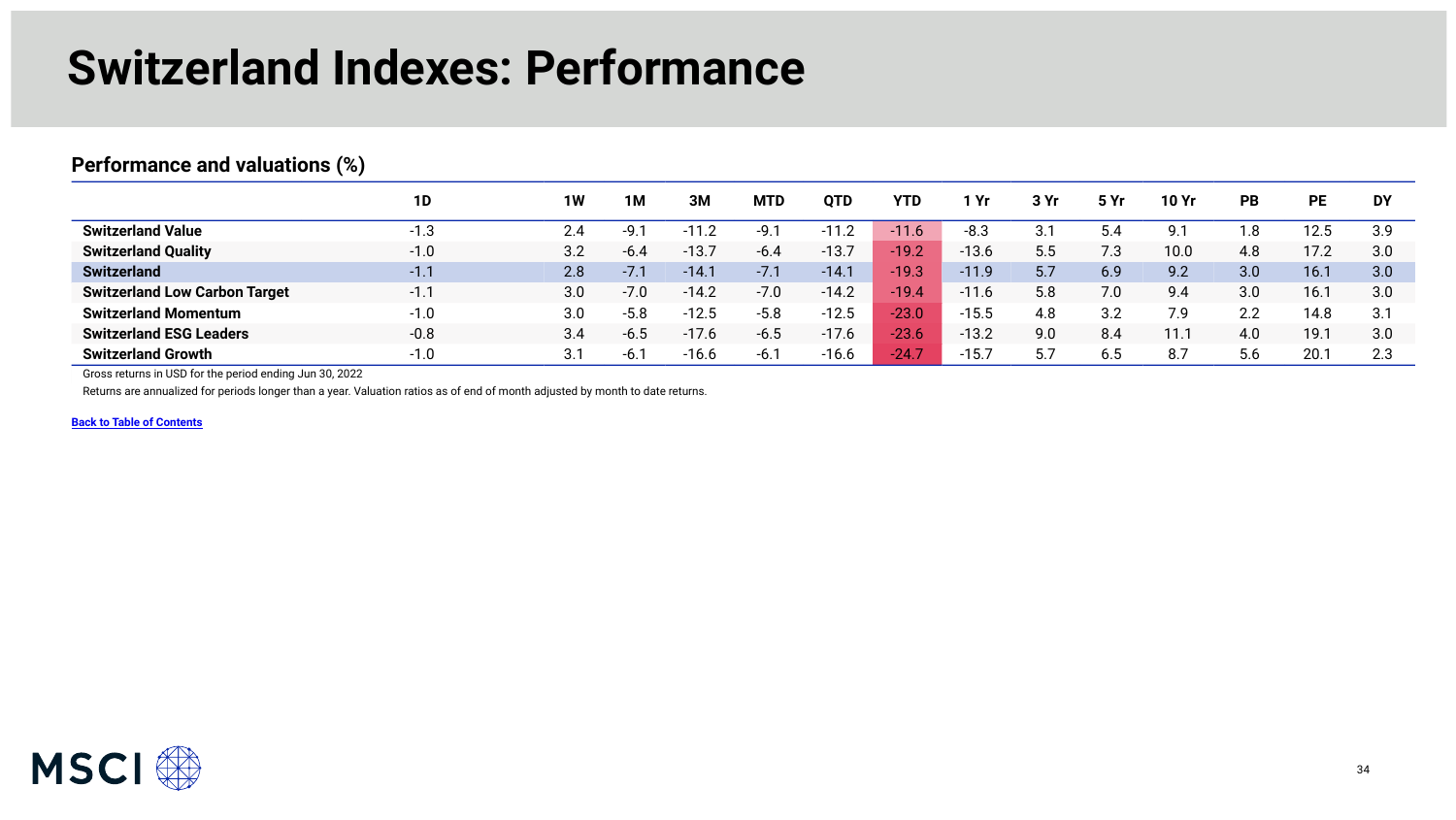### **Switzerland Indexes: Risk Profile**

#### **Risk Profile (%)**

|                                      | 1M   | 3M   | 1Yr  | 3Yr  | 5Yr  | <b>10Yr</b> | <b>SR</b><br>3Yr | <b>SR</b><br>5Yr | <b>SR</b><br>10Yr | Max<br><b>Drawdown</b> | VaR $\omega$<br>95% | VaR $\omega$<br>99% | CVaR @<br>95% | $CVaR$ $@$<br>99% | Number of<br><b>Constituents</b> |
|--------------------------------------|------|------|------|------|------|-------------|------------------|------------------|-------------------|------------------------|---------------------|---------------------|---------------|-------------------|----------------------------------|
| <b>Switzerland Quality</b>           | 22.6 | 19.2 | 16.6 | 17.2 | 15.2 | 14.3        | 0.3              | 0.4              | 0.6               | $-45.4$                | $-1.6$              | $-3.0$              | $-2.5$        | $-4.0$            | 25                               |
| <b>Switzerland Low Carbon Target</b> | 22.7 | 19.7 | 17.2 | 17.8 | 15.6 | 14.6        | 0.3              | 0.4              | 0.5               | $-26.0$                | $-1.5$              | $-2.8$              | $-2.3$        | $-3.9$            | 41                               |
| <b>Switzerland</b>                   | 22.6 | 19.7 | 17.2 | 17.8 | 15.6 | 14.6        | 0.3              | 0.4              | 0.5               | -51.7                  | $-1.7$              | $-3.2$              | $-2.7$        | $-4.4$            | 41                               |
| <b>Switzerland Growth</b>            | 23.5 | 21.2 | 18.8 | 18.0 | 15.8 | 4.8         | 0.3              | 0.4              | 0.5               | $-45.5$                | $-1.7$              | $-3.1$              | $-2.6$        | $-4.1$            | 29                               |
| <b>Switzerland Momentum</b>          |      |      | 22.5 | 19.8 | 7.4  | 5.5         | 0.2              | 0.1              | 0.4               | -51.2                  | $-1.8$              | $-3.3$              | $-2.7$        | $-4.3$            | 25                               |
| <b>Switzerland ESG Leaders</b>       | 24.5 | 21.9 | 19.0 | 19.3 | 16.8 | 5.6         | 0.5              | 0.4              | 0.6               | $-45.0$                | $-1.7$              | $-3.2$              | $-2.7$        | $-4.3$            | 19                               |
| <b>Switzerland Value</b>             | 22.6 | 19.3 | 7.3  |      | 18.2 | 16.2        | 0.2              | 0.3              | 0.5               | $-74.3$                | $-2.1$              | $-4.1$              | $-3.5$        | $-6.3$            | 19                               |

As of Jun 30, 2022

SR = Sharpe Ratio. Risk may be reported for since inception period for an index depending on its inception date. Historical daily returns are used for calculating risk and VaR estimates.

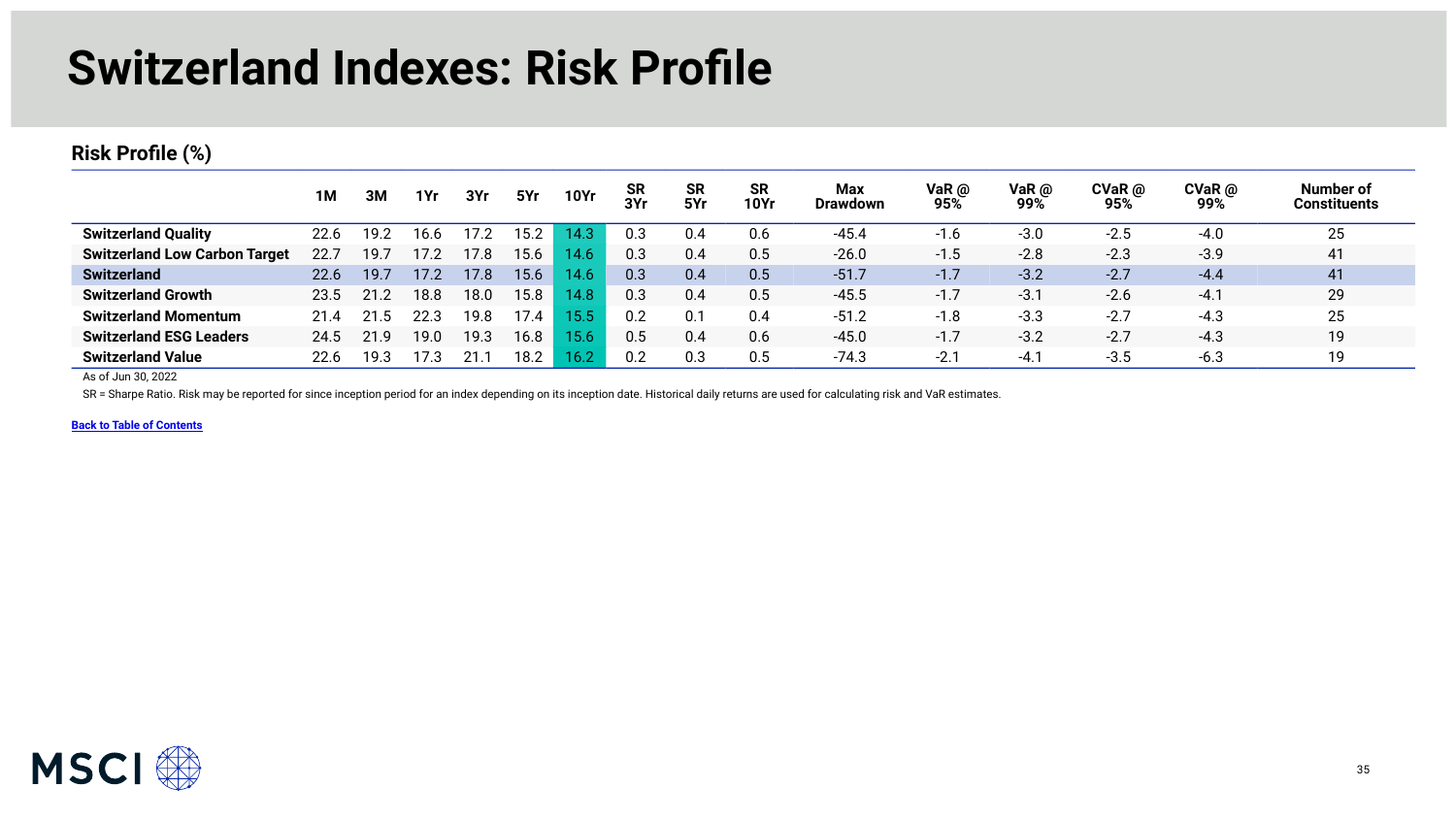### **Switzerland Indexes: Momentum**



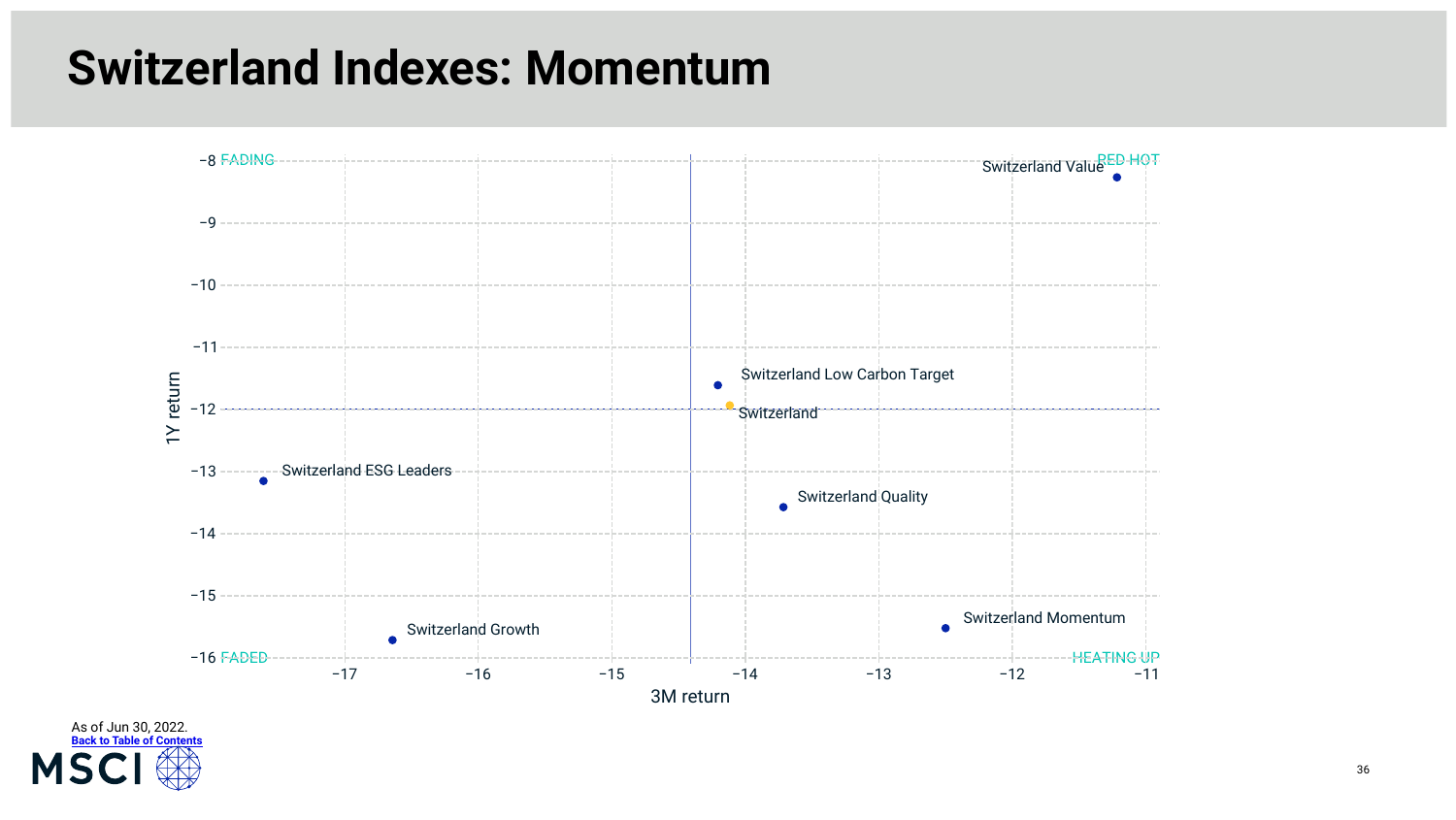### **UK Indexes: Performance**

|                                      | 1D     | 1W     | 1M      | 3M      | <b>MTD</b> | <b>OTD</b> | <b>YTD</b> | . Yr    | 3 Yr   | 5 Yr | 10 Yr | <b>PB</b> | <b>PE</b> | <b>DY</b> |
|--------------------------------------|--------|--------|---------|---------|------------|------------|------------|---------|--------|------|-------|-----------|-----------|-----------|
| United Kingdom High Dividend Yield   | $-2.5$ | $-0.3$ | $-11.4$ | $-12.8$ | $-11.4$    | $-12.8$    | 0.2        |         | 3.8    | 2.1  | 4.0   | 2.1       | 8.0       | 8.1       |
| <b>United Kingdom Enhanced Value</b> | $-2.0$ | 1.2    | $-8.5$  | $-6.6$  | $-8.5$     | $-6.6$     | $-0.1$     | 6.8     | 4.4    | 3.2  | 3.0   | 1.2       | 9.5       | 5.2       |
| <b>United Kingdom</b>                | $-1.7$ | 1.2    | $-8.6$  | $-10.5$ | $-8.6$     | $-10.5$    | $-8.8$     | $-4.0$  | 1.2    | 2.3  | 3.8   | 1.7       | 13.0      | 4.1       |
| <b>UK ESG Leaders</b>                | $-1.5$ | 1.4    | $-6.7$  | $-8.8$  | $-6.1$     | $-8.8$     | $-13.3$    | $-9.4$  | 1.3    | 1.4  | 2.8   | 2.2       | 18.3      | 3.4       |
| <b>United Kingdom Momentum</b>       | $-1.8$ | 1.3    | $-8.7$  | $-13.4$ | $-8.7$     | $-13.4$    | $-17.2$    | $-13.7$ | 3.3    | 3.6  | 7.3   | .6        | 11.1      | 3.6       |
| <b>United Kingdom Climate Change</b> | $-1.3$ | 1.0    | $-8.0$  | $-12.9$ | $-8.0$     | $-12.9$    | $-17.6$    | $-13.3$ | 0.5    | 0.4  | nan   | 1.9       | 13.5      | 4.0       |
| <b>United Kingdom Growth</b>         | $-1.0$ | 1.5    | $-7.2$  | $-12.0$ | $-7.2$     | $-12.0$    | $-19.3$    | $-14.5$ | 2.6    | 3.8  | 5.2   | 4.0       | 24.9      | 2.3       |
| <b>United Kingdom Quality</b>        | $-1.1$ | 1.6    | $-8.7$  | $-14.6$ | $-8.7$     | $-14.6$    | $-20.4$    | $-15.5$ | 2.7    | 4.3  | 6.7   | 3.2       | 12.4      | 4.5       |
| <b>UK Sri</b>                        | $-1.3$ | 1.4    | $-9.2$  | $-12.9$ | $-9.2$     | $-12.9$    | $-22.2$    | $-18.4$ | $-0.1$ | 0.4  | 2.8   | 2.5       | 17.1      | 3.2       |

<span id="page-36-0"></span>**Performance and valuations (%)** 

Gross returns in USD for the period ending Jun 30, 2022

Returns are annualized for periods longer than a year. Valuation ratios as of end of month adjusted by month to date returns.

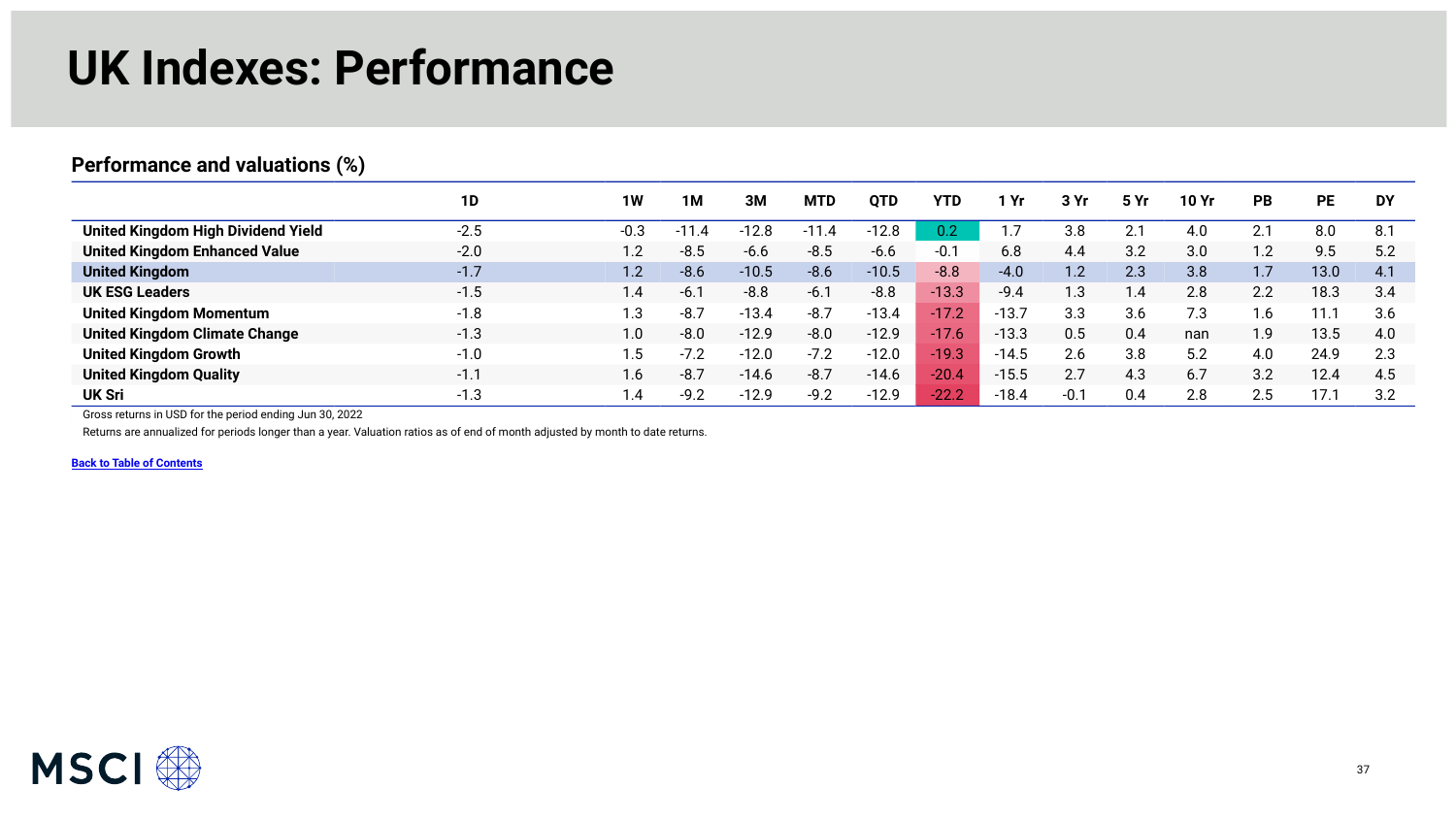### **UK Indexes: Risk Profile**

#### **Risk Profile (%)**

|                                      | 1M   | 3M   | 1Yr  | 3Yr   | 5Yr  | <b>10Yr</b> | <b>SR</b><br>3Yr | <b>SR</b><br>5Yr | <b>SR</b><br><b>10Yr</b> | Max<br><b>Drawdown</b> | VaR $\omega$<br>95% | VaR $\omega$<br>99% | $CVaR$ $@$<br>95% | $CVaR$ $@$<br>99% | Number of<br>Constituents |
|--------------------------------------|------|------|------|-------|------|-------------|------------------|------------------|--------------------------|------------------------|---------------------|---------------------|-------------------|-------------------|---------------------------|
| <b>United Kingdom Growth</b>         | 27.7 | 22.4 | 19.8 | 22.1  | 18.7 | 17.3        |                  | 0.1              | 0.2                      | $-60.2$                | $-2.1$              | $-3.7$              | $-3.2$            | $-5.5$            | 36                        |
| <b>United Kingdom Quality</b>        | 25.7 | 22.6 | 19.5 | 22.8  | 19.2 | 17.7        | 0.1              | 0.2              | 0.3                      | $-55.0$                | $-1.9$              | $-3.5$              | $-3.0$            | $-5.1$            | 40                        |
| <b>UK ESG Leaders</b>                | 22.6 | 19.3 | 18.5 | 22.5  | 19.1 | 17.9        | 0.1              | 0.0              | 0.1                      | $-62.8$                | $-2.1$              | $-4.0$              | $-3.4$            | $-5.9$            | 47                        |
| UK Sri                               | 24.9 | 21   | 19.3 | 22.8  | 19.4 | 18.4        | 0.0              | $-0.1$           | 0.1                      | $-38.5$                | $-1.9$              | $-3.3$              | $-2.9$            | $-4.9$            | 28                        |
| <b>United Kingdom</b>                | 24.6 | 21.9 | 19.6 | 24.0  | 20.2 | 18.4        | 0.1              | 0.0              | 0.1                      | $-63.4$                | $-2.0$              | $-3.7$              | $-3.2$            | $-5.5$            | 81                        |
| United Kingdom Momentum              | 24.7 | 23.4 | 22.2 | 24.3  | 20.7 | 18.6        | 0.2              | 0.1              | 0.3                      | $-61.5$                | $-2.1$              | $-3.7$              | $-3.2$            | $-5.3$            | 40                        |
| <b>United Kingdom Climate Change</b> | 24.0 | 21   | 19.4 | 23.2  | 19.6 | 18.6        |                  | $-0.0$           | nan                      | $-40.4$                | $-1.7$              | $-3.3$              | $-2.9$            | $-5.1$            | 73                        |
| United Kingdom High Dividend Yield   | 26.2 | 25.5 | 21.2 |       | 22.9 | 20.5        | 0.2              | 0.0              | 0.2                      | $-76.4$                | $-2.1$              | $-4.1$              | $-3.4$            | $-5.9$            |                           |
| <b>United Kingdom Enhanced Value</b> | 25.9 | 22.  | 20.6 | -27.7 | 23.6 | 21.5        | 0.2              | 0.1              | 0.0                      | $-72.5$                | $-2.2$              | $-4.2$              | $-3.5$            | $-5.8$            | 25                        |

As of Jun 30, 2022

SR = Sharpe Ratio. Risk may be reported for since inception period for an index depending on its inception date. Historical daily returns are used for calculating risk and VaR estimates.

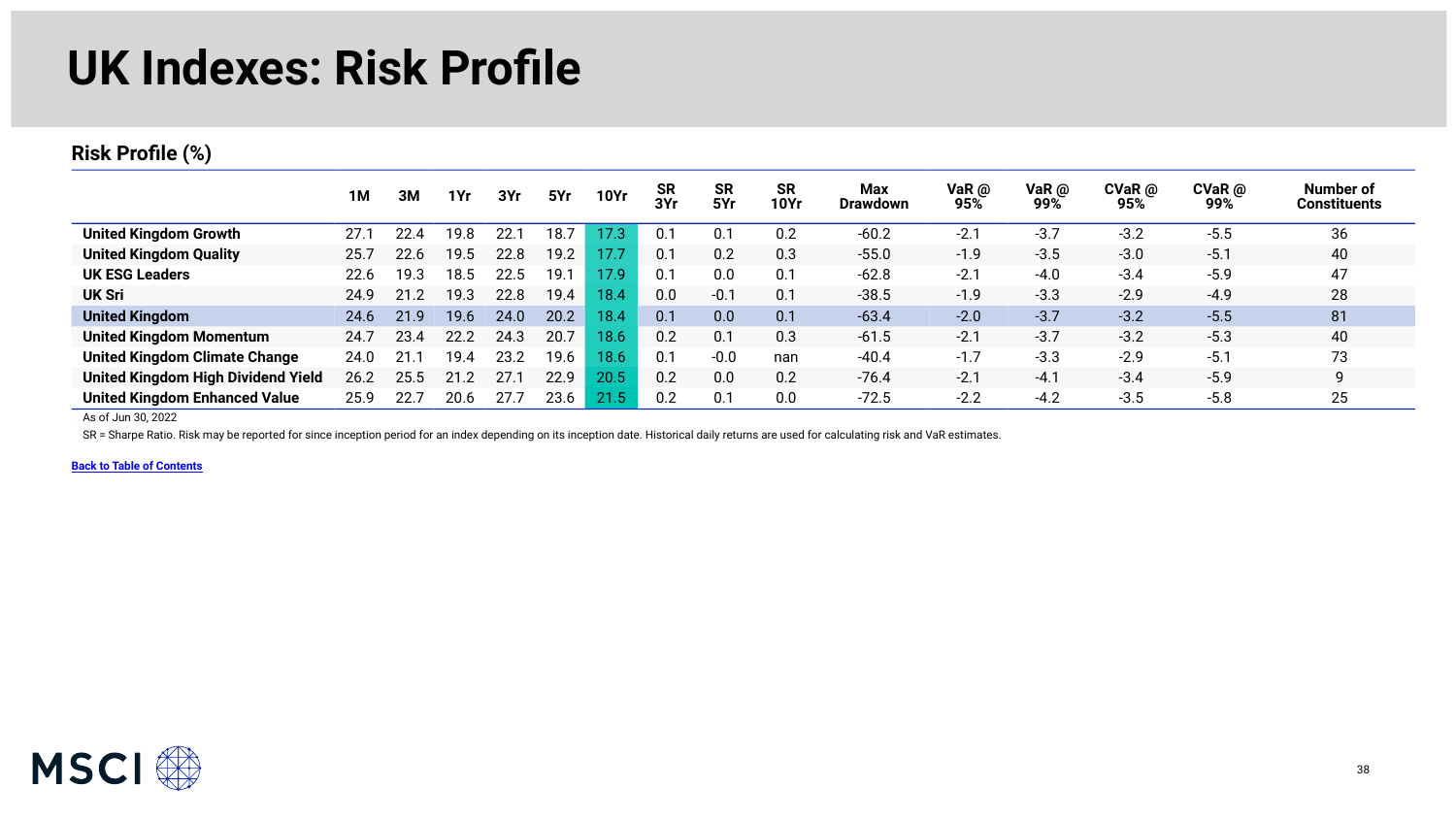### **UK Indexes: Momentum**



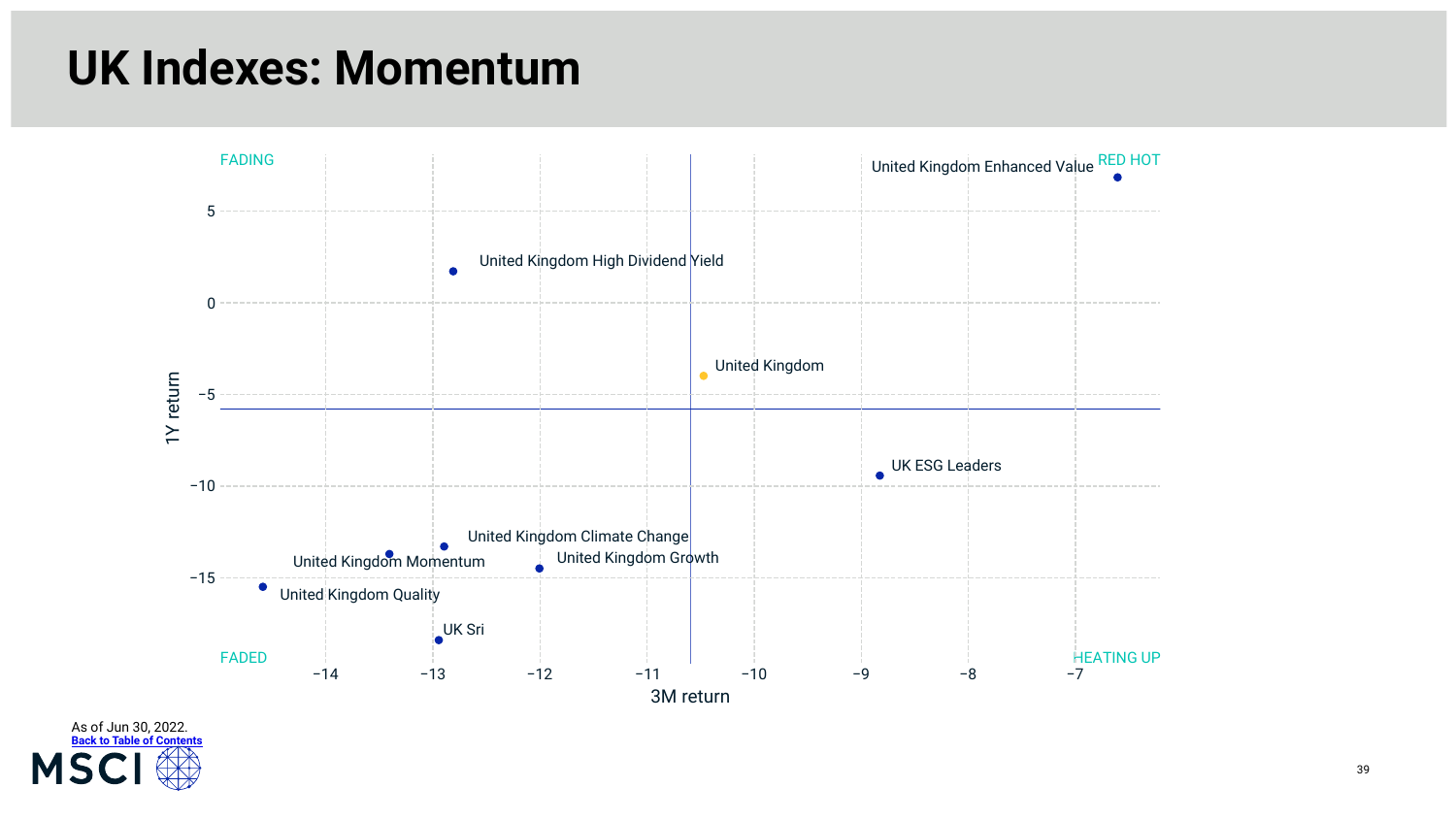#### **USA Indexes: Performance**

#### <span id="page-39-0"></span>**Performance and valuations (%)**

|                                     | <b>1D</b> | 1W     | <b>1M</b> | 3M      | <b>MTD</b> | <b>QTD</b> | <b>YTD</b> | Yr      | 3Yr  | 5 Yr | 10 Yr | <b>PB</b> | <b>PE</b> | <b>DY</b> |
|-------------------------------------|-----------|--------|-----------|---------|------------|------------|------------|---------|------|------|-------|-----------|-----------|-----------|
| <b>USA High Dividend Yield</b>      | $-0.2$    | 0.9    | $-6.2$    | $-7.4$  | $-6.2$     | $-7.4$     | $-8.8$     | $-0.8$  | 7.1  | 8.4  | 11.2  | 3.5       | 15.2      | 3.1       |
| <b>USA Value</b>                    | $-0.5$    | 0.7    | $-8.2$    | $-11.1$ | $-8.2$     | $-11.1$    | $-12.4$    | $-4.2$  | 7.2  | 7.5  | 10.6  | 2.7       | 14.8      | 2.6       |
| <b>USA Minimum Volatility (USD)</b> | $-0.3$    | 0.6    | $-4.1$    | $-9.1$  | $-4.1$     | $-9.1$     | $-12.6$    | $-3.2$  | 6.3  | 9.6  | 11.7  | 4.6       | 21.9      | 1.7       |
| <b>USA ESG Leaders</b>              | $-0.9$    | $-0.7$ | $-7.4$    | $-16.0$ | $-7.4$     | $-16.0$    | $-20.9$    | $-10.5$ | 11.3 | 11.9 | 12.9  | 4.7       | 20.6      | 1.7       |
| <b>USA</b>                          | $-0.9$    | $-0.4$ | $-8.3$    | $-16.8$ | $-8.3$     | $-16.8$    | $-21.1$    | $-12.8$ | 10.4 | 11.2 | 12.9  | 3.8       | 19.0      | 1.7       |
| <b>USA Low Carbon Target</b>        | $-0.9$    | $-0.4$ | $-8.2$    | $-17.1$ | $-8.2$     | $-17.1$    | $-21.7$    | $-13.6$ | 10.2 | 11.1 | 13.0  | 3.9       | 19.6      | 1.7       |
| <b>USA Climate Change</b>           | $-0.9$    | $-0.8$ | $-8.0$    | $-17.8$ | $-8.0$     | $-17.8$    | $-23.1$    | $-13.6$ | 11.8 | 12.3 | nan   | 4.0       | 19.5      | 1.5       |
| <b>USA Sri</b>                      | $-0.9$    | $-0.6$ | $-7.9$    | $-17.9$ | $-7.9$     | $-17.9$    | $-23.4$    | $-9.7$  | 13.6 | 14.4 | 14.1  | 5.1       | 22.8      | 1.7       |
| <b>USA Quality</b>                  | $-0.7$    | $-0.4$ | $-7.6$    | $-16.2$ | $-7.6$     | $-16.2$    | $-23.6$    | $-15.2$ | 11.0 | 13.1 | 13.9  | 7.0       | 19.8      | 1.4       |
| <b>USA Climate Paris Aligned</b>    | $-0.7$    | $-0.6$ | $-7.5$    | $-17.3$ | $-7.5$     | $-17.3$    | $-23.9$    | $-15.0$ | 10.2 | 12.0 | nan   | 4.5       | 22.9      | 1.5       |
| <b>USA Momentum</b>                 | $-0.4$    | 1.5    | $-6.5$    | $-18.0$ | $-6.5$     | $-18.0$    | $-24.0$    | $-20.0$ | 5.9  | 10.3 | 13.4  | 3.9       | 17.5      | 1.3       |
| <b>USA Growth</b>                   | $-1.3$    | $-1.6$ | $-8.4$    | $-22.9$ | $-8.4$     | $-22.9$    | $-29.9$    | $-21.8$ | 12.4 | 14.1 | 14.7  | 8.2       | 29.1      | 0.5       |

Gross returns in USD for the period ending Jun 30, 2022

Returns are annualized for periods longer than a year. Valuation ratios as of end of month adjusted by month to date returns.

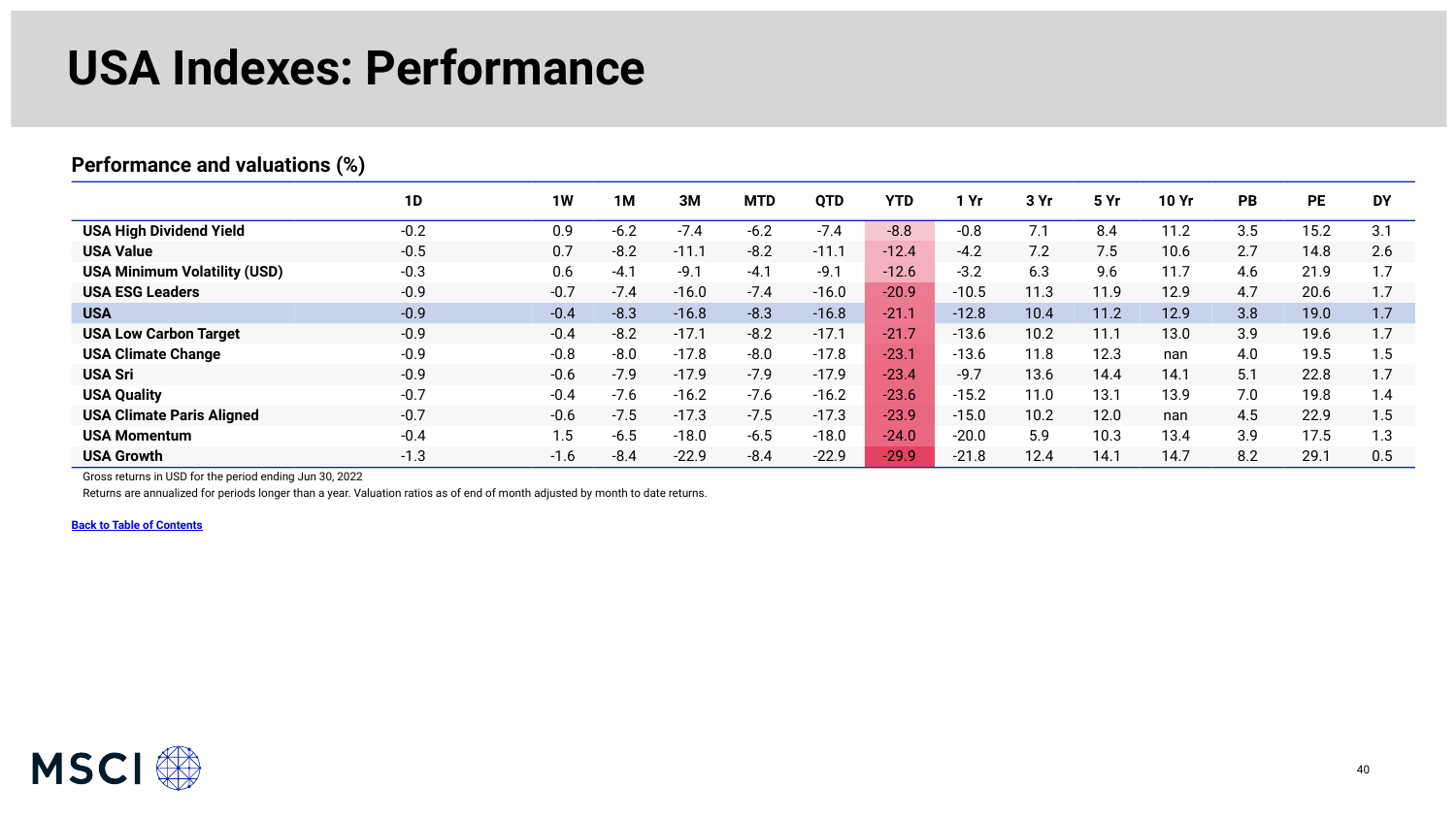#### **USA Indexes: Risk Profile**

#### **Risk Profile (%)**

|                                     | 1M   | 3M   | 1Yr  | 3Yr  | 5Yr  | <b>10Yr</b> | <b>SR</b><br>3Yr | <b>SR</b><br>5Yr | <b>SR</b><br><b>10Yr</b> | <b>Max</b><br><b>Drawdown</b> | VaR $@$<br>95% | VaR $\omega$<br>99% | $CVaR$ $@$<br>95% | $CVaR$ $@$<br>99% | Number of<br><b>Constituents</b> |
|-------------------------------------|------|------|------|------|------|-------------|------------------|------------------|--------------------------|-------------------------------|----------------|---------------------|-------------------|-------------------|----------------------------------|
| <b>USA Minimum Volatility (USD)</b> | 21.3 | 20.9 | 14.8 | 20.9 | 17.6 | 14.3        | 0.2              | 0.5              | 0.8                      | $-46.6$                       | $-1.5$         | $-2.8$              | $-2.4$            | $-4.3$            | 173                              |
| <b>USA High Dividend Yield</b>      | 20.8 | 19.4 | 14.3 | 21.5 | 18.4 | 15.1        | 0.3              | 0.4              | 0.7                      | $-55.8$                       | $-1.6$         | $-3.0$              | $-2.7$            | $-4.8$            | 161                              |
| <b>USA Value</b>                    | 22.8 | 21.7 | 15.9 | 23.5 | 19.8 | 16.4        | 0.3              | 0.3              | 0.6                      | $-59.1$                       | $-1.8$         | $-3.4$              | $-3.0$            | $-5.3$            | 435                              |
| <b>USA ESG Leaders</b>              | 28.5 | 27.6 | 20.1 | 24.3 | 20.8 | 17.0        | 0.5              | 0.5              | 0.7                      | $-55.3$                       | $-1.9$         | $-3.5$              | $-3.0$            | $-5.3$            | 278                              |
| <b>USA Low Carbon Target</b>        | 28.9 | 28.2 | 20.3 | 24.2 | 20.8 | 17.0        | 0.4              | 0.5              | 0.7                      | $-34.0$                       | $-1.6$         | $-3.2$              | $-2.7$            | $-4.6$            | 586                              |
| <b>USA</b>                          | 28.9 | 28.2 | 20.3 | 24.2 | 20.8 | 17.0        | 0.4              | 0.5              | 0.7                      | $-54.9$                       | $-1.9$         | $-3.5$              | $-3.0$            | $-5.0$            | 626                              |
| <b>USA Sri</b>                      | 29.4 | 29.4 | 21.8 | 25.0 | 21.5 | 17.4        | 0.5              | 0.6              | 0.8                      | $-51.4$                       | $-1.9$         | $-3.9$              | $-3.2$            | $-5.4$            | 151                              |
| <b>USA Quality</b>                  | 30.6 | 30.3 | 22.5 | 25.0 | 21.7 | 17.6        | 0.4              | 0.6              | 0.8                      | $-44.0$                       | $-1.8$         | $-3.4$              | $-2.8$            | $-4.6$            | 125                              |
| <b>USA Climate Paris Aligned</b>    | 30.5 | 30.0 | 21.9 | 24.8 | 21.2 | 17.8        | 0.4              | 0.5              | nan                      | $-33.6$                       | $-1.7$         | $-3.3$              | $-2.8$            | $-4.8$            | 297                              |
| <b>USA Climate Change</b>           | 31.1 | 29.8 | 21.5 | 24.7 | 21.2 | 17.9        | 0.5              | 0.5              | nan                      | $-33.1$                       | $-1.7$         | $-3.3$              | $-2.8$            | $-4.8$            | 585                              |
| <b>USA Growth</b>                   | 37.0 | 37.9 | 27.6 | 27.8 | 24.0 | 19.2        | 0.4              | 0.5              | 0.7                      | $-60.5$                       | $-2.1$         | $-3.8$              | $-3.2$            | $-5.1$            | 287                              |
| <b>USA Momentum</b>                 | 23.0 | 31.5 | 25.0 | 27.5 | 23.9 | 19.2        | 0.2              | 0.4              | 0.7                      | $-55.9$                       | $-2.0$         | $-3.7$              | $-3.1$            | $-5.0$            | 124                              |

As of Jun 30, 2022

SR = Sharpe Ratio. Risk may be reported for since inception period for an index depending on its inception date. Historical daily returns are used for calculating risk and VaR estimates.

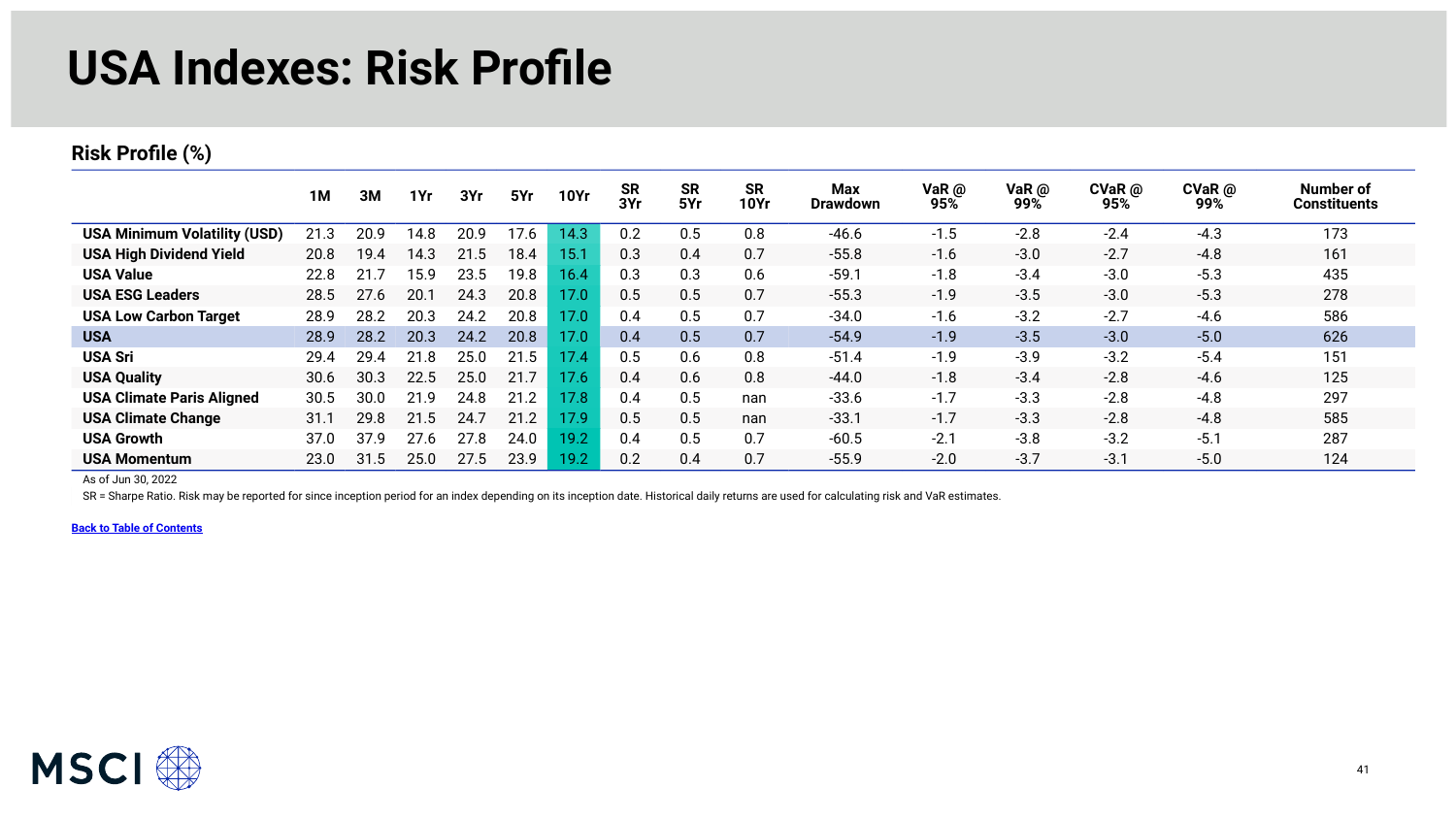### **USA Indexes: Momentum**



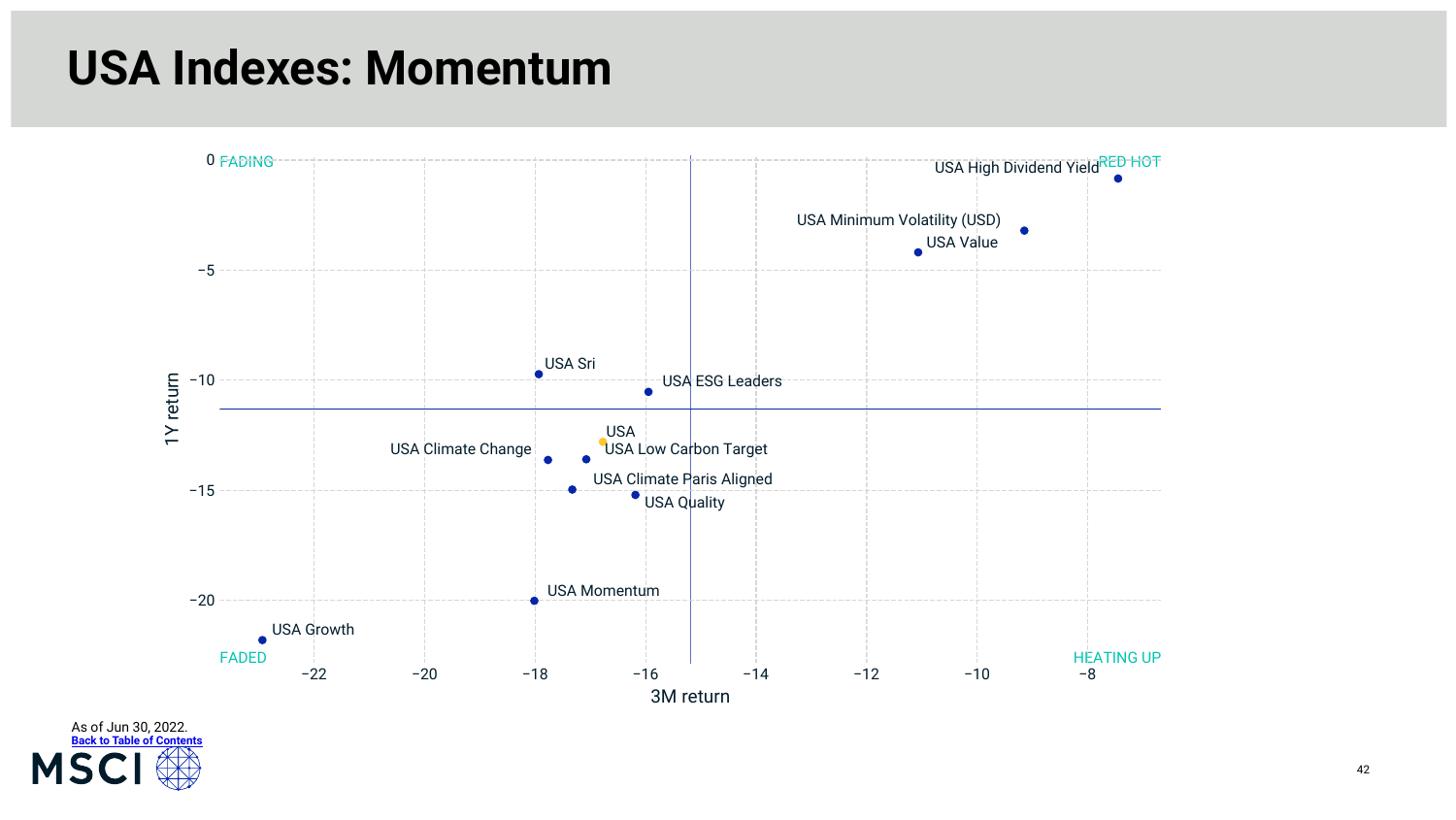<span id="page-42-0"></span>

# **Emerging Markets**

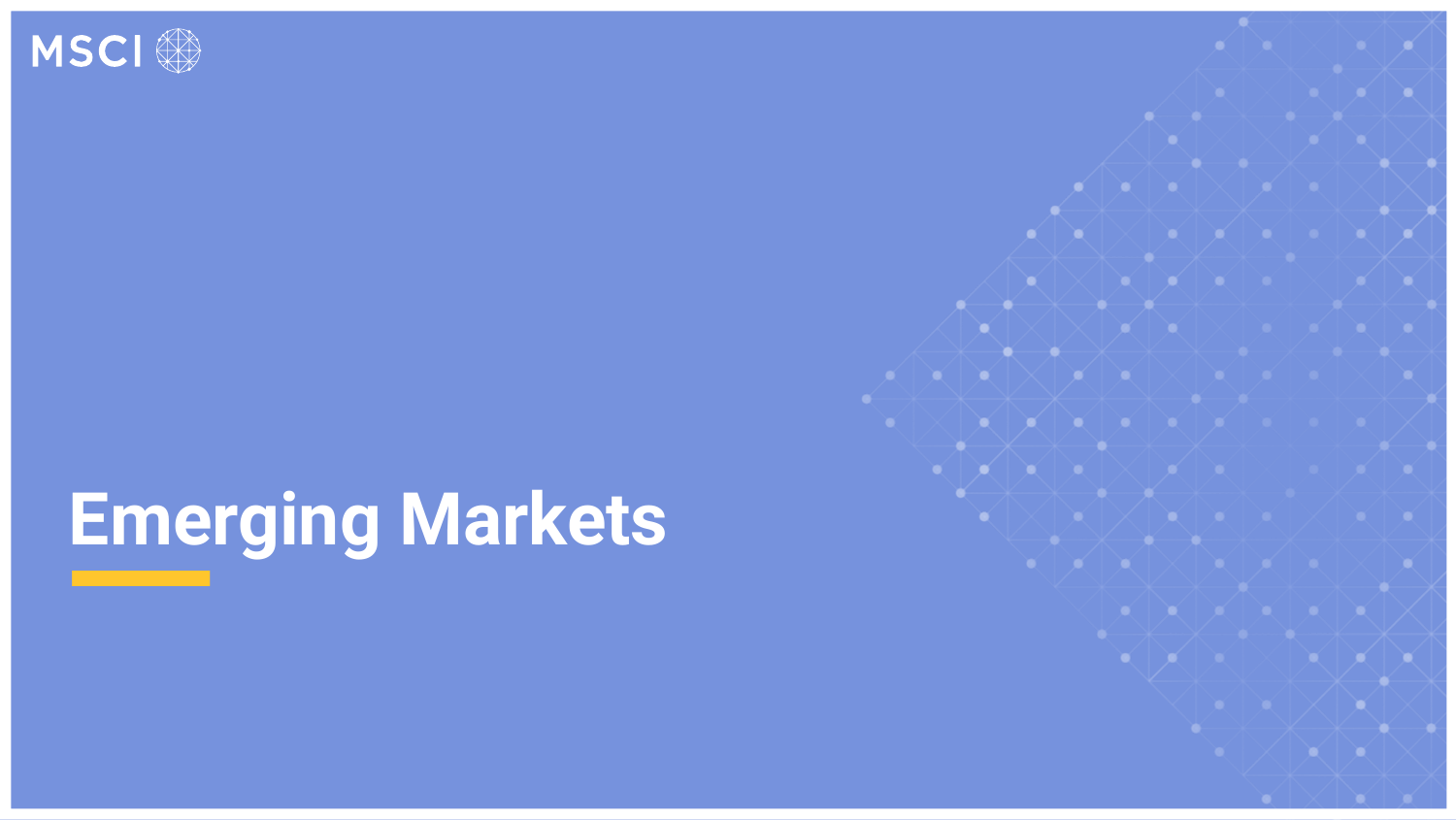### **Market Capitalization Indexes: Performance**

|                     | <b>1D</b> | 1W     | 1M      | 3M      | <b>MTD</b> | <b>QTD</b> | <b>YTD</b> | l Yr    | 3 Yr   | 5 Yr   | <b>10 Yr</b> | <b>PB</b> | <b>PE</b> | <b>DY</b> |
|---------------------|-----------|--------|---------|---------|------------|------------|------------|---------|--------|--------|--------------|-----------|-----------|-----------|
| <b>Brazil</b>       | $-1.0$    | 0.1    | $-19.1$ | $-24.3$ | $-19.1$    | $-24.3$    | 2.9        | $-23.7$ | $-8.9$ | . .    | $-1.7$       | .4        | 4.9       | 12.9      |
| <b>South Africa</b> | $-2.8$    | $-1.9$ | $-12.7$ | $-22.9$ | $-12.7$    | $-22.9$    | $-7.0$     | $-12.5$ | $-2.5$ | $-0.2$ | 0.7          | 1.7       | 9.7       | 4.2       |
| <b>Mexico</b>       | $-1.2$    | 1.6    | $-9.8$  | $-15.1$ | $-9.8$     | $-15.1$    | $-7.7$     | $-0.4$  | 5.3    | $-0.3$ | $-0.2$       | 1.8       | 12.6      | 3.5       |
| <b>China A</b>      | 1.5       | 3.1    | 9.6     | 1.8     | 9.6        | 1.8        | $-13.0$    | $-14.1$ | 11.6   | 7.0    | 7.9          | 2.1       | 17.7      | 1.8       |
| India               | $-0.3$    | 0.6    | $-6.7$  | $-13.5$ | $-6.7$     | $-13.5$    | $-15.1$    | $-4.4$  | 7.6    | 7.4    | 8.2          | 3.2       | 22.1      | 1.4       |
| <b>EM</b>           | $-1.2$    | 0.8    | $-6.6$  | $-11.3$ | $-6.6$     | $-11.3$    | $-17.5$    | $-25.0$ | 0.9    | 2.5    | 3.4          | 1.6       | 12.2      | 3.0       |
| <b>Taiwan</b>       | $-2.9$    | $-1.8$ | $-14.0$ | $-19.6$ | $-14.0$    | $-19.6$    | $-24.8$    | $-19.8$ | 19.1   | 12.5   | 12.4         | 2.1       | 11.1      | 3.3       |
| <b>Korea</b>        | $-1.8$    | 1.1    | $-17.0$ | $-20.8$ | $-17.0$    | $-20.8$    | $-28.3$    | $-38.2$ | 1.4    | $-0.2$ | 3.4          | 0.9       | 8.4       | 2.6       |

#### <span id="page-43-0"></span>**Performance and valuations (%)**

Gross returns in USD for the period ending Jun 30, 2022

Returns are annualized for periods longer than a year. Valuation ratios as of end of month adjusted by month to date returns.

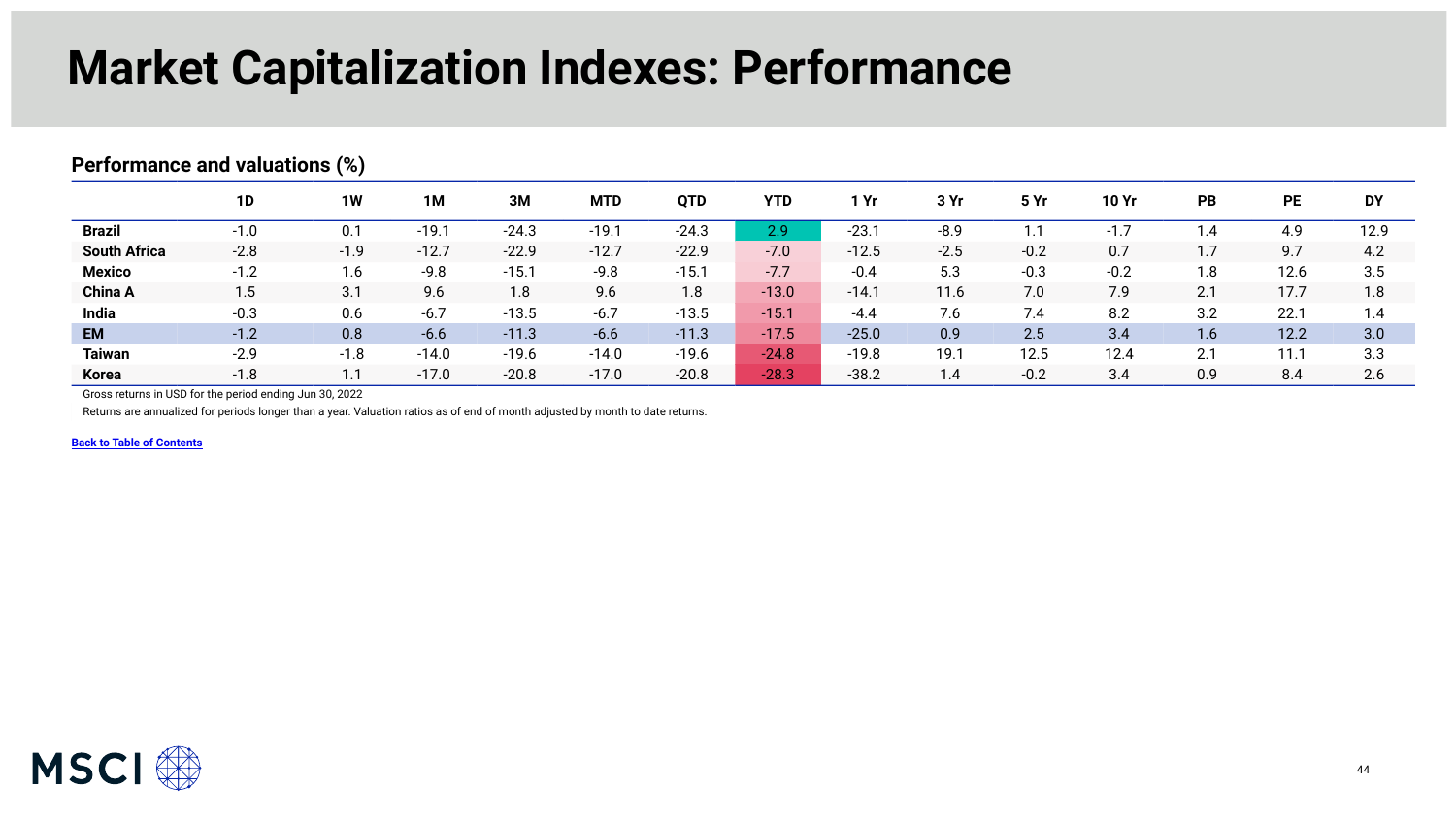### **Market Capitalization Indexes: Risk Profile**

#### **Risk Profile (%)**

|                     | 1M   | 3M   | 1Yr  | 3Yr  | 5Yr  | <b>10Yr</b> | <b>SR</b><br>3Yr | <b>SR</b><br>5Yr | <b>SR</b><br><b>10Yr</b> | Max<br><b>Drawdown</b> | VaR $@$<br>95% | VaR $\omega$<br>99% | $CVaR$ @<br>95% | $CVaR$ @<br>99% | Number of<br><b>Constituents</b> |
|---------------------|------|------|------|------|------|-------------|------------------|------------------|--------------------------|------------------------|----------------|---------------------|-----------------|-----------------|----------------------------------|
| <b>EM</b>           | 20.3 | 20.2 | 18.6 | 19.1 | 17.1 | 15.5        | 0.1              | $-0.0$           | 0.1                      | $-65.1$                | $-1.8$         | $-3.3$              | $-2.8$          | $-4.8$          | 1382                             |
| <b>Taiwan</b>       | 22.4 | 23.9 | 19.6 | 21.7 | 19.3 | 17.6        | 0.9              | 0.6              | 0.7                      | $-68.8$                | $-2.4$         | $-4.1$              | $-3.5$          | $-5.2$          | 87                               |
| India               | 18.1 |      | 19.  | 24.4 | 21.2 | 19.7        | 0.4              | 0.2              | 0.3                      | $-72.7$                | $-2.4$         | $-4.7$              | $-3.9$          | $-6.3$          | 109                              |
| <b>Korea</b>        | 28.5 | 25.8 | 22.1 | 27.1 | 24.2 | 21.0        | 0.2              | $-0.1$           | 0.1                      | $-71.4$                | $-2.8$         | $-5.3$              | $-4.4$          | $-7.3$          | 112                              |
| <b>Mexico</b>       | 21.7 | 20.3 | 19.8 | 27.3 | 24.8 | 22.6        | 0.3              | $-0.1$           | $-0.1$                   | $-64.4$                | $-2.4$         | $-4.7$              | $-3.8$          | $-6.4$          | 22                               |
| <b>China A</b>      | 17.5 | 24.9 | 20.7 | 21.0 | 21.2 | 23.0        | 0.7              | 0.2              | 0.3                      | $-50.3$                | $-2.3$         | $-4.7$              | $-3.6$          | $-6.1$          | 495                              |
| <b>South Africa</b> | 30.6 | 28.5 | 26.9 | 31.2 | 30.0 | 28.7        | 0.0              | $-0.1$           | $-0.0$                   | $-63.4$                | $-2.9$         | $-4.8$              | $-4.2$          | $-6.7$          | 37                               |
| <b>Brazil</b>       | 28.3 | 30.4 | 29.0 | 39.2 | 34.9 | 32.9        | $-0.3$           | $-0.1$           | $-0.1$                   | $-75.8$                | $-3.4$         | $-5.9$              | $-5.1$          | $-8.4$          | 48                               |

As of Jun 30, 2022

SR = Sharpe Ratio. Risk may be reported for since inception period for an index depending on its inception date. Historical daily returns are used for calculating risk and VaR estimates.

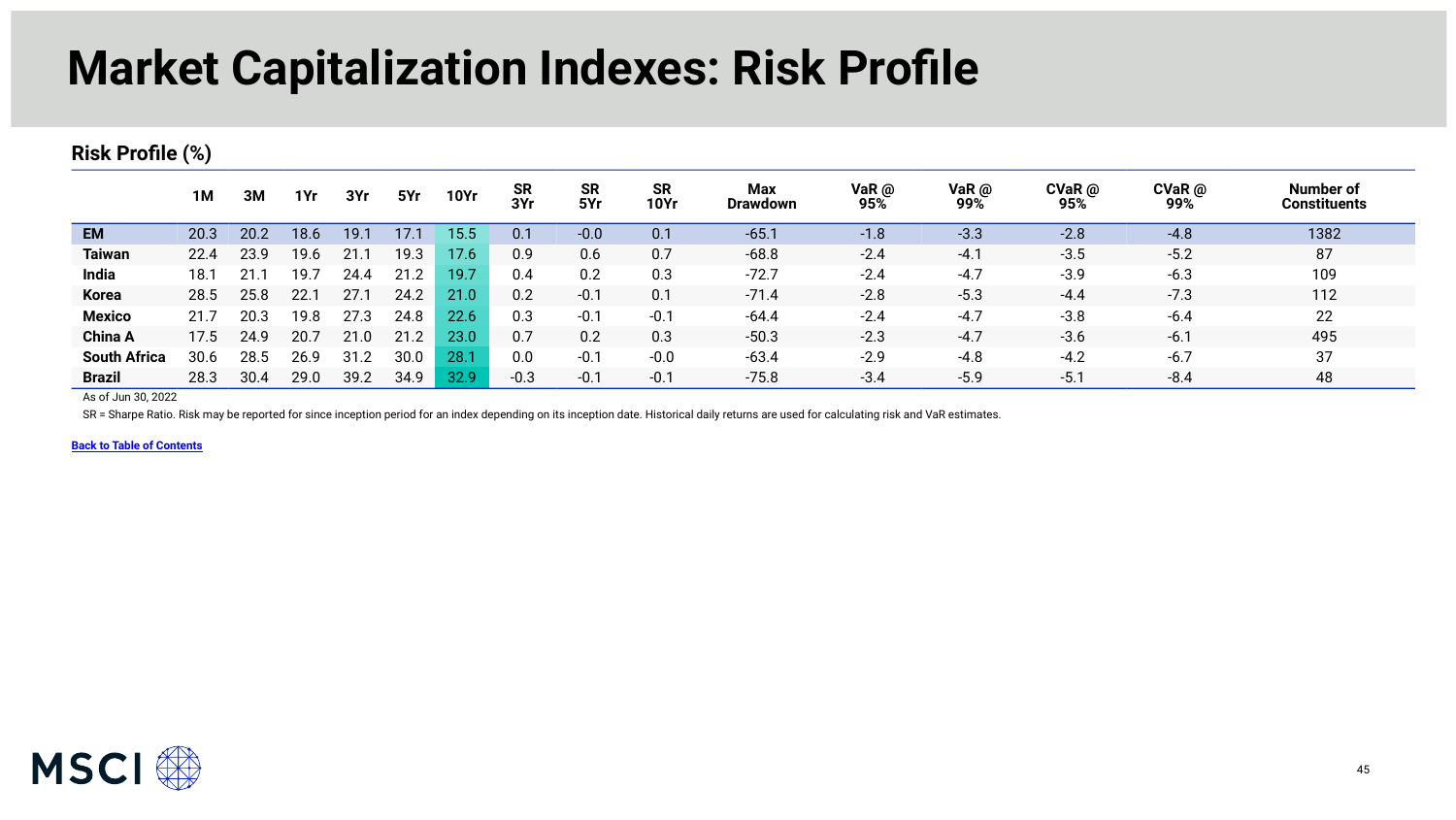### **Market Capitalization Indexes: Momentum**



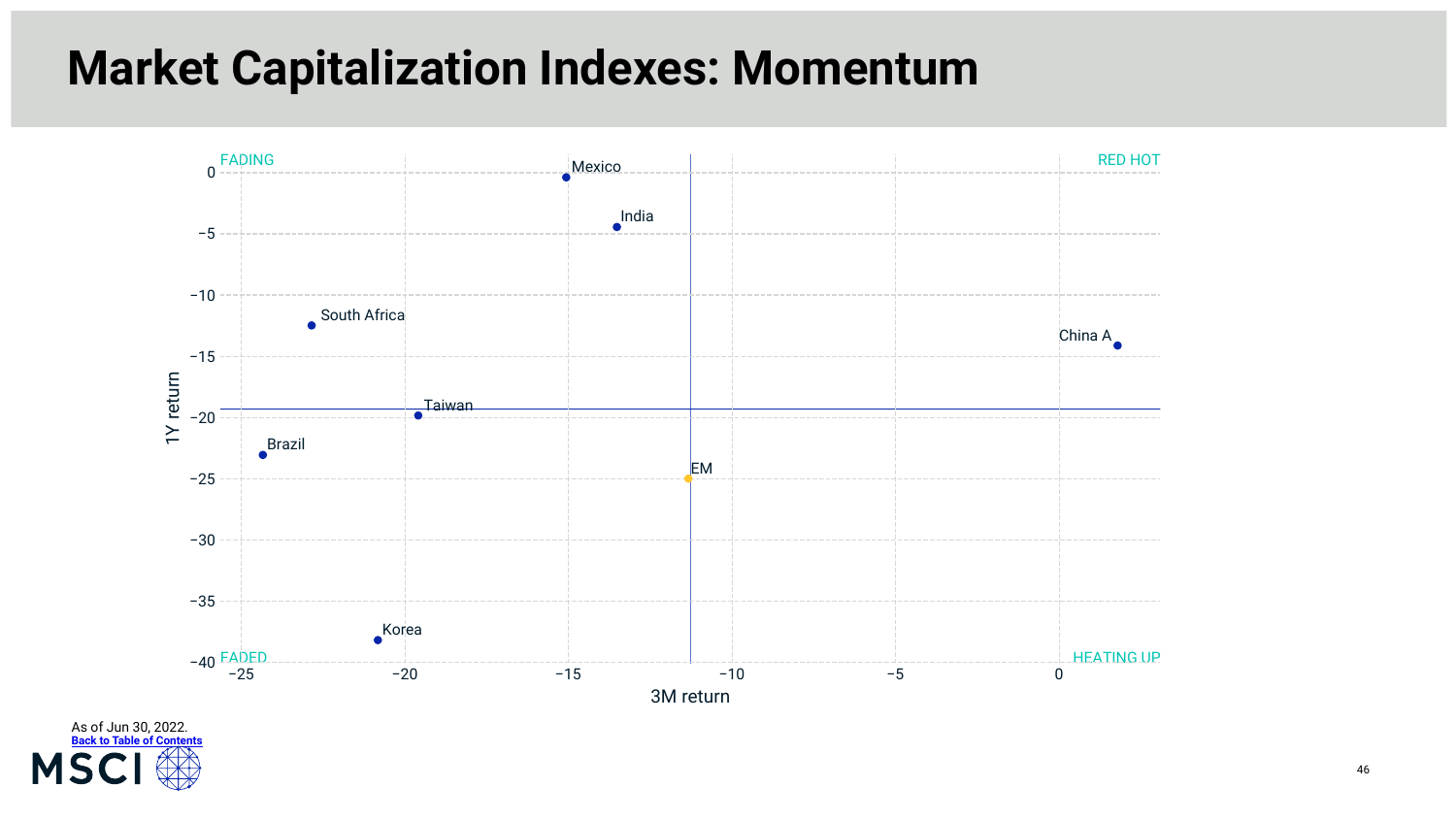### **Brazil Indexes: Performance**

#### <span id="page-46-0"></span>**Performance and valuations (%)**

|                                        | 1D     | <b>1W</b> | 1M      | 3M      | <b>MTD</b> | <b>OTD</b> | YTD         | Yr      | 3 Yr    | 5 Yr   | 10 Yr  | PB               | РE  | <b>DY</b> |
|----------------------------------------|--------|-----------|---------|---------|------------|------------|-------------|---------|---------|--------|--------|------------------|-----|-----------|
| <b>Brazil Enhanced Value</b>           | $-1.5$ | 0.1       | $-18.7$ | $-20.2$ | $-18.7$    | $-20.2$    | 10.2        | $-9.7$  | $-7.6$  | 6.0    | $-1.0$ | ົາ<br>. <u>.</u> | 4.2 | 14.2      |
| <b>Brazil High Dividend Yield</b>      | $-1.6$ | 0. ا      | $-18.3$ | $-22.6$ | $-18.3$    | $-22.6$    | 8.2         | $-10.6$ | $-10.5$ | $-4.7$ | $-8.7$ | $\cdot$ .2       | 3.9 | 11.1      |
| <b>Brazil</b>                          | $-1.0$ | 0.1       | $-19.1$ | $-24.3$ | $-19.1$    | $-24.3$    | 2.9         | $-23.1$ | $-8.9$  | 1.1    | $-1.7$ | $\overline{1.4}$ | 4.9 | 12.9      |
| <b>Brazil Minimum Volatility (USD)</b> | $-0.6$ | $-0.6$    | $-18.7$ | $-24.3$ | $-18.7$    | $-24.3$    | 1.9         | $-16.0$ | $-7.5$  | $-0.9$ | $-2.5$ | $.5\,$           | 5.8 | 9.3       |
| <b>Brazil Momentum</b>                 | $-1.0$ | 0.3       | $-19.0$ | $-22.0$ | $-19.0$    | $-22.0$    | .6          | $-29.5$ | $-5.7$  | 5.7    | 1.0    | .3               | 52  | 11.3      |
| <b>Brazil Quality</b>                  | $-0.6$ | $-0.4$    | $-18.7$ | $-28.2$ | $-18.7$    | $-28.2$    | $-0.6$      | $-25.0$ | $-7.4$  | $-2.2$ | $-2.8$ | 9.،              | 5.9 | 8.3       |
| <b>Brazil ESG Leaders</b>              | $-0.6$ | $-2.6$    | $-20.8$ | $-29.5$ | $-20.8$    | $-29.5$    | $-5.5$      | $-33.9$ | $-18.0$ | $-5.6$ | $-2.9$ | . .4             | 8.9 | 5.2       |
| <b>Brazil Growth</b>                   | $-0.6$ | $-2.1$    | $-20.4$ | $-31.2$ | $-20.4$    | $-31.2$    | <b>AQ</b> 7 | $-41.0$ | $-15.8$ | $-6.6$ | -4.4   |                  | 7.8 | 4.0       |

Gross returns in USD for the period ending Jun 30, 2022

Returns are annualized for periods longer than a year. Valuation ratios as of end of month adjusted by month to date returns.

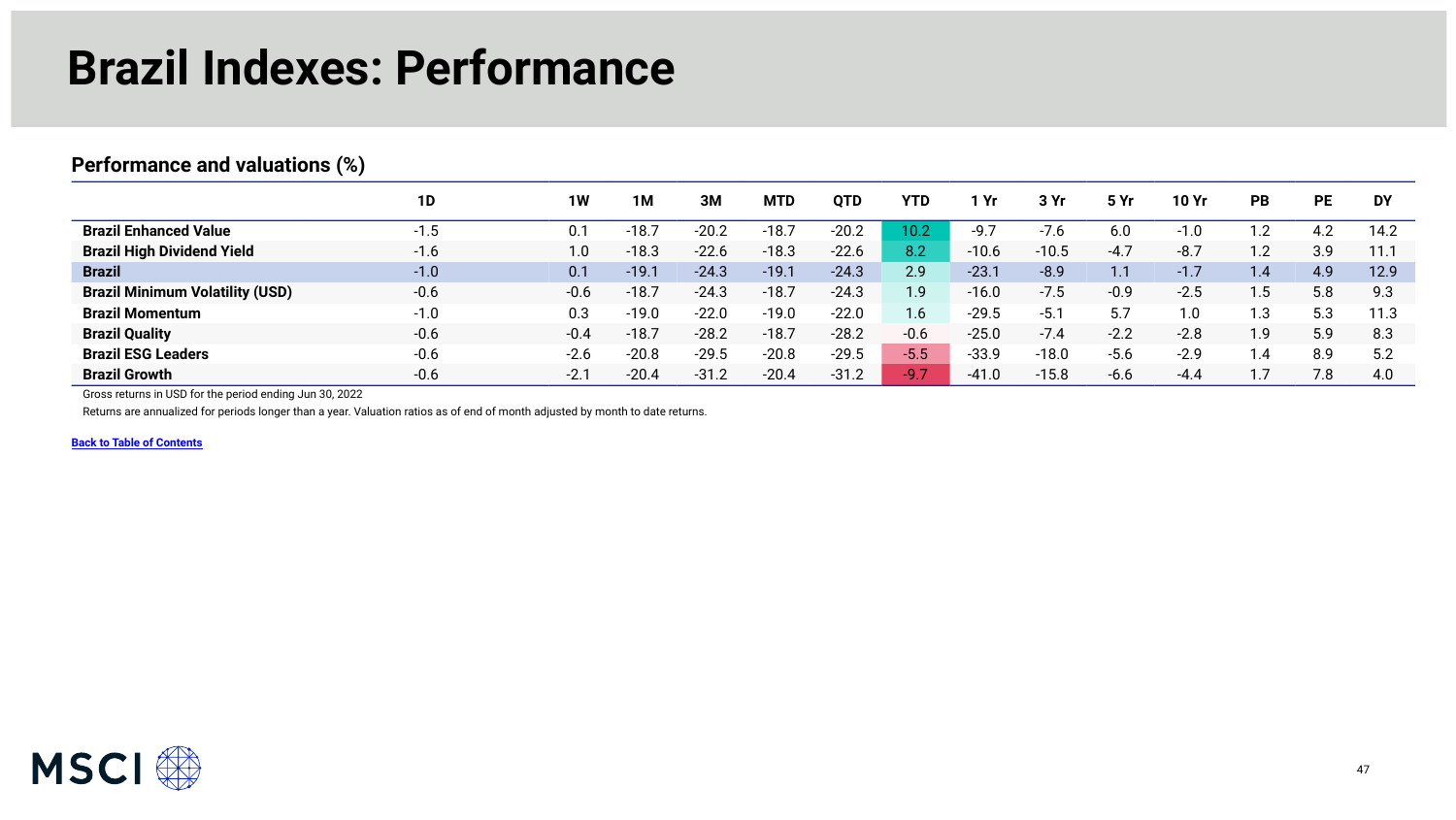### **Brazil Indexes: Risk Profile**

#### **Risk Profile (%)**

|                                        | 1M   | ЗΜ   | 1Yr  | 3Yr    | 5Yr  | <b>10Yr</b> | <b>SR</b><br>3Yr | <b>SR</b><br>5Yr | <b>SR</b><br><b>10Yr</b> | Max<br><b>Drawdown</b> | VaR @<br>95% | VaR $\omega$<br>99% | $CVaR$ @<br>95% | $CVaR$ $@$<br>99% | Number of<br><b>Constituents</b> |
|----------------------------------------|------|------|------|--------|------|-------------|------------------|------------------|--------------------------|------------------------|--------------|---------------------|-----------------|-------------------|----------------------------------|
| <b>Brazil Minimum Volatility (USD)</b> | 25.7 | 26.5 |      | 34.    | 31.0 | 29.4        | $-0.3$           | $-0.2$           | $-0.1$                   | $-66.6$                | $-3.1$       | $-5.3$              | $-4.7$          | $-7.8$            | 33                               |
| <b>Brazil Growth</b>                   | 26.5 | 30.2 | 30.8 | 39.0   | 34.7 | 30.6        | $-0.5$           | $-0.3$           | $-0.2$                   | $-74.7$                | $-3.3$       | $-5.8$              | $-5.0$          | $-8.4$            | 35                               |
| <b>Brazil Quality</b>                  | 27.3 | 29.  | 28.8 | 38.0   | 33.6 | 30.8        | $-0.3$           | $-0.2$           | $-0.1$                   | $-72.1$                | $-3.3$       | $-5.5$              | $-4.9$          | $-8.2$            | 25                               |
| <b>Brazil Momentum</b>                 | 28.3 | 28.5 | 28.7 | 39.8   | 34.8 | 31.3        | $-0.2$           | 0.0              | 0.0                      | $-73.9$                | $-3.3$       | $-5.6$              | $-4.9$          | $-8.4$            | 25                               |
| <b>Brazil High Dividend Yield</b>      | 37.2 | 37.3 | 31   | 37.5   | 33.6 | 32.2        | $-0.3$           | $-0.3$           | $-0.3$                   | $-77.2$                | $-3.5$       | $-6.2$              | $-5.2$          | $-8.5$            |                                  |
| <b>Brazil</b>                          | 28.3 | 30.4 | 29.0 | 39.2   | 34.9 | 32.9        | $-0.3$           | $-0.1$           | $-0.1$                   | $-75.8$                | $-3.4$       | $-5.9$              | $-5.1$          | $-8.4$            | 48                               |
| <b>Brazil ESG Leaders</b>              | 26.7 | 30.  | 31   | 40.2   | 36.0 | 33.1        | $-0.5$           | $-0.3$           | $-0.1$                   | $-68.2$                | $-3.4$       | $-6.0$              | $-5.2$          | $-9.0$            | 27                               |
| <b>Brazil Enhanced Value</b>           | 29.0 | 30.8 | 28.5 | $-41.$ | 36.8 | 35.5        | $-0.2$           | 0.0              | $-0.1$                   | $-80.6$                | $-3.5$       | $-6.3$              | $-5.4$          | $-8.9$            | 25                               |

As of Jun 30, 2022

SR = Sharpe Ratio. Risk may be reported for since inception period for an index depending on its inception date. Historical daily returns are used for calculating risk and VaR estimates.

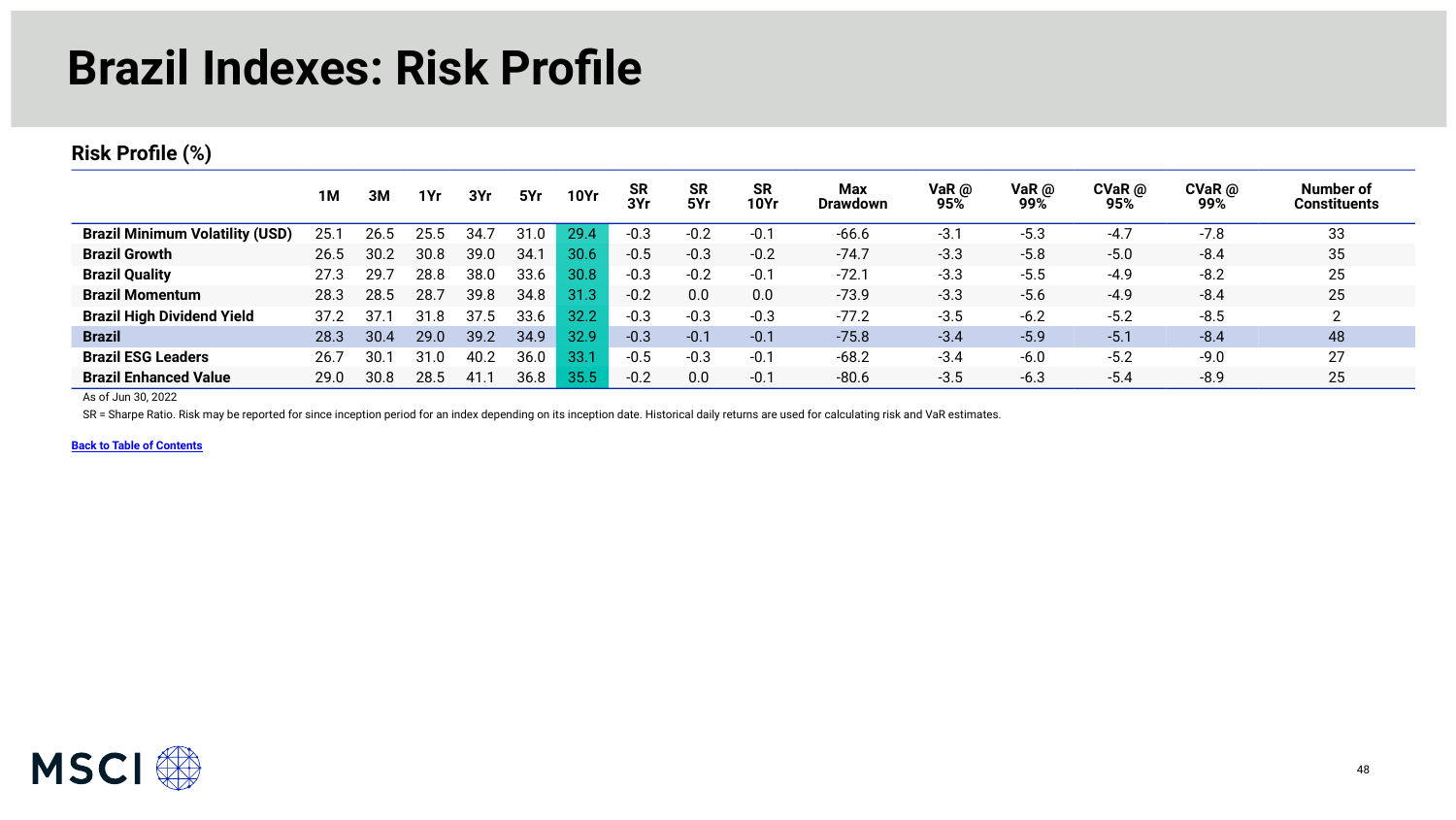### **Brazil Indexes: Momentum**



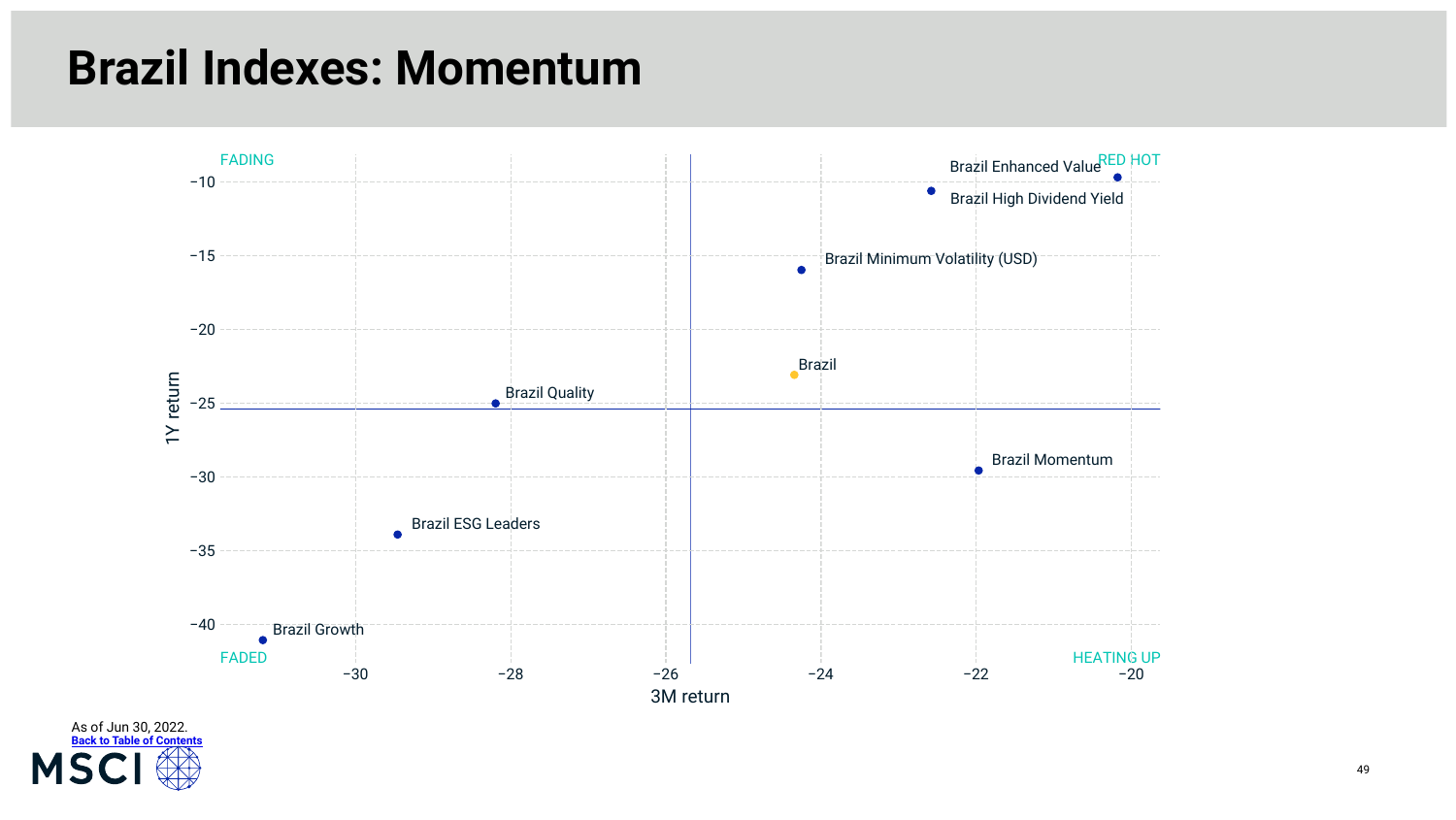### **China A Indexes: Performance**

#### <span id="page-49-0"></span>**Performance and valuations (%)**

|                                      | 1D           | 1W  | 1M   | 3M      | <b>MTD</b> | <b>QTD</b> | YTD     | Yr      | 3 Yr | 5 Yr | 10 Yr | <b>PB</b> | РE   | <b>DY</b> |
|--------------------------------------|--------------|-----|------|---------|------------|------------|---------|---------|------|------|-------|-----------|------|-----------|
| <b>China A High Dividend Yield</b>   | 0.9          | 2.2 | 4.4  | $-2.4$  | 4.4        | $-2.4$     | $-6.4$  | $-4.5$  | 5.1  | 5.6  | 9.2   | 1.3       | 9.4  | 3.9       |
| <b>China A Enhanced Value</b>        | 0.2          | 0.4 | 3.0  | $-7.0$  | 3.0        | $-7.0$     | $-11.0$ | $-7.8$  | 4.8  | 2.5  | 9.6   | 0.9       | 10.5 | 3.6       |
| <b>China A Climate Paris Aligned</b> | $\mathsf{L}$ | 3.3 | 12.0 | 4.4     | 12.0       | 4.4        | $-12.2$ | $-11.0$ | nan  | nan  | nan   | 2.6       | 22.7 | .5        |
| <b>China A Climate Change</b>        | 1.6          | 3.1 | 11.3 | 3.5     | 11.3       | 3.5        | $-12.3$ | $-11.6$ | nan  | nan  | nan   | 2.2       | 19.4 | 1.6       |
| <b>China A Growth Target</b>         | $\mathbf{L}$ | 2.6 | 7.7  | 0.3     | 7.7        | 0.3        | $-12.7$ | $-14.7$ | 16.4 | 9.0  | 9.5   | 1.9       | 15.6 | 1.8       |
| <b>China A</b>                       | 1.5          | 3.1 | 9.6  | 1.8     | 9.6        | 1.8        | $-13.0$ | $-14.1$ | 11.6 | 7.0  | 7.9   | 2.1       | 17.7 | 1.8       |
| <b>China A Low Carbon Target</b>     | 1.5          | 3.1 | 9.7  | 1.4     | 9.7        | 1.4        | $-13.6$ | $-14.9$ | 11.2 | nan  | nan   | 2.0       | 17.3 |           |
| <b>China A Quality</b>               | 2.8          | 6.1 | 12.4 | 8.6     | 12.4       | 8.6        | $-13.7$ | $-20.5$ | 17.8 | 15.5 | 13.2  | 6.6       | 30.1 | 1.2       |
| <b>China A Momentum</b>              | 0.5          | 2.7 | 4.7  | $-12.0$ | 4.7        | $-12.0$    | $-25.3$ | $-31.5$ | 15.1 | 9.8  | 5.7   | 1.3       | 11.8 | 2.6       |

Gross returns in USD for the period ending Jun 30, 2022

Returns are annualized for periods longer than a year. Valuation ratios as of end of month adjusted by month to date returns.

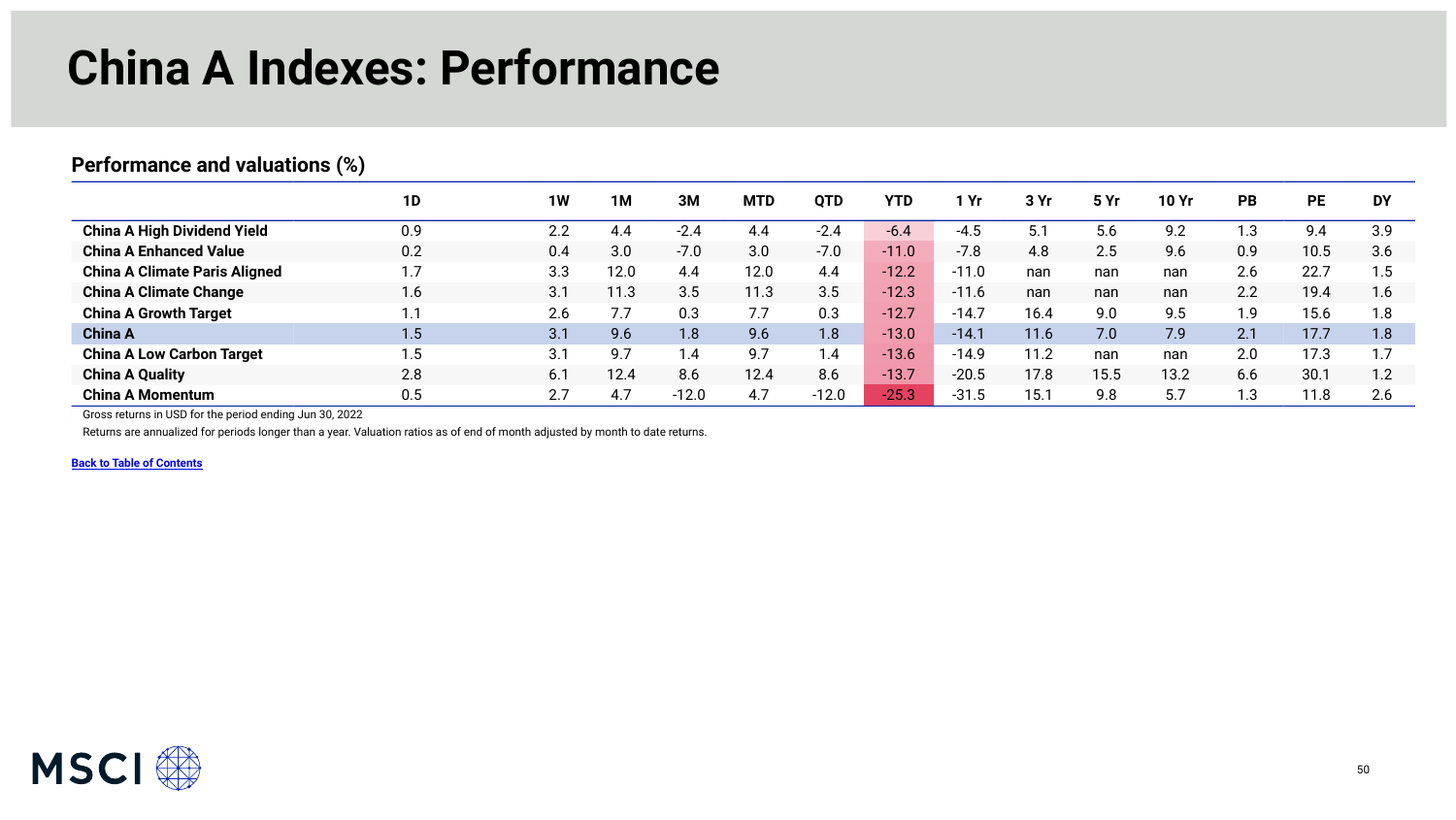### **China A Indexes: Risk Profile**

#### **Risk Profile (%)**

|                                      | 1M   | 3M   | 1Yr  | 3Yr  | 5Yr      | <b>10Yr</b> | <b>SR</b><br>3Yr | <b>SR</b><br>5Yr | <b>SR</b><br>10Yr | <b>Max</b><br>Drawdown | VaR $\omega$<br>95% | VaR $@$<br>99% | $CVaR$ $@$<br>95% | $CVaR$ @<br>99% | Number of<br>Constituents |
|--------------------------------------|------|------|------|------|----------|-------------|------------------|------------------|-------------------|------------------------|---------------------|----------------|-------------------|-----------------|---------------------------|
| <b>China A Climate Change</b>        | 18.8 | 26.0 | 21.8 | 21.6 | 21<br>.6 | 21.6        | nan              | nan              | nan               | $-31.9$                | $-2.2$              | $-3.9$         | $-3.2$            | $-4.8$          | 430                       |
| <b>China A High Dividend Yield</b>   | 16.9 | 21.8 | 20.9 | 19.9 | 20.6     | 21.8        | 0.3              | 0.1              | 0.4               | $-38.7$                | $-2.2$              | $-4.4$         | $-3.5$            | $-5.7$          | 63                        |
| <b>China A Climate Paris Aligned</b> | 18.8 | 26.3 | 22.0 | 22.1 | 22.1     | 22.7        | nan              | nan              | nan               | $-33.1$                | $-2.3$              | $-4.1$         | $-3.3$            | $-5.0$          | 321                       |
| <b>China A Enhanced Value</b>        | 12.1 | 19.7 | 18.5 | 18.8 | 19.5     | 22.2        | 0.3              | 0.0              | 0.4               | $-45.1$                | $-2.2$              | $-4.6$         | $-3.6$            | $-6.1$          | 121                       |
| <b>China A Low Carbon Target</b>     | 17.5 | 24.9 | 20.9 | 21.1 | 22.3     | 22.3        | 0.6              | nan              | nan               | $-34.2$                | $-2.3$              | $-4.0$         | $-3.4$            | $-5.1$          | 481                       |
| China A                              | 17.5 | 24.9 | 20.7 | 21.0 | 21.2     | 23.0        | 0.7              | 0.2              | 0.3               | $-50.3$                | $-2.3$              | $-4.7$         | $-3.6$            | $-6.1$          | 495                       |
| <b>China A Growth Target</b>         | 16.0 | 24.6 | 20.9 | 21.3 | 21<br>.3 | 23.         | 0.9              | 0.3              | 0.4               | $-49.8$                | $-2.3$              | $-4.5$         | $-3.6$            | $-6.1$          | 89                        |
| <b>China A Quality</b>               | 22.6 | 28.0 | 26.0 | 25.0 | 25.5     | 24.4        | 0.8              | 0.6              | 0.5               | $-43.0$                | $-2.4$              | $-4.6$         | $-3.7$            | $-5.8$          | 90                        |
| <b>China A Momentum</b>              | 14.7 | 32.1 | 28.6 | 28.9 | 27.5     | 27.4        | 0.6              | 0.3              | 0.2               | $-58.9$                | $-2.7$              | $-5.3$         | $-4.2$            | $-6.7$          | 78                        |

As of Jun 30, 2022

SR = Sharpe Ratio. Risk may be reported for since inception period for an index depending on its inception date. Historical daily returns are used for calculating risk and VaR estimates.

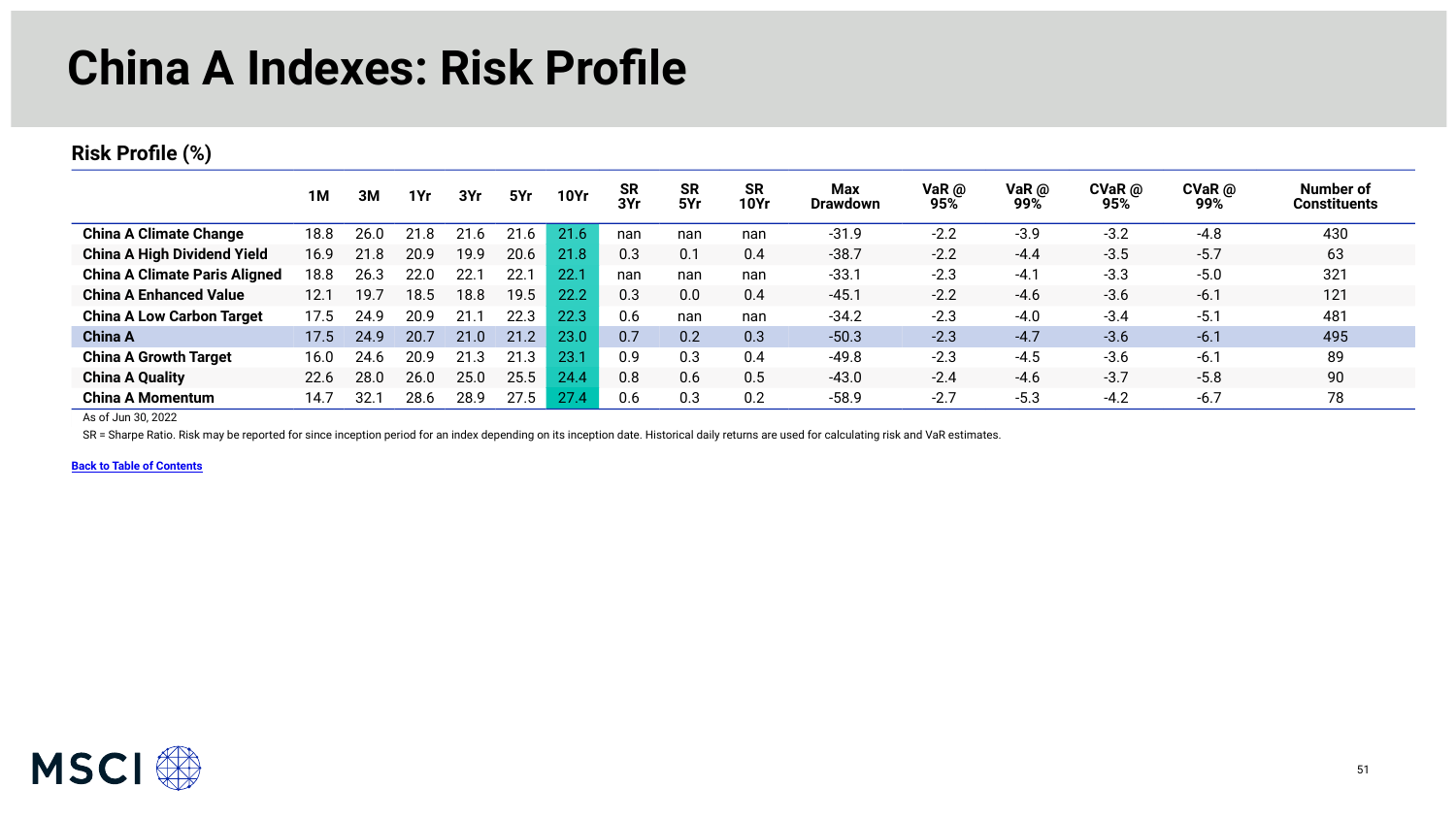### **China A Indexes: Momentum**



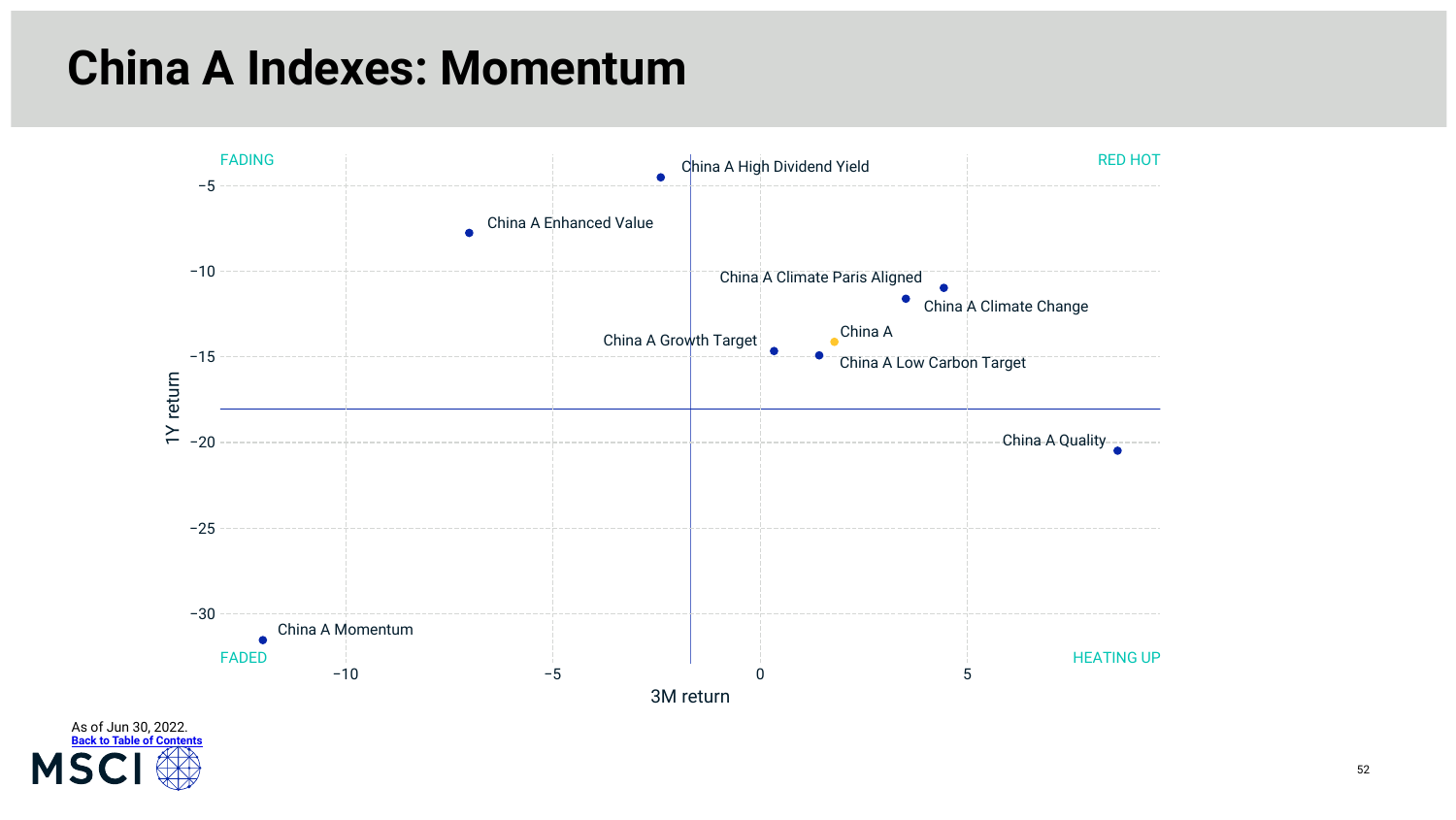### **India Indexes: Performance**

#### <span id="page-52-0"></span>**Performance and valuations (%)**

|                                       | 1D     | 1W     | 1M     | 3M      | <b>MTD</b> | <b>OTD</b> | <b>YTD</b>               | Yr     | 3 Yr | 5 Yr | 10 Yr | <b>PB</b> | PE   | <b>DY</b> |
|---------------------------------------|--------|--------|--------|---------|------------|------------|--------------------------|--------|------|------|-------|-----------|------|-----------|
| <b>India High Dividend Yield</b>      | $-0.8$ | 0.6    | $-5.6$ |         | $-5.6$     | $-77$      | $\blacktriangledown$ 11. | $-2.7$ | 3.9  | 4.7  | 6.4   | 4.5       | 18.9 | 3.2       |
| <b>India Growth</b>                   | $-0.0$ | 0.0    | $-7.0$ | $-12.8$ | $-7.0$     | $-12.8$    | $-14.2$                  | $-2.7$ | 4.1  | 4.1  | 7.8   | 3.9       | 31.7 | 0.5       |
| <b>India ESG Leaders</b>              | 0.0    | 0.8    | $-5.6$ | $-12.9$ | $-5.6$     | $-12.9$    | $-14.4$                  | $-5.2$ | 10.0 | 10.1 | 11.1  | 3.4       | 25.0 | 12        |
| India                                 | $-0.3$ | 0.6    | $-6.7$ | $-13.5$ | $-6.7$     | $-13.5$    | $\sqrt{-15}$             | $-4.4$ | 7.6  | 7.4  | 8.2   | 3.2       | 22.7 | 1.4       |
| <b>India Quality</b>                  | $-0.3$ | $-0.4$ | $-5.8$ | $-10.8$ | $-5.8$     | $-10.8$    | $-15.2$                  | $-4.1$ | 8.2  | 7.3  | Q 1   | 7.8       | 30.0 | 2.1       |
| <b>India Minimum Volatility (Inr)</b> | $-0.1$ | 0.0    | $-6.7$ | $-11.2$ | $-6.7$     | $-11.2$    | $-15.6$                  | $-6.4$ | 5.9  | 6.0  |       | 3.9       | 25.6 | 5.،       |
| <b>India Value</b>                    | $-0.5$ | 2. ا   | $-6.4$ | $-14.3$ | $-6.4$     | $-14.3$    | $\sqrt{16}$              | $-6.7$ | 10.9 | 10.6 | 8.4   | 2.7       | 16.6 | 2.3       |
| <b>India Momentum</b>                 | 0.2    | 3.3    | $-5.3$ | $-18.5$ | $-5.3$     | $-18.5$    | $-18.2$                  |        | 5.7  | 5.8  | 8.2   | 3.9       | 21.6 |           |

Gross returns in USD for the period ending Jun 30, 2022

Returns are annualized for periods longer than a year. Valuation ratios as of end of month adjusted by month to date returns.

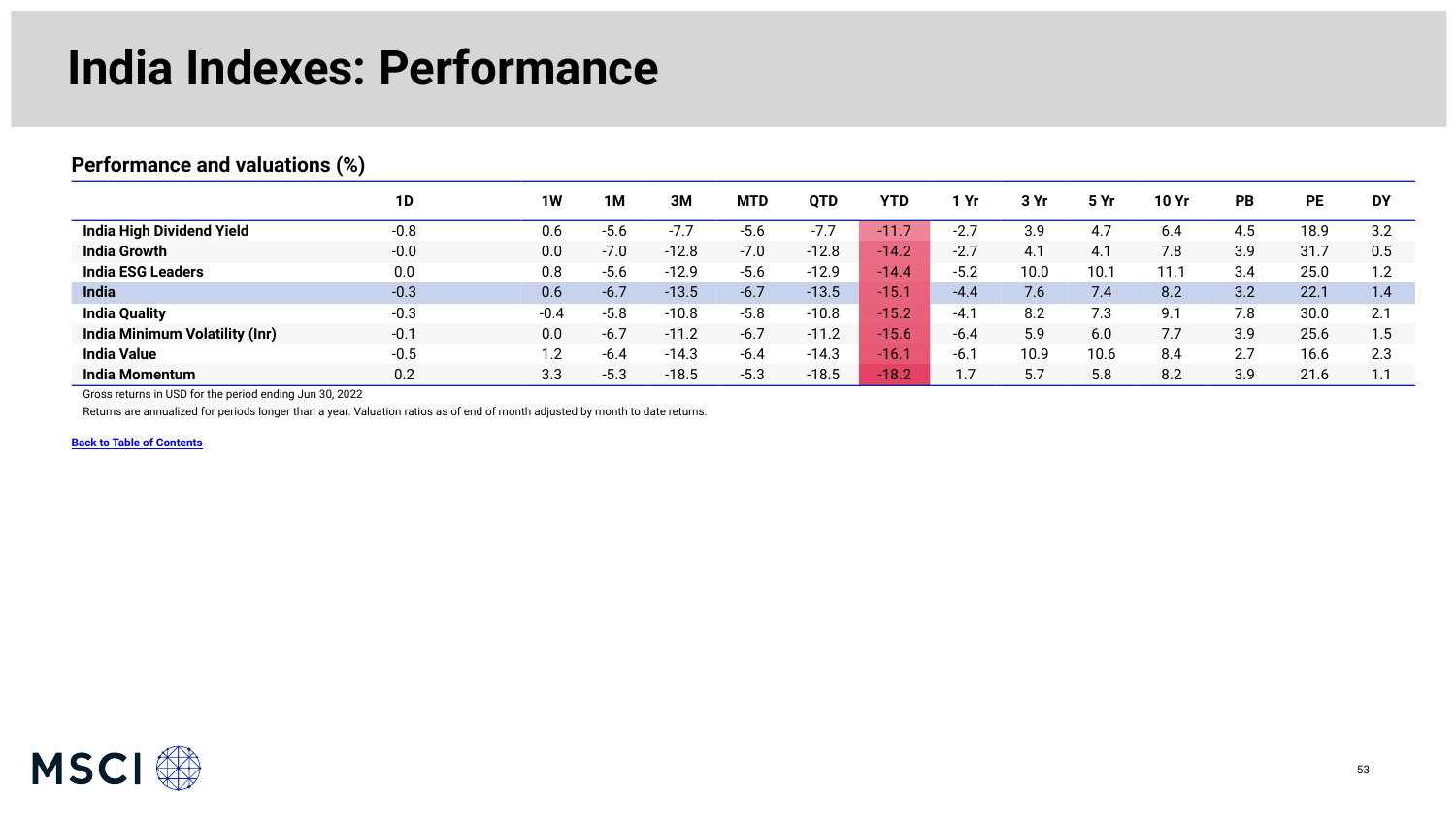### **India Indexes: Risk Profile**

#### **Risk Profile (%)**

|                                | 1M   | 3M   | 1Yr  | 3Yr        | 5Yr  | <b>10Yr</b> | <b>SR</b><br>3Yr | <b>SR</b><br>5Yr | <b>SR</b><br>10Yr | Max<br><b>Drawdown</b> | VaR $@$<br>95% | VaR @<br>99% | $CVaR$ $@$<br>95% | $CVaR$ @<br>99% | Number of<br><b>Constituents</b> |
|--------------------------------|------|------|------|------------|------|-------------|------------------|------------------|-------------------|------------------------|----------------|--------------|-------------------|-----------------|----------------------------------|
| <b>India Quality</b>           | 18.7 |      | 18.  | $.4 \cdot$ | 18.6 | 17.4        | 0.4              | 0.3              | 0.4               | $-66.8$                | $-2.1$         | $-4.1$       | $-3.4$            | $-5.5$          | 25                               |
| India Minimum Volatility (Inr) | 16.0 | 18.8 | 17.6 |            | 19.0 | 18.1        | 0.4              | 0.2              | 0.3               | $-66.7$                | $-2.1$         | $-4.1$       | $-3.4$            | $-5.7$          | 74                               |
| <b>India ESG Leaders</b>       | 17.9 | 22.2 | 19.7 | 24.2       | 20.8 | 19.2        | 0.5              | 0.4              | 0.5               | $-67.1$                | $-2.3$         | $-4.6$       | $-3.7$            | $-6.2$          | 36                               |
| India High Dividend Yield      | 15.0 | 18.0 | 17.2 | 22.8       | 20.6 | 19.3        | 0.3              | 0.1              | 0.2               | $-64.3$                | $-2.2$         | $-4.2$       | $-3.5$            | $-5.8$          | 17                               |
| India                          | 18.1 | 21.1 | 19.7 | 24.4       | 21.2 | 19.7        | 0.4              | 0.2              | 0.3               | $-72.7$                | $-2.4$         | $-4.7$       | $-3.9$            | $-6.3$          | 109                              |
| <b>India Growth</b>            | 18.8 | 22.0 | 20.6 | 24.9       | 21.7 | 19.9        | 0.3              | 0.1              | 0.3               | $-76.9$                | $-2.5$         | $-5.0$       | $-4.2$            | $-7.0$          | 66                               |
| <b>India Value</b>             | 17.9 | 21   | 19.5 | 25.0       | 21.8 | 20.6        | 0.6              | 0.4              | 0.3               | $-70.8$                | $-2.5$         | $-4.7$       | $-3.9$            | $-6.3$          | 63                               |
| <b>India Momentum</b>          | 24.5 | 28.3 | 25.6 | 26.        | 22.7 | 21.2        | 0.3              | 0.1              | 0.3               | $-78.1$                | $-2.7$         | $-5.0$       | $-4.2$            | $-6.8$          | 25                               |

As of Jun 30, 2022

SR = Sharpe Ratio. Risk may be reported for since inception period for an index depending on its inception date. Historical daily returns are used for calculating risk and VaR estimates.

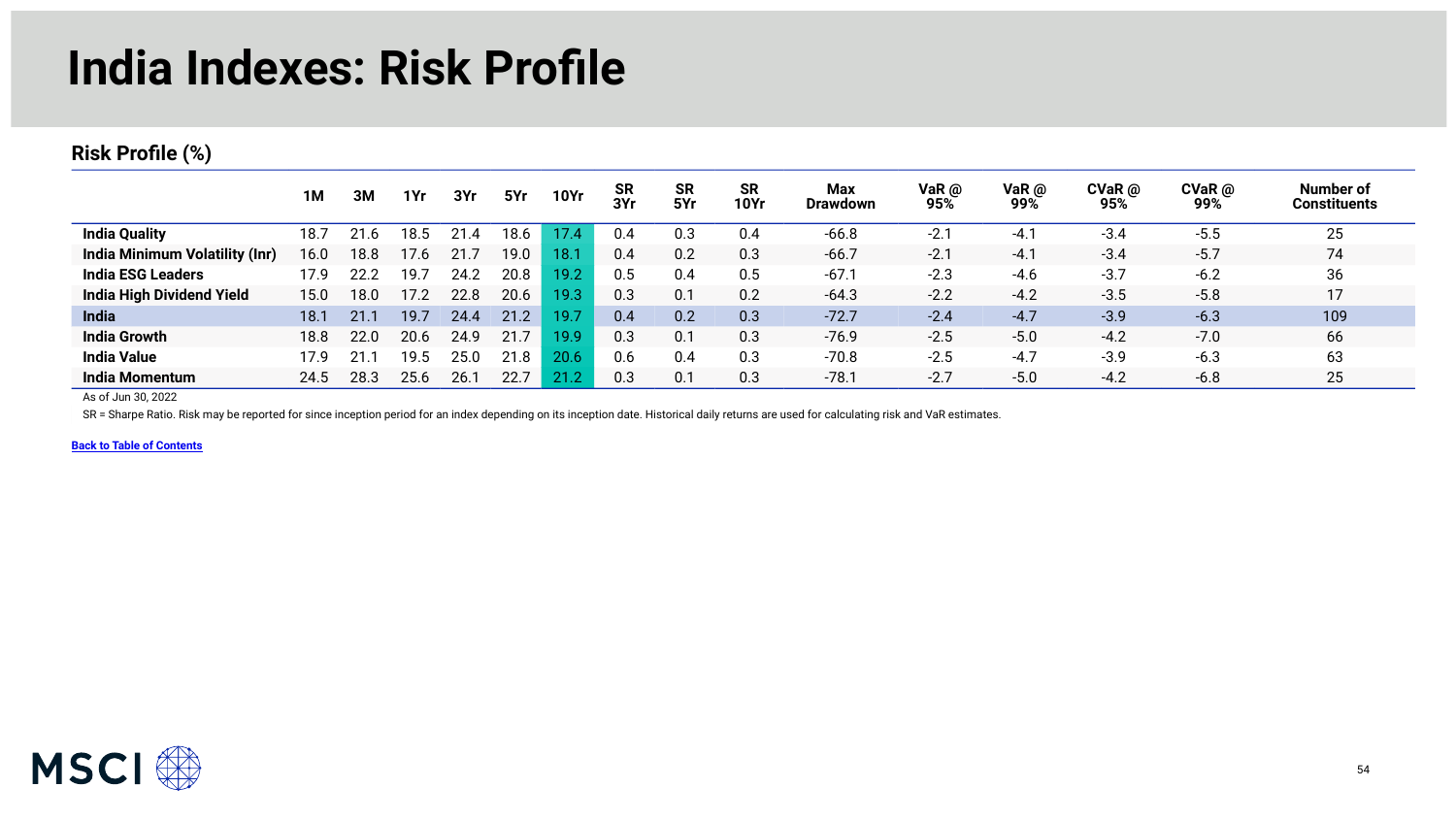### **India Indexes: Momentum**



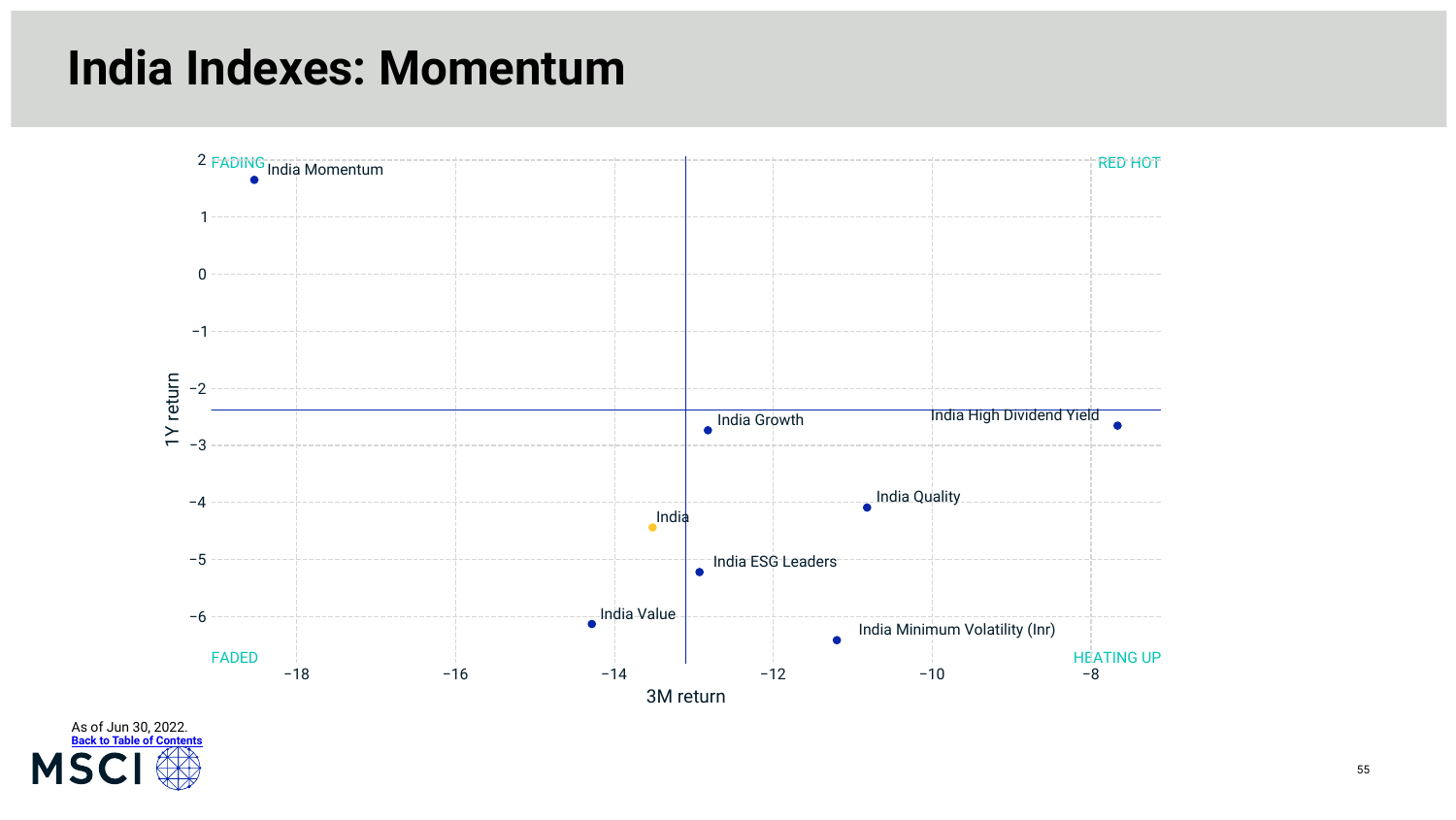#### **Korea Indexes: Performance**

#### <span id="page-55-0"></span>**Performance and valuations (%)**

|                                       | 1D     | <b>1W</b>               | 1M      | 3M      | <b>MTD</b> | OTD     | <b>YTD</b> | Yr      | 3 Yr   | 5Yr    | 10 Yr | <b>PB</b> | <b>PE</b> | <b>DY</b> |
|---------------------------------------|--------|-------------------------|---------|---------|------------|---------|------------|---------|--------|--------|-------|-----------|-----------|-----------|
| Korea High Dividend Yield             | $-1.1$ | $\overline{2}$          | $-16.9$ | $-18.7$ | $-16.9$    | $-18.7$ | $-18.6$    | $-27.4$ | ۱.5    | -1     | っっ    | 0.6       | 5.0       | 4.9       |
| <b>Korea Minimum Volatility (KRW)</b> | $-1.8$ | 1.2                     | $-15.7$ | $-19.3$ | $-15.7$    | $-19.3$ | $-26.0$    | $-36.1$ | $-0.9$ | $-1.9$ | 3.6   | 0.8       | 9.5       | 3.2       |
| <b>Korea Enhanced Value</b>           | $-1.7$ | $\mathsf{L}.\mathsf{3}$ | $-18.6$ | $-21.9$ | $-18.6$    | $-21.9$ | $-26.4$    | $-34.0$ | 1.8    | 0.7    | 6.9   | 0.7       | 5.4       | 4.0       |
| Korea Momentum                        | $-2.3$ | 1.4                     | $-15.4$ | $-21.$  | $-15.4$    | $-21.7$ | <b>28.</b> | $-44.2$ | $-1.4$ | $-4.0$ | 3.2   | .6        | 12.4      | 1.2       |
| Korea                                 | $-1.8$ | 1.1                     | $-17.0$ | $-20.8$ | $-17.0$    | $-20.8$ | $-28.3$    | $-38.2$ | 1.4    | $-0.2$ | 3.4   | 0.9       | 8.4       | 2.6       |
| <b>Korea Climate Change</b>           | $-2.3$ | $1.0\,$                 | $-16.7$ | $-20.8$ | $-16.7$    | $-20.8$ | $-28.4$    | $-38.2$ | 1.9    | 0.3    | nan   | 1.0       | 9.2       | 2.3       |
| <b>Korea ESG Leaders</b>              | $-2.5$ | 0.5                     | $-18.0$ | $-23.7$ | $-18.0$    | $-23.1$ | $-28.7$    | $-43.0$ | $-3.2$ | $-4.1$ | .0    | 0.9       | 9.9       | 2.2       |
| <b>Korea Quality</b>                  | $-1.9$ | 1.0                     | $-16.7$ | $-20.4$ | $-16.7$    | $-20.4$ | $-30.7$    | $-39.9$ | 0.2    | $-1.6$ | . .8  | Ι.        | 8.7       | 2.5       |
| <b>Korea Growth</b>                   | $-2.5$ | $0.5\,$                 | $-17.4$ | $-22.$  | $-17.4$    | $-22.1$ | $-31.8$    | $-43.0$ | 2.3    | 0.7    | 4.3   | ں ، ا     | 11.3      | .5        |

Gross returns in USD for the period ending Jun 30, 2022

Returns are annualized for periods longer than a year. Valuation ratios as of end of month adjusted by month to date returns.

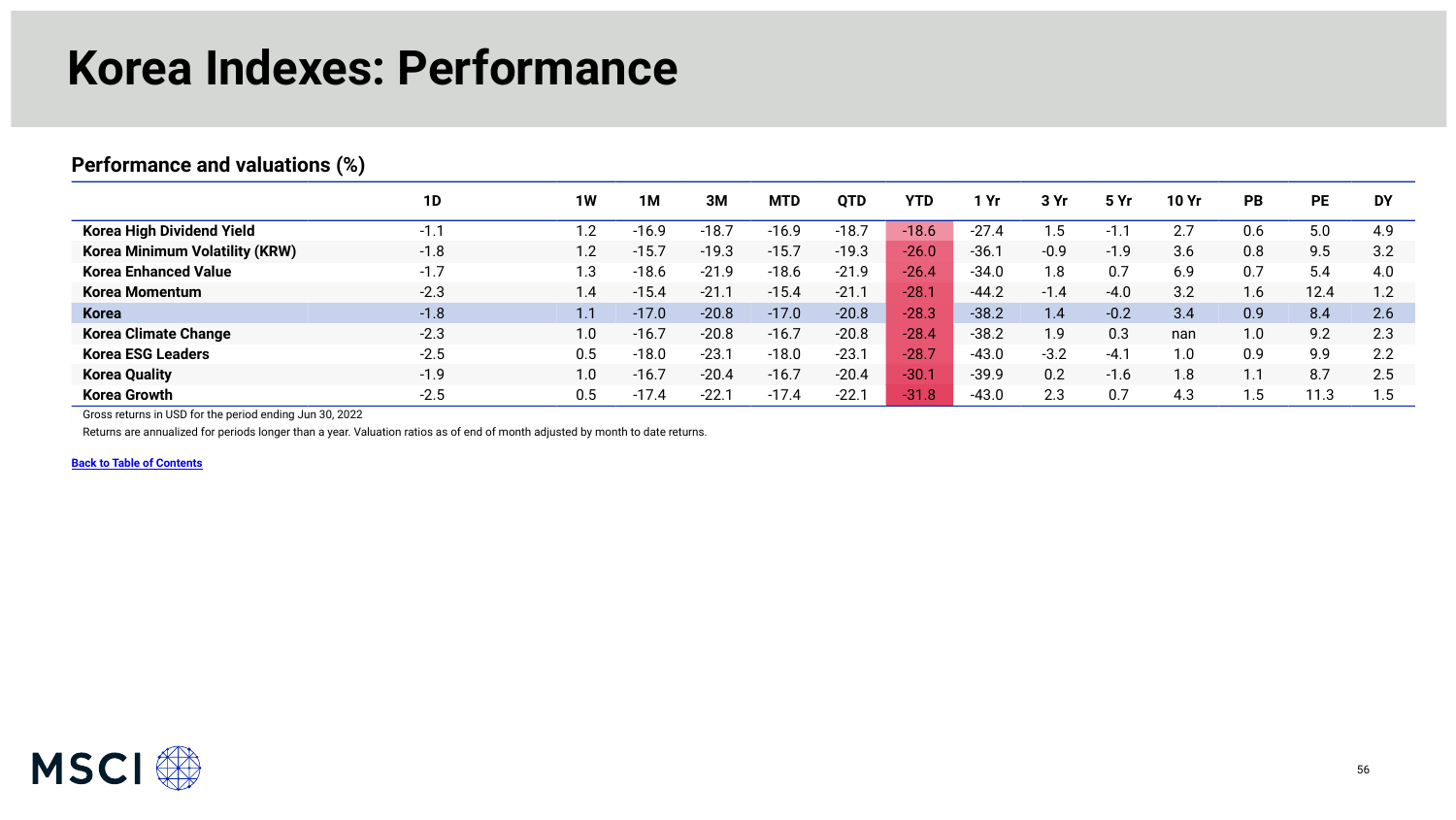#### **Korea Indexes: Risk Profile**

#### **Risk Profile (%)**

|                                       | 1M   | зм   | 1Yr  | 3Yr  | 5Yr  | <b>10Yr</b> | <b>SR</b><br>3Yr | <b>SR</b><br>5Yr | <b>SR</b><br><b>10Yr</b> | Max<br><b>Drawdown</b> | VaR @<br>95% | VaR $\omega$<br>99% | $CVaR$ $@$<br>95% | $CVaR$ $@$<br>99% | Number of<br><b>Constituents</b> |
|---------------------------------------|------|------|------|------|------|-------------|------------------|------------------|--------------------------|------------------------|--------------|---------------------|-------------------|-------------------|----------------------------------|
| <b>Korea Minimum Volatility (KRW)</b> | 26.7 | 23.6 | 20.4 | 25.6 | 22.4 | 19.2        | 0.1              | $-0.1$           | 0.1                      | $-68.8$                | $-2.3$       | $-4.4$              | $-3.7$            | $-6.3$            | 60                               |
| <b>Korea High Dividend Yield</b>      | 25.4 | 23.2 | 20.6 | 26.6 | 23.7 | 20.5        | 0.2              | $-0.1$           | 0.1                      | $-60.9$                | $-2.6$       | $-4.9$              | $-4.0$            | $-6.3$            | 19                               |
| <b>Korea Quality</b>                  | 27.5 | 26.3 | 23.0 | 26.6 | 24.0 | 20.8        | 0.1              | $-0.1$           | 0.0                      | $-68.8$                | $-2.8$       | $-5.0$              | $-4.3$            | $-7.1$            | 40                               |
| Korea                                 | 28.5 | 25.8 | 22.1 | 27.7 | 24.2 | 21.0        | 0.2              | $-0.1$           | 0.1                      | $-71.4$                | $-2.8$       | $-5.3$              | $-4.4$            | $-7.3$            | 112                              |
| <b>Korea Enhanced Value</b>           | 30.6 | 25.7 | 21.4 | 26.9 | 24.0 | 21.5        | 0.2              | $-0.0$           | 0.2                      | $-72.9$                | $-2.9$       | $-5.4$              | $-4.5$            | $-7.3$            | 30                               |
| <b>Korea Climate Change</b>           | 29.8 | 26.9 | 22.8 | 27.4 | 24.4 | 21.6        | 0.3              | $-0.0$           | nan                      | $-46.6$                | $-2.2$       | $-3.6$              | $-3.1$            | $-4.9$            | 104                              |
| <b>Korea ESG Leaders</b>              | 31.9 | 28.6 | 24.5 | 29.6 | 25.7 | 22.0        | 0.1              | $-0.2$           | $-0.0$                   | $-73.7$                | $-2.6$       | $-5.0$              | $-4.2$            | $-7.4$            | 47                               |
| <b>Korea Growth</b>                   | 31.0 | 28.  | 24.0 | 27.8 | 25.6 | 22.5        | 0.2              | $-0.0$           | 0.1                      | $-74.8$                | $-3.1$       | $-5.7$              | $-4.9$            | $-8.1$            | 66                               |
| <b>Korea Momentum</b>                 | 29.4 | 28.  | 25.2 |      | 26.0 | 23.3        | 0.1              | $-0.2$           | 0.1                      | $-72.6$                | $-3.2$       | $-5.5$              | $-4.7$            | $-7.2$            | 25                               |

As of Jun 30, 2022

SR = Sharpe Ratio. Risk may be reported for since inception period for an index depending on its inception date. Historical daily returns are used for calculating risk and VaR estimates.

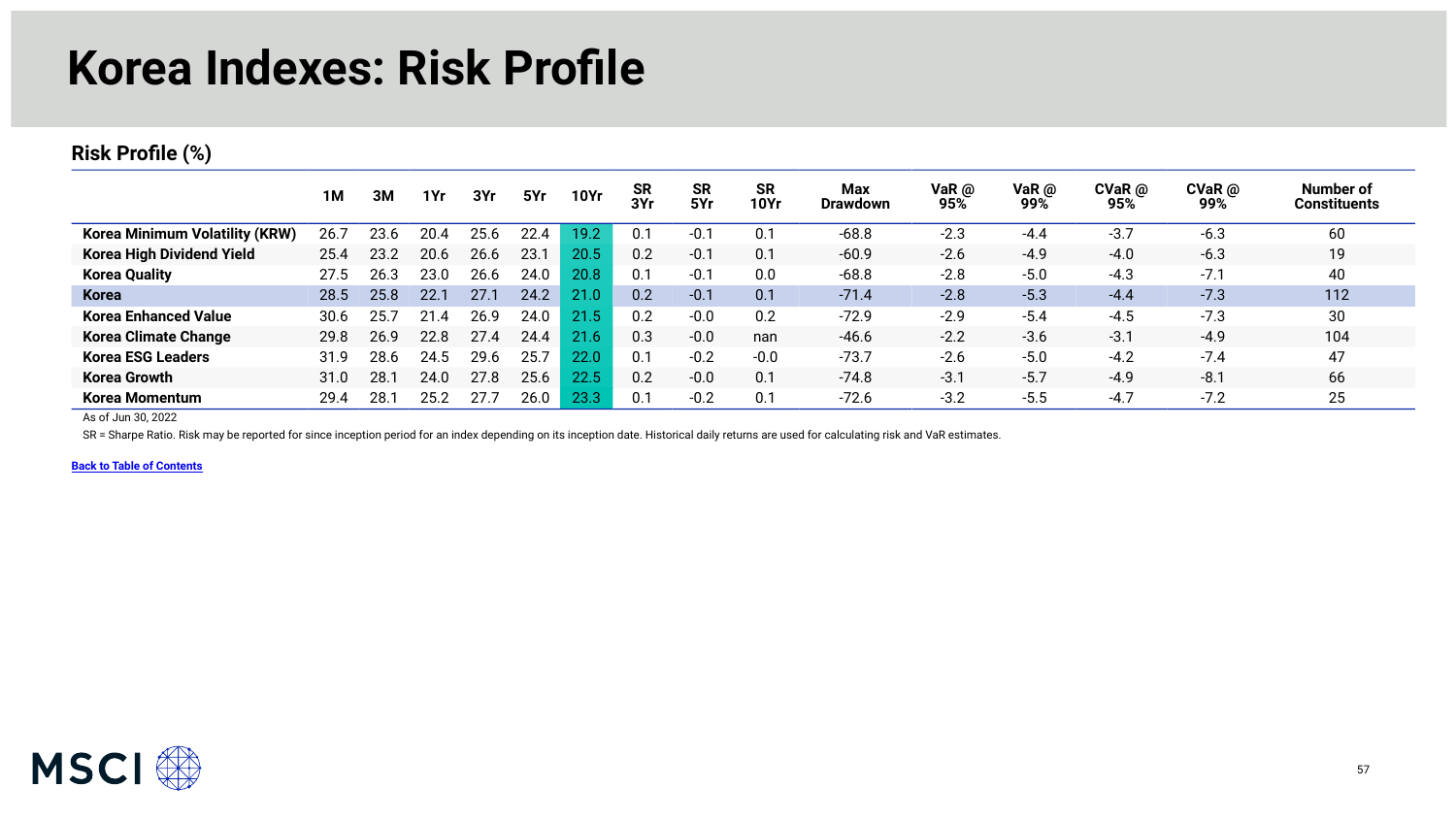#### **Korea Indexes: Momentum**



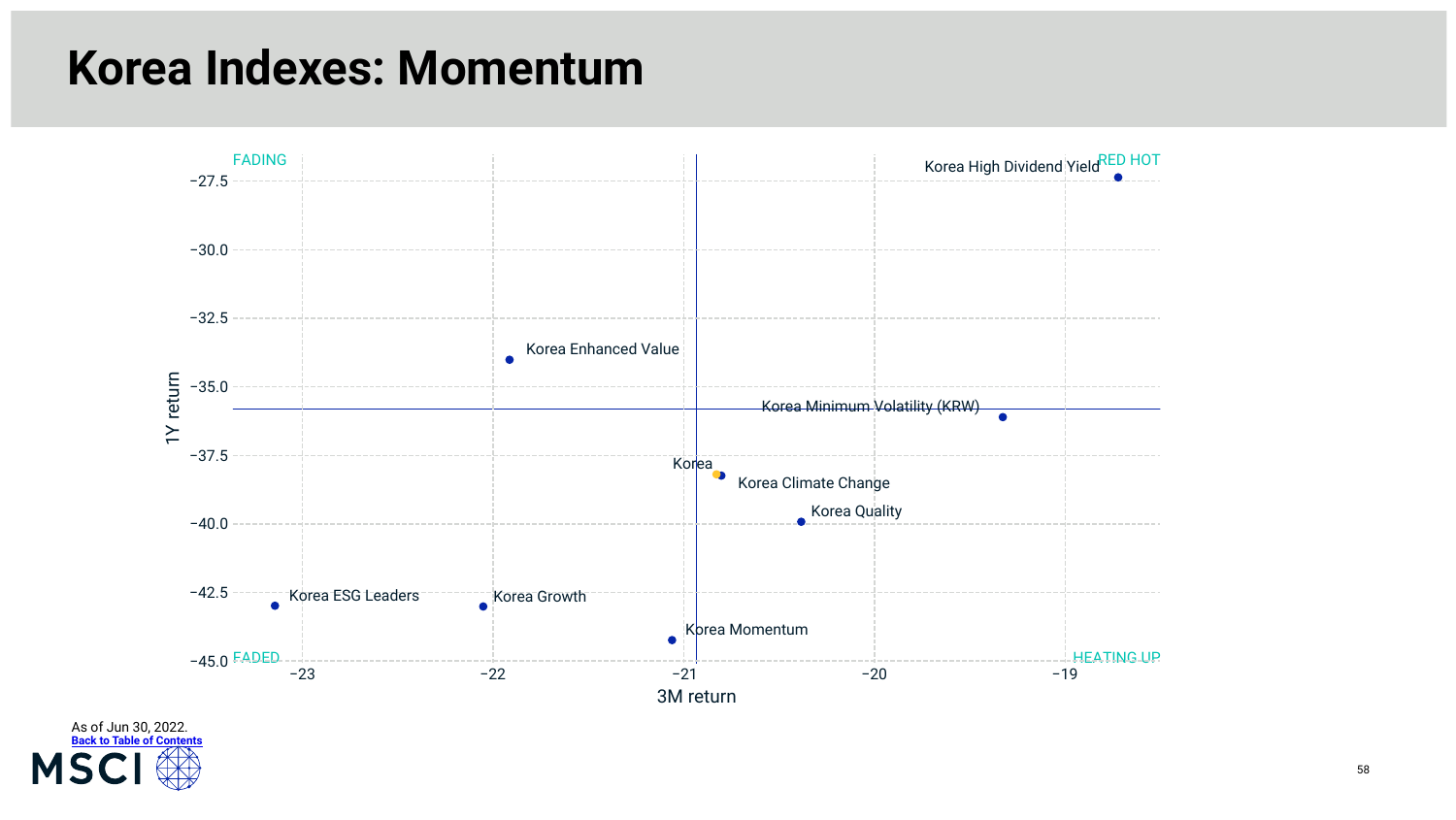### **Mexico Indexes: Performance**

#### <span id="page-58-0"></span>**Performance and valuations (%) 1D 1W 1M 3M MTD QTD YTD 1 Yr 3 Yr 5 Yr 10 Yr PB PE DY**  Mexico High Dividend Yield **-1.3** -0.2 -10.2 -12.7 -10.2 -12.7 -4.0 -0.4 19.3 9.6 8.4 2.4 11.8 5.2 **Mexico Growth** -0.7 2.3 -6.4 -9.5 -6.4 -9.5 -5.1 4.1 1.9 -3.8 -3.2 2.7 16.2 2.1 **Mexico Enhanced Value** -1.0 1.6 -9.5 -13.7 -9.5 -13.7 -5.5 3.5 6.2 0.1 0.1 1.7 12.3 3.4 **Mexico Quality -**1.3 1.8 -9.5 -15.7 -9.5 -15.7 -5.8 1.1 6.0 1.9 0.9 2.0 13.1 3.8 **Mexico Momentum** -1.5 1.5 -10.1 -14.3 -10.1 -14.3 -6.9 -5.3 4.6 0.0 0.1 2.1 13.5 3.2 **Mexico** -1.2 1.6 -9.8 -15.1 -9.8 -15.1 -7.7 -0.4 5.3 -0.3 -0.2 1.8 12.6 3.5 **Mexico ESG Leaders** -1.3 -0.1 -11.9 -17.1 -11.9 -17.1 -14.4 -16.5 -3.0 -7.1 -2.7 1.3 12.3 3.7

Gross returns in USD for the period ending Jun 30, 2022

Returns are annualized for periods longer than a year. Valuation ratios as of end of month adjusted by month to date returns.

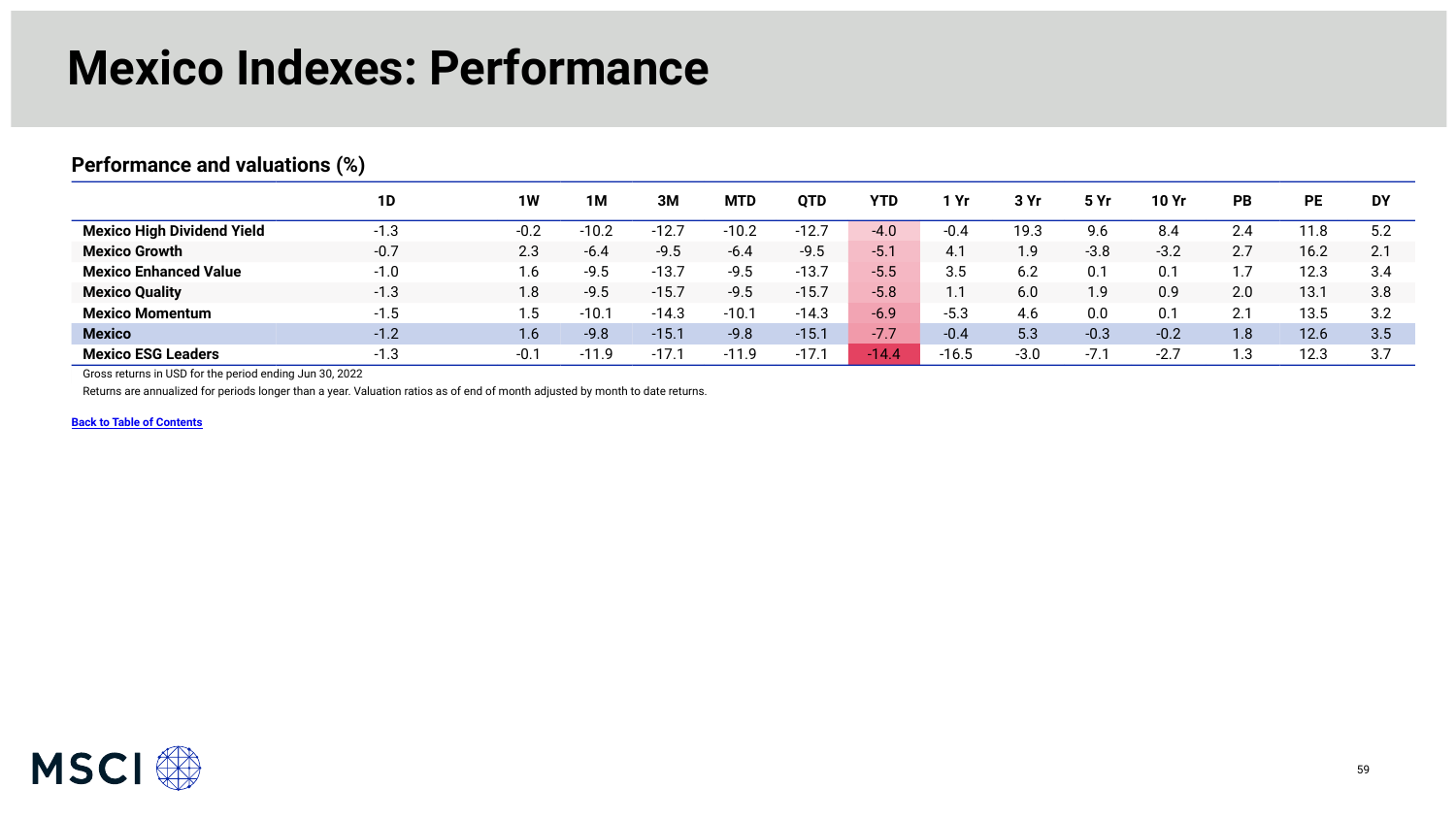#### **Mexico Indexes: Risk Profile**

#### **Risk Profile (%)**

|                                   | 1M   | 3M   | 1Yr  | 3Yr  | 5Yr  | <b>10Yr</b> | <b>SR</b><br>3Yr | <b>SR</b><br>5Yr | <b>SR</b><br><b>10Yr</b> | Max<br><b>Drawdown</b> | VaR @<br>95% | VaR $@$<br>99% | $CVaR$ $@$<br>95% | $CVaR$ @<br>99% | Number of<br><b>Constituents</b> |
|-----------------------------------|------|------|------|------|------|-------------|------------------|------------------|--------------------------|------------------------|--------------|----------------|-------------------|-----------------|----------------------------------|
| <b>Mexico Growth</b>              | 20.5 | 20.0 | 19.6 | 26.  | 24.0 | 22.2        | 0.1              | $-0.2$           | $-0.2$                   | $-62.7$                | $-2.6$       | $-4.7$         | $-3.9$            | $-6.5$          | 10                               |
| <b>Mexico Quality</b>             | 22.0 | 20.3 | 19.9 | 26.7 | 24.2 | 22.2        | 0.3              | $-0.0$           | $-0.0$                   | $-62.7$                | $-2.4$       | $-4.5$         | $-3.7$            | $-6.2$          | 22                               |
| <b>Mexico Enhanced Value</b>      | 21.1 | 20.2 | 19.6 | 27.2 | 24.7 | 22.6        | 0.3              | $-0.1$           | $-0.1$                   | $-64.5$                | $-2.4$       | $-4.6$         | $-3.7$            | $-6.3$          | 22                               |
| <b>Mexico</b>                     | 21.7 | 20.3 | 19.8 | 27.3 | 24.8 | 22.6        | 0.3              | $-0.1$           | $-0.1$                   | $-64.4$                | $-2.4$       | $-4.7$         | $-3.8$            | $-6.4$          | 22                               |
| <b>Mexico Momentum</b>            | 22.3 | 20.4 | 20.6 | 27.5 | 24.9 | 22.8        | 0.3              | $-0.1$           | $-0.1$                   | $-61.3$                | $-2.5$       | $-4.6$         | $-3.8$            | $-6.2$          | 22                               |
| <b>Mexico ESG Leaders</b>         | 22.9 | 23.0 | 22.4 | 27.7 | 24.5 | 23.         | $-0.0$           | $-0.4$           | $-0.2$                   | $-66.9$                | $-2.3$       | $-3.6$         | $-3.3$            | $-5.4$          |                                  |
| <b>Mexico High Dividend Yield</b> | 23.6 |      | 18.8 | 31.8 | 28.2 | 24.8        | 0.7              | 0.3              | 0.3                      | $-67.5$                | $-2.4$       | $-4.8$         | $-3.9$            | $-6.6$          |                                  |

As of Jun 30, 2022

SR = Sharpe Ratio. Risk may be reported for since inception period for an index depending on its inception date. Historical daily returns are used for calculating risk and VaR estimates.

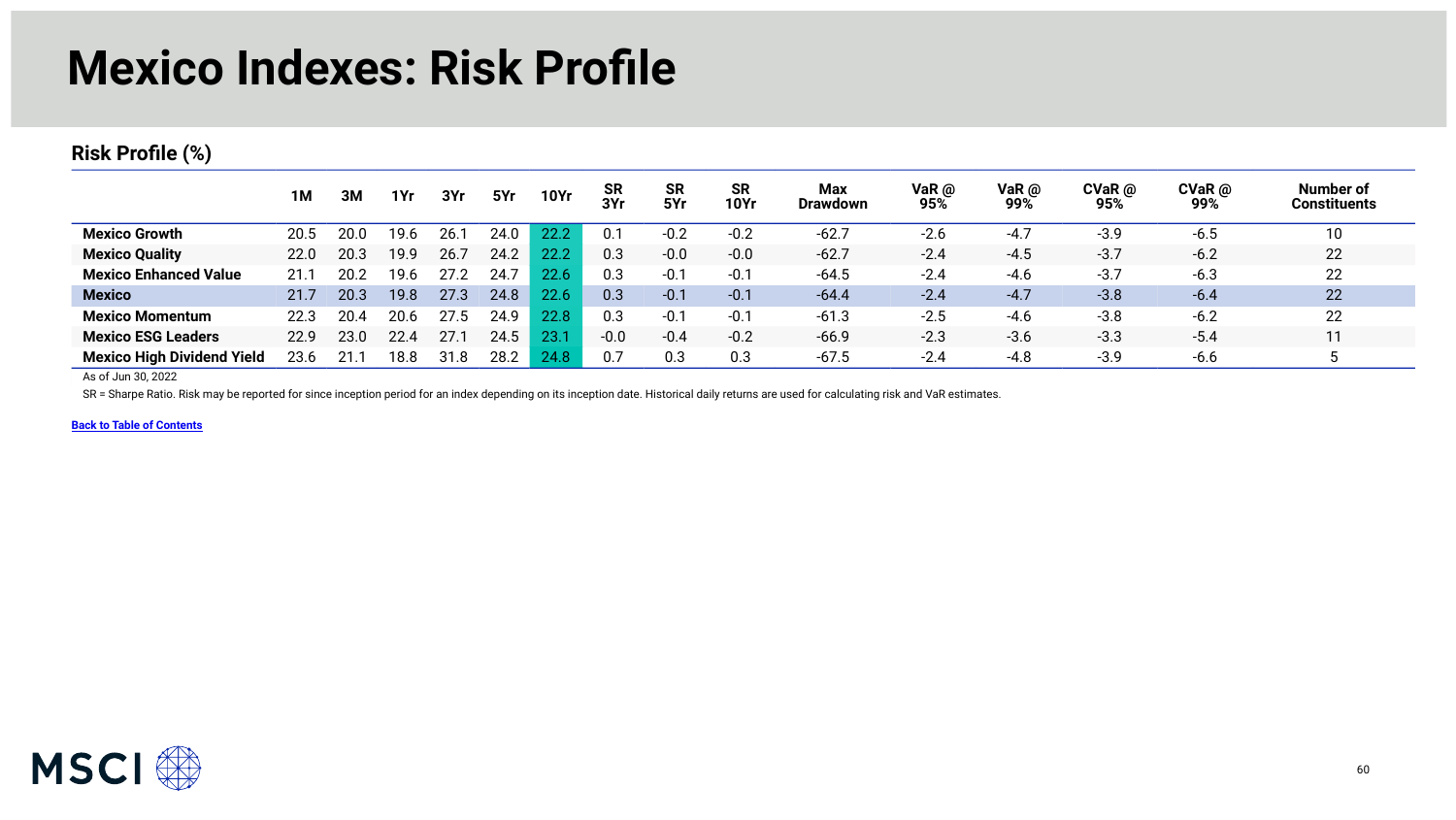### **Mexico Indexes: Momentum**



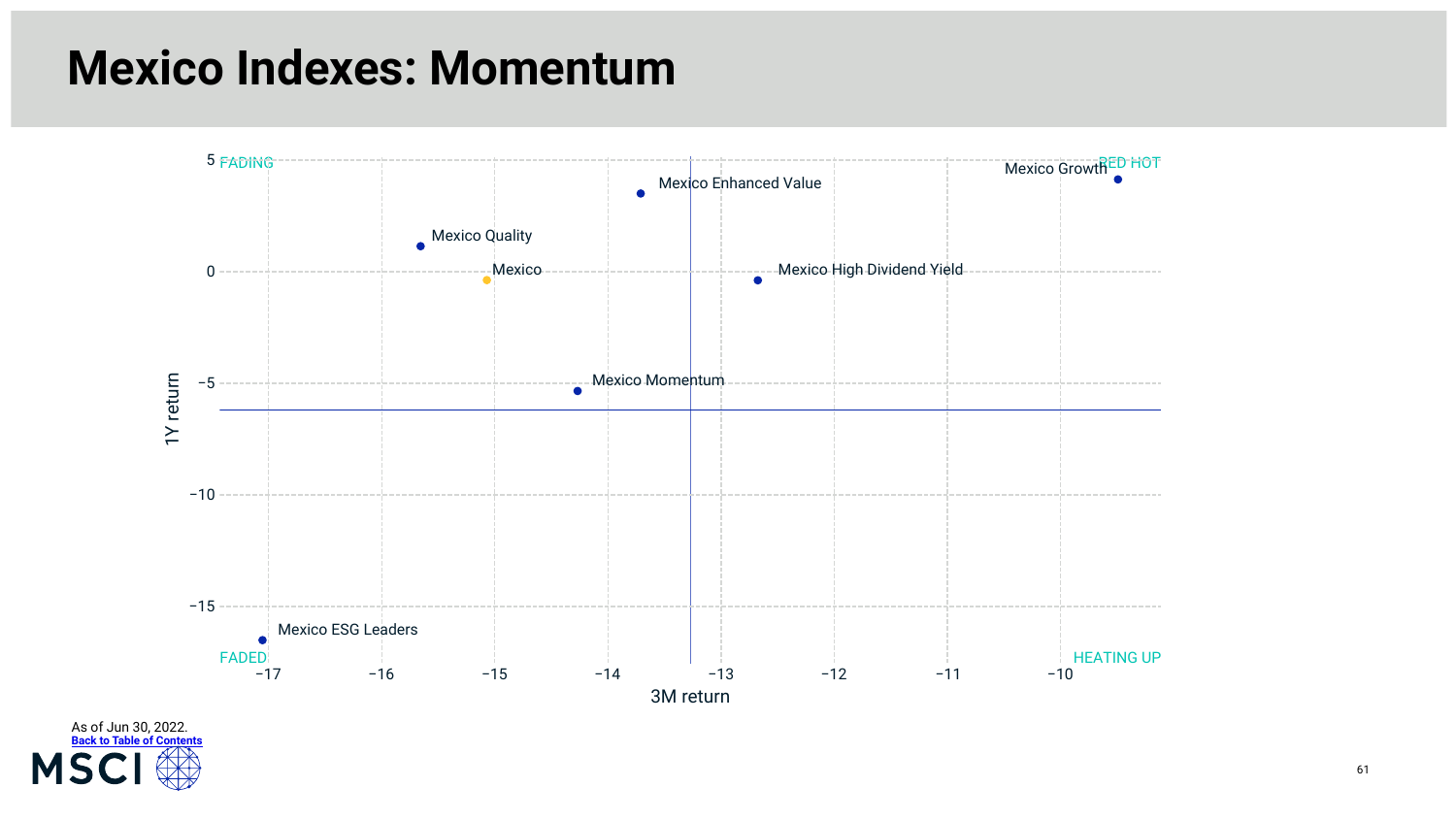### **South Africa Indexes: Performance**

#### <span id="page-61-0"></span>**Performance and valuations (%)**

|                                              | 1D     | 1W     | 1Μ      | 3Μ      | <b>MTD</b> | <b>OTD</b> | YTD     | Yr      | 3 Yr   | <b>5 Yr</b> | 10 Yr  | <b>PB</b> | <b>PE</b> | DY  |
|----------------------------------------------|--------|--------|---------|---------|------------|------------|---------|---------|--------|-------------|--------|-----------|-----------|-----|
| <b>South Africa Momentum</b>                 | $-3.3$ | $-5.3$ | $-15.9$ | $-24.5$ | $-15.9$    | $-24.5$    | $-5.4$  | -6.7    | 3.9    | 4.5         | 3.8    |           |           | 3.5 |
| <b>South Africa Enhanced Value</b>           | $-2.9$ | $-5.0$ | $-17.4$ | $-25.2$ | $-17.4$    | $-25.2$    | $-5.4$  | $-7.2$  | $-4.9$ | $-6.7$      | -3.    |           | 8.5       | 4.9 |
| <b>South Africa</b>                          | $-2.8$ | $-1.9$ | $-12.7$ | $-22.9$ | $-12.7$    | $-22.9$    | $-7.0$  | $-12.5$ | $-2.5$ | $-0.2$      | 0.7    |           | 9.7       | 4.2 |
| <b>South Africa ESG Leaders</b>              | $-2.8$ | $-1.5$ | $-12.0$ | $-22.4$ | $-12.0$    | $-22.4$    | $-8.3$  | $-13.8$ | $-3.3$ | 0.3         | 2.4    | 1.8       | 10.6      | 4.1 |
| <b>South Africa Minimum Volatility (USD)</b> | $-3.2$ | $-3.4$ | $-14.3$ | $-24.8$ | $-14.3$    | $-24.8$    | $-8.4$  | $-12.7$ | $-3.5$ | $-3.7$      | $-1.0$ | ، 6،      | 10.4      | 4.9 |
| <b>South Africa Quality</b>                  | $-3.0$ | $-2.3$ | $-13.8$ | $-25.$  | $-13.8$    | $-25.7$    | $-11.7$ | $-17.0$ | $-6.0$ | - 1         |        | 1.8       | 8.9       | 5.3 |
| <b>South Africa Growth</b>                   | $-2.0$ | l.4    | . 5     | $-19.3$ | $-7.5$     | $-19.3$    | $-13.1$ | $-27.2$ | $-0.6$ |             | 5.1    | 2.4       | 12.7      | າ 1 |

Gross returns in USD for the period ending Jun 30, 2022

Returns are annualized for periods longer than a year. Valuation ratios as of end of month adjusted by month to date returns.

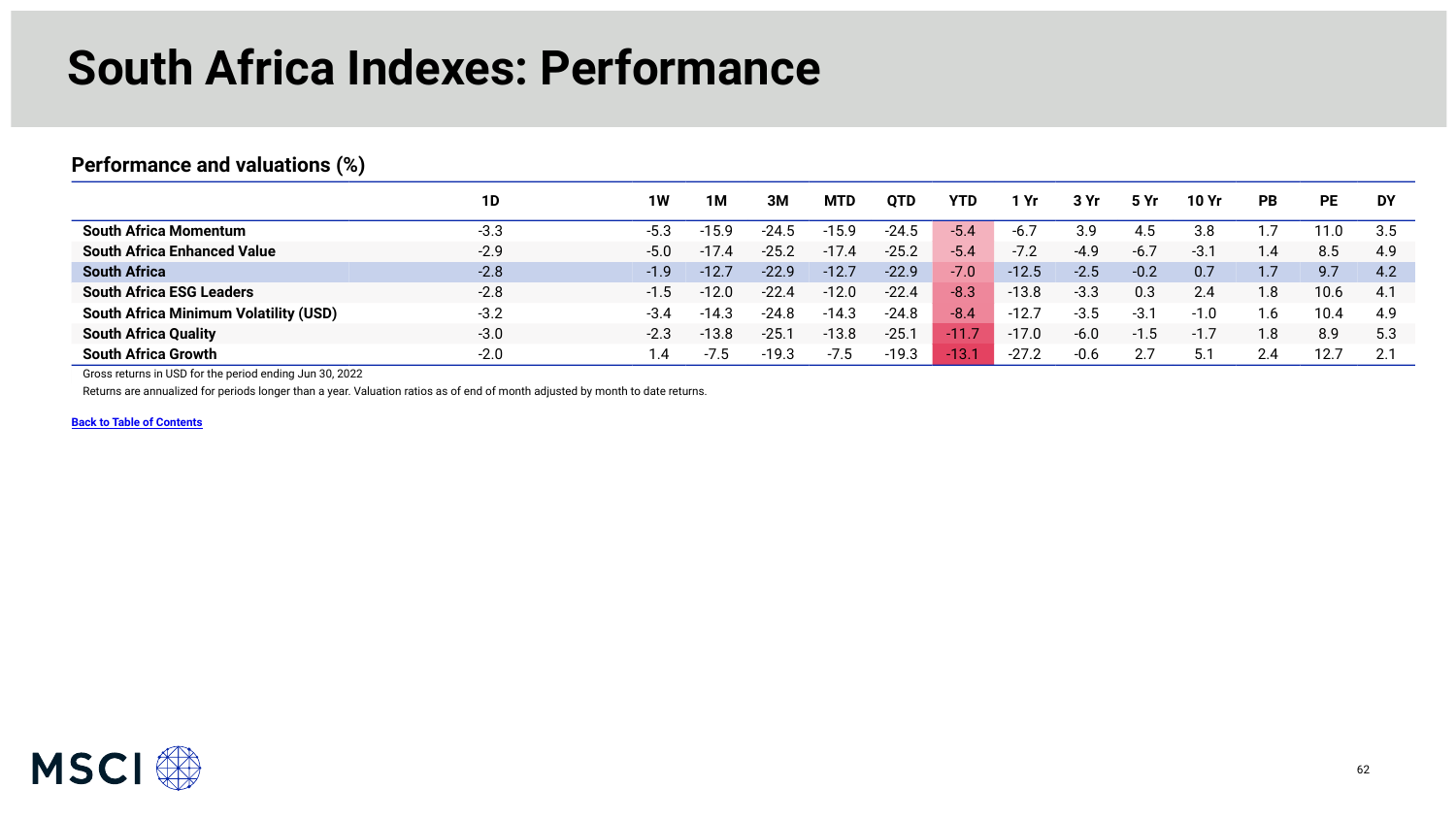### **South Africa Indexes: Risk Profile**

#### **Risk Profile (%)**

|                                              | 1M   | ЗΜ   | 1Yr  | 3Yr  | 5Yr               | <b>10Yr</b> | <b>SR</b><br>3Yr | <b>SR</b><br>5Yr | <b>SR</b><br><b>10Yr</b> | <b>Max</b><br><b>Drawdown</b> | VaR @<br>95% | VaR $\omega$<br>99% | $CVaR$ $@$<br>95% | $CVaR$ $@$<br>99% | Number of<br><b>Constituents</b> |
|----------------------------------------------|------|------|------|------|-------------------|-------------|------------------|------------------|--------------------------|-------------------------------|--------------|---------------------|-------------------|-------------------|----------------------------------|
| <b>South Africa</b>                          | 30.6 | 28.5 | 26.9 | 31.2 | 30.0 <sub>1</sub> | 28.         | 0.0              | $-0.1$           | $-0.0$                   | $-63.4$                       | $-2.9$       | $-4.8$              | $-4.2$            | $-6.7$            | 37                               |
| <b>South Africa Minimum Volatility (USD)</b> | 29.7 | 26.3 | 25.3 | 31.4 | 30.1              | 28.4        | 0.0              | $-0.2$           | $-0.1$                   | $-63.2$                       | $-2.8$       | $-4.8$              | $-4.1$            | $-6.7$            | 32                               |
| <b>South Africa Quality</b>                  | 29.6 | 29.4 | 27.5 | 30.  | 29.8              | 28.9        | $-0.1$           | $-0.2$           | $-0.1$                   | $-63.4$                       | $-2.9$       | $-4.9$              | $-4.3$            | $-6.8$            | 25                               |
| <b>South Africa ESG Leaders</b>              | 31.0 | 28.3 | 27.3 | 31.2 | 30.4              | 28.9        | 0.0              | $-0.7$           | 0.0                      | $-61.9$                       | $-3.1$       | $-5.7$              | $-4.5$            | $-7.1$            | 28                               |
| <b>South Africa Momentum</b>                 | 28.7 |      | 28.  | 34.0 | 32.3              | 29.3        | 0.2              | 0.0              | 0.1                      | $-66.9$                       | $-2.9$       | $-5.0$              | $-4.4$            | $-7.1$            | 25                               |
| <b>South Africa Growth</b>                   | 34.2 | 30.3 | 31.9 | 33.2 | 32.6              | 29.9        | 0.0              | $-0.0$           | 0.1                      | $-67.3$                       | $-3.0$       | $-5.0$              | $-4.4$            | $-6.8$            | 21                               |
| <b>South Africa Enhanced Value</b>           | 30.2 | 28.8 |      | 35.6 | 34.0              | 30.5        | $-0.0$           | $-0.3$           | $-0.1$                   | $-74.4$                       | $-2.8$       | -4.8                | -4.3              | $-7^{\circ}$      | 25                               |

As of Jun 30, 2022

SR = Sharpe Ratio. Risk may be reported for since inception period for an index depending on its inception date. Historical daily returns are used for calculating risk and VaR estimates.

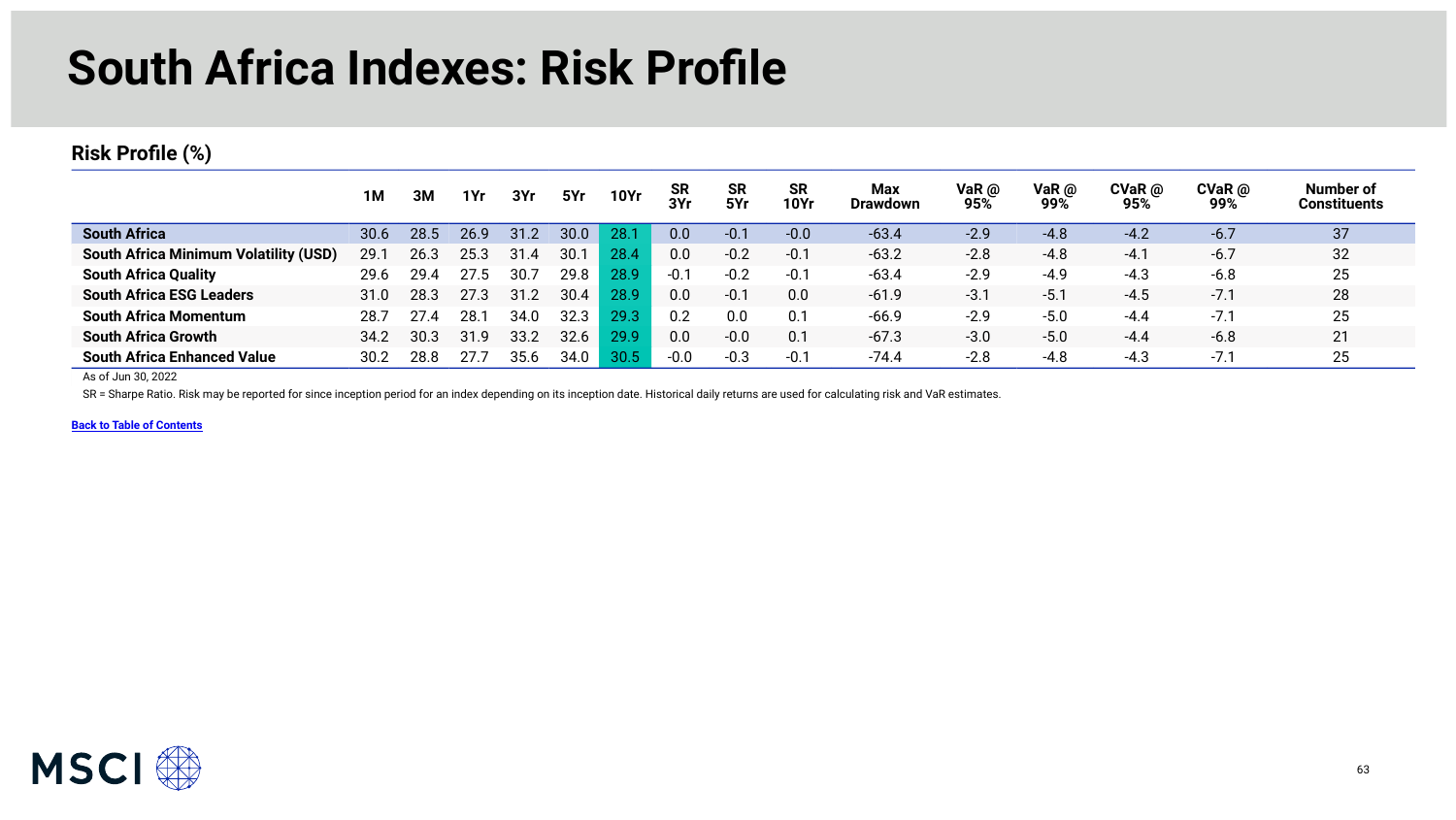### **South Africa Indexes: Momentum**



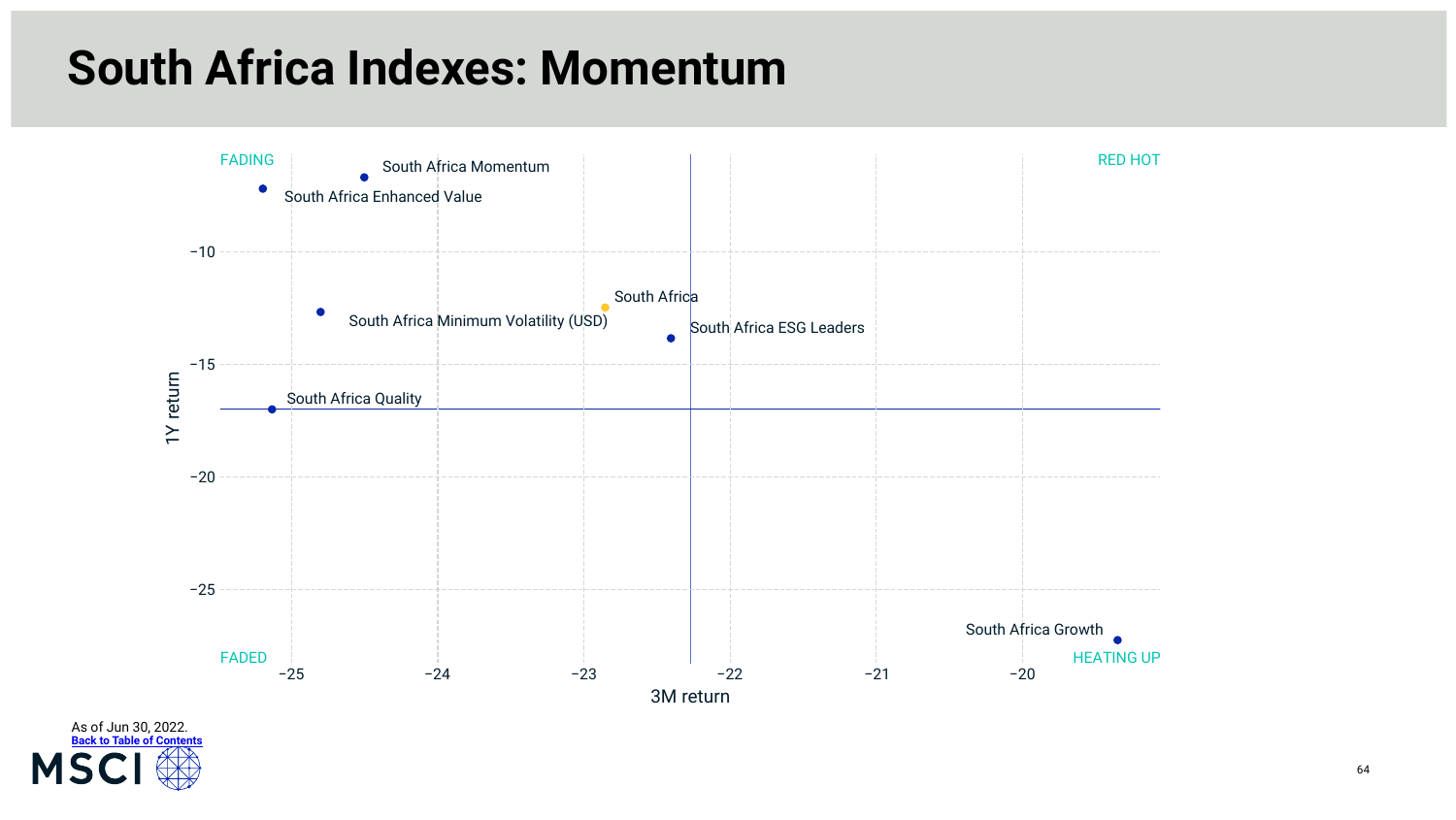### **Taiwan Indexes: Performance**

|                                        | 1D     | 1W     | 1M      | 3M      | <b>MTD</b> | <b>OTD</b> | <b>YTD</b> | l Yr    | 3 Yr | <b>5 Yr</b> | <b>10 Yr</b> | PB             | <b>PE</b> | <b>DY</b> |
|----------------------------------------|--------|--------|---------|---------|------------|------------|------------|---------|------|-------------|--------------|----------------|-----------|-----------|
| <b>Taiwan Value</b>                    | $-2.3$ | $-1.6$ | $-9.4$  | $-14.6$ | $-9.4$     | $-14.6$    | $-17.3$    | $-10.9$ | 12.3 | 7.5         | 8.2          | $\cdot$ .3     | 8.4       | 4.2       |
| <b>Taiwan Minimum Volatility (USD)</b> | $-2.5$ | $-1.8$ | $-11.5$ | $-16.5$ | $-11.5$    | $-16.5$    | $-24.1$    | $-17.5$ | 14.1 | 9.7         | 10.1         | 2.0            | 11.6      | 3.5       |
| <b>Taiwan High Dividend Yield</b>      | $-2.1$ | $-2.6$ | $-13.0$ | $-17.2$ | $-13.0$    | $-17.2$    | $-24.7$    | $-17.8$ | 6.1  | 4.5         | 4.6          | $\overline{2}$ | 7.9       | 5.4       |
| <b>Taiwan</b>                          | $-2.9$ | $-1.8$ | $-14.0$ | $-19.6$ | $-14.0$    | $-19.6$    | $-24.8$    | $-19.8$ | 19.1 | 12.5        | 12.4         | 2.1            | 11.1      | 3.3       |
| <b>Taiwan ESG Leaders</b>              | $-2.9$ | $-1.6$ | $-14.4$ | $-20.4$ | $-14.4$    | $-20.4$    | $-24.9$    | $-19.7$ | 22.5 | 16.3        | 15.9         | 2.4            | 11.3      | 3.1       |
| <b>Taiwan Momentum</b>                 | $-2.8$ | $-0.7$ | $-10.9$ | $-18.9$ | $-10.9$    | $-18.9$    | $-25.0$    | $-24.6$ | 22.0 | 11.9        | 11.7         | 2.3            | 8.0       | 2.5       |
| <b>Taiwan Growth</b>                   | $-3.3$ | $-2.0$ | $-17.4$ | $-23.4$ | $-17.4$    | $-23.4$    | $-30.2$    | $-26.2$ | 26.3 | 17.7        | 16.6         | 4.4            | 15.0      | 2.5       |
| <b>Taiwan Quality</b>                  | $-3.1$ | $-3.2$ | $-17.3$ | -22.9   | $-17.3$    | $-22.9$    | $-34.1$    | $-28.8$ | 14.4 | 7.5         | 9.7          | 3.5            | 12.5      | 3.3       |

#### <span id="page-64-0"></span>**Performance and valuations (%)**

Gross returns in USD for the period ending Jun 30, 2022

Returns are annualized for periods longer than a year. Valuation ratios as of end of month adjusted by month to date returns.

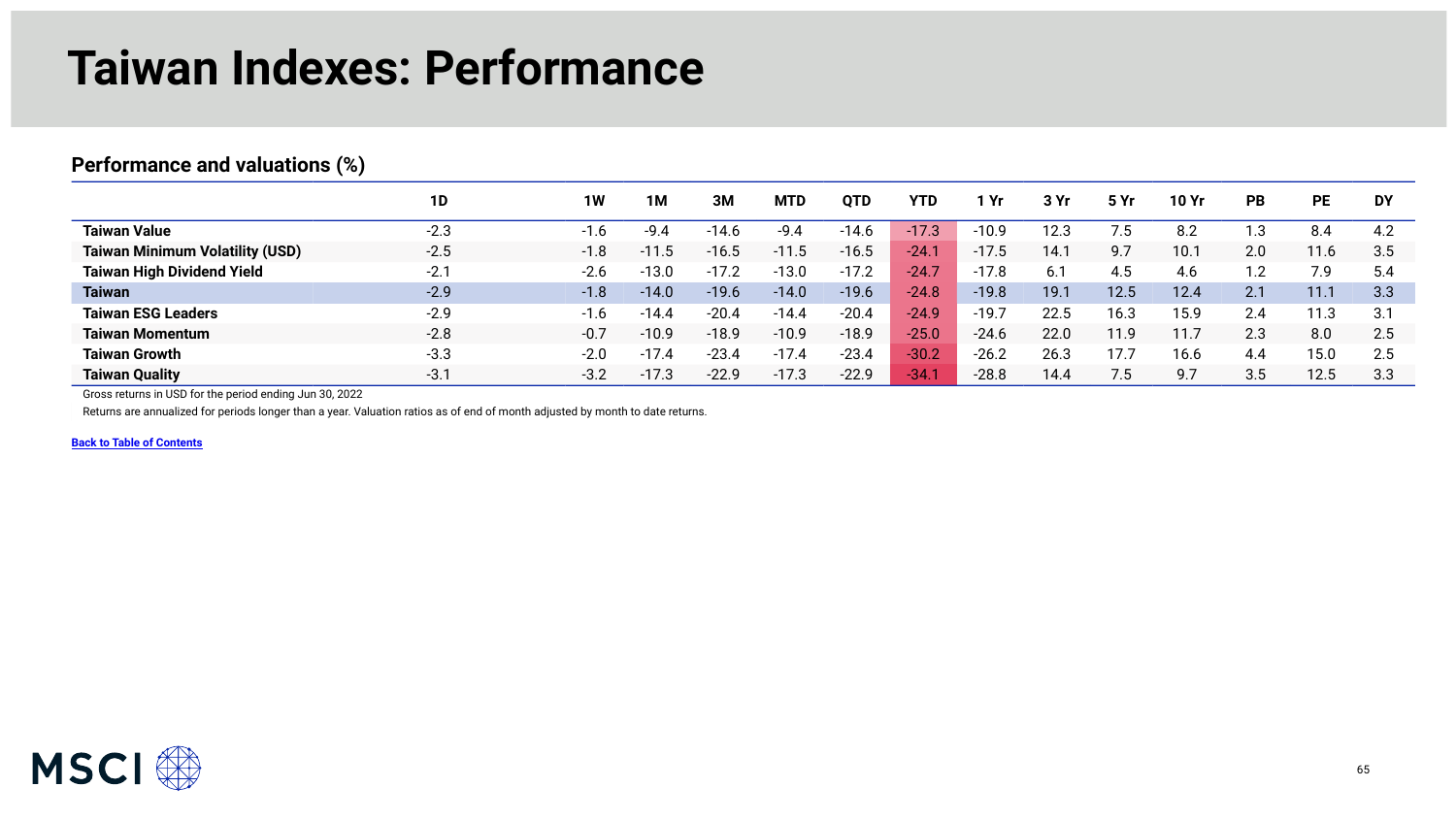### **Taiwan Indexes: Risk Profile**

#### **Risk Profile (%)**

|                                        | 1M   | 3M   | 1Yr  | 3Yr  | 5Yr  | <b>10Yr</b> | <b>SR</b><br>3Yr | <b>SR</b><br>5Yr | <b>SR</b><br><b>10Yr</b> | <b>Max</b><br><b>Drawdown</b> | VaR $@$<br>95% | VaR $\omega$<br>99% | $CVaR$ $@$<br>95% | $CVaR$ @<br>99% | Number of<br>Constituents |
|----------------------------------------|------|------|------|------|------|-------------|------------------|------------------|--------------------------|-------------------------------|----------------|---------------------|-------------------|-----------------|---------------------------|
| <b>Taiwan Minimum Volatility (USD)</b> | 21.6 |      | 18.0 | 18   | 16.7 | 15.3        |                  | 0.5              | 0.6                      | $-57.9$                       | $-2.7$         | $-3.8$              | $-3.1$            | $-4.7$          | 49                        |
| <b>Taiwan Value</b>                    | 19.4 | 19.5 | 16.3 | 18.1 | 16.3 | 15.4        | 0.8              | 0.4              | 0.5                      | $-71.5$                       | $-2.3$         | $-4.1$              | $-3.4$            | $-5.0$          | 68                        |
| <b>Taiwan High Dividend Yield</b>      | 23.9 | 22.2 | 18.7 | 21.  | 18.8 | 16.4        | 0.4              | 0.2              | 0.2                      | $-59.3$                       | $-2.2$         | $-3.9$              | $-3.2$            | $-4.9$          | 17                        |
| <b>Taiwan</b>                          | 22.4 | 23.9 | 19.6 | 21.  | 19.3 | 17.6        | 0.9              | 0.6              | 0.7                      | $-68.8$                       | $-2.4$         | $-4.1$              | $-3.5$            | $-5.2$          | 87                        |
| <b>Taiwan ESG Leaders</b>              | 22.6 | 24.  | 20.4 | 22.0 | 20.2 | 18.4        | 1.0              | 0.7              | 0.8                      | $-51.7$                       | $-2.1$         | $-3.6$              | $-3.0$            | $-4.5$          | 38                        |
| <b>Taiwan Quality</b>                  | 26.6 | 28.5 | 23.2 | 22.5 | 21.2 | 19.0        | 0.7              | 0.3              | 0.5                      | $-67.1$                       | $-2.5$         | $-4.3$              | $-3.6$            | $-5.4$          | 25                        |
| <b>Taiwan Momentum</b>                 | 22.8 | 26.0 | 23.0 | 24.5 | 22.3 | 19.8        | 1.0              | 0.4              | 0.5                      | $-73.1$                       | $-2.6$         | $-4.3$              | $-3.7$            | $-5.4$          | 25                        |
| <b>Taiwan Growth</b>                   | 25.8 | 28.  | 24.0 | 25.6 | 24.0 | 21.         | $\cdot$          | 0.7              | 0.7                      | $-70.2$                       | $-2.7$         | $-4.7$              | $-3.9$            | $-5.8$          | 28                        |

As of Jun 30, 2022

SR = Sharpe Ratio. Risk may be reported for since inception period for an index depending on its inception date. Historical daily returns are used for calculating risk and VaR estimates.

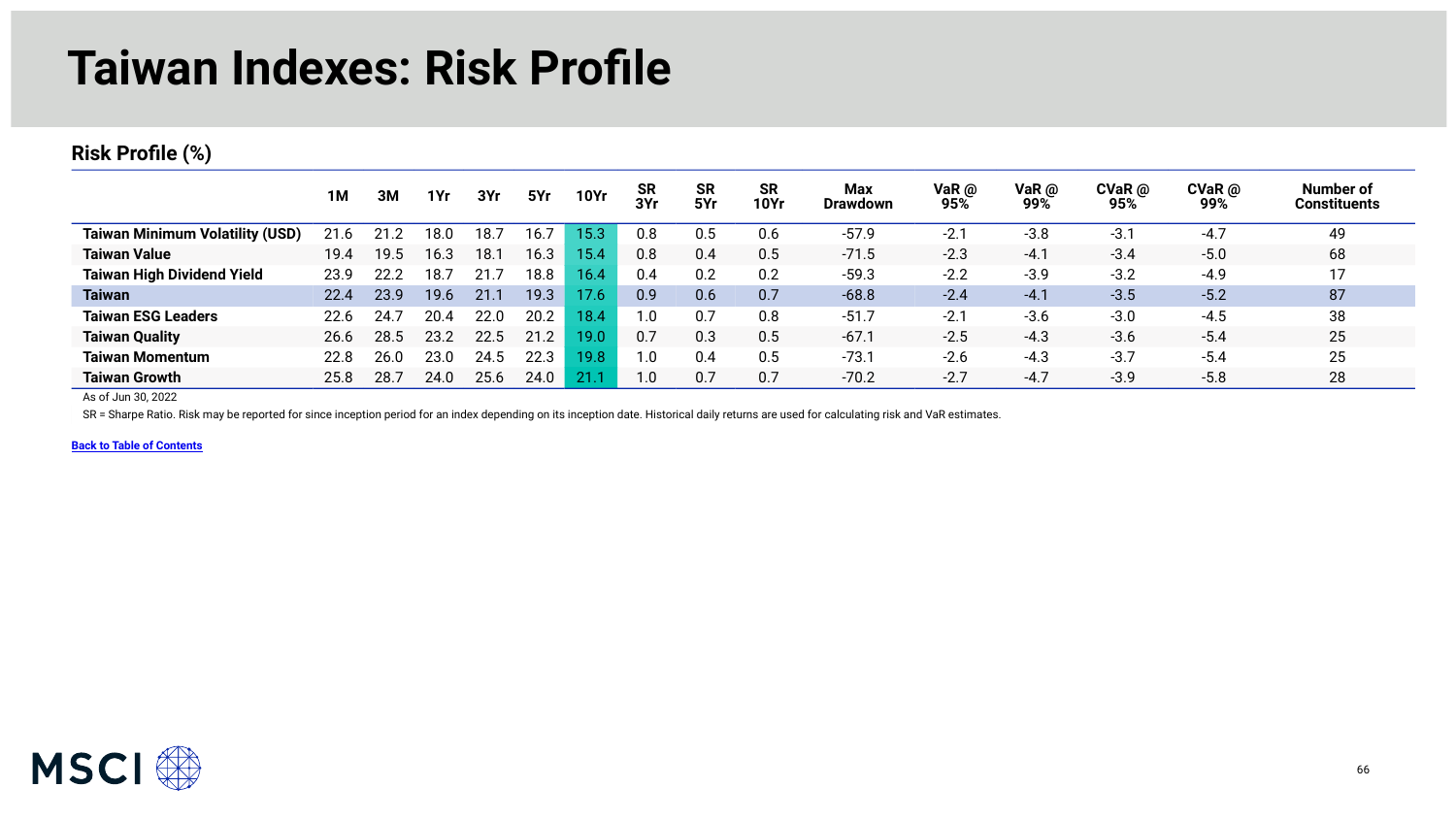### **Taiwan Indexes: Momentum**



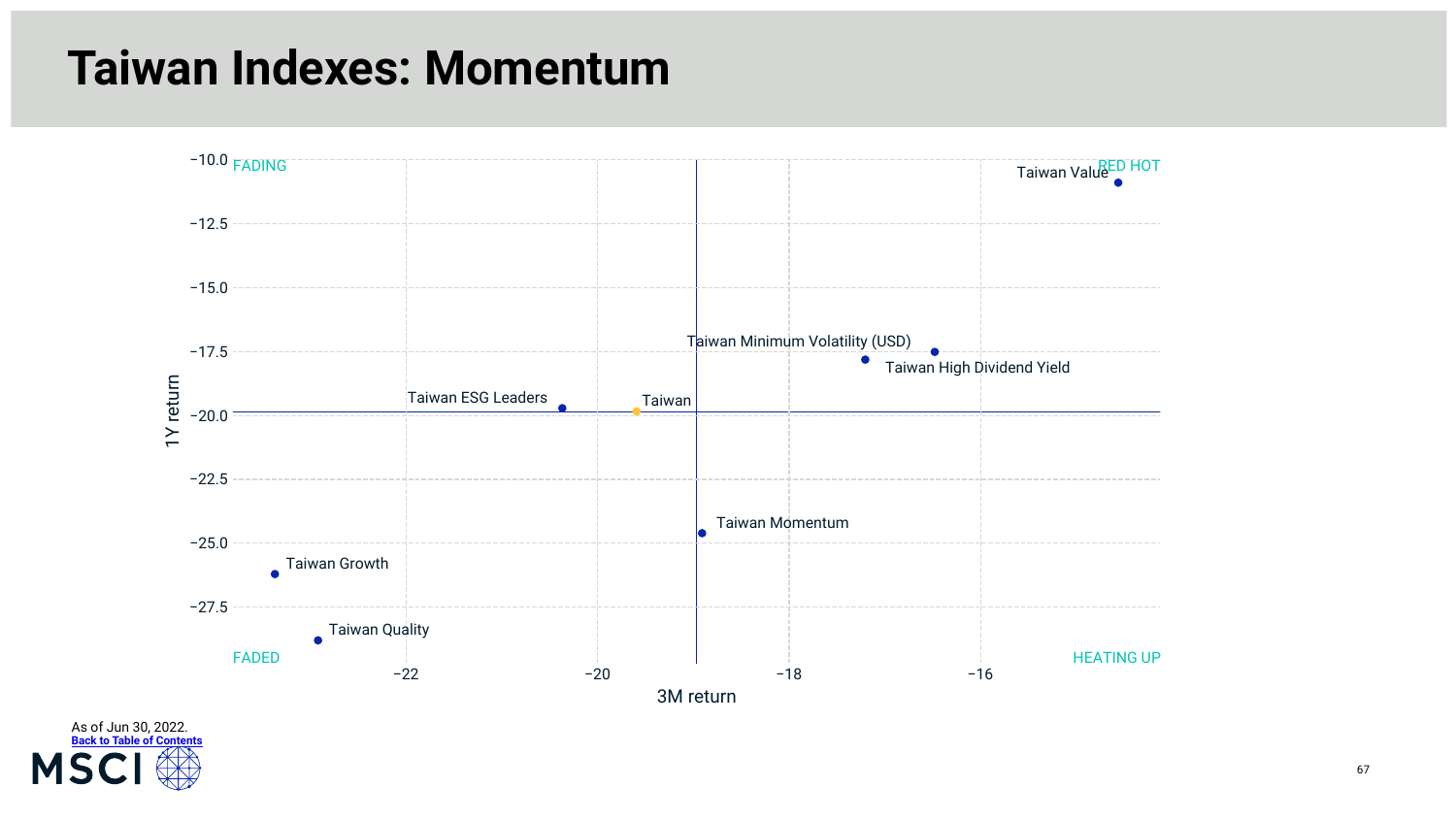### **About MSCI**

MSCI is a leading provider of critical decision support tools and services for the global investment community. With over 50 years of expertise in research, data and technology, we power better investment decisions by enabling clients to understand and analyze key drivers of risk and return and confidently build more effective portfolios. We create industry-leading research-enhanced solutions that clients use to gain insight into and improve transparency across the investment process. To learn more, please visit [www.msci.com](https://www.msci.com) .

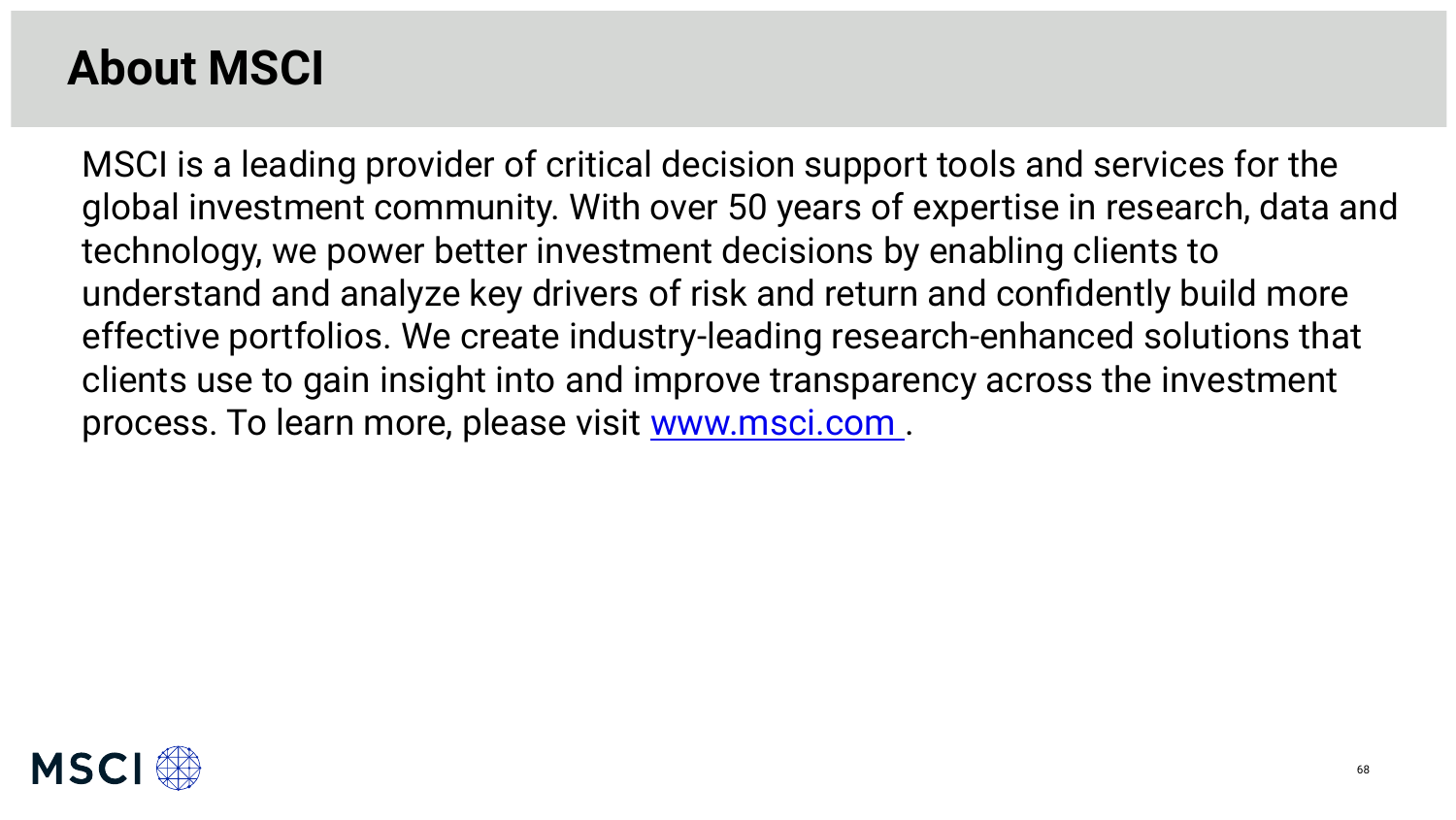#### **Contact us**

| <b>AMERICAS</b>                                                                    |                    |              | <b>EUROPE, MIDDLE EAST &amp; AFRICA</b> | <b>ASIA PACIFIC</b> |                       |  |  |
|------------------------------------------------------------------------------------|--------------------|--------------|-----------------------------------------|---------------------|-----------------------|--|--|
| Americas                                                                           | + 1 888 588 4567 * | Cape Town    | + 27 21 673 0100                        | <b>China North</b>  | 10800 852 1032 *      |  |  |
| Atlanta                                                                            | + 1 404 551 3212   | Frankfurt    | +49 69 133 859 00                       | China South         | 10800 152 1032 *      |  |  |
| <b>Boston</b>                                                                      | + 1 617 532 0920   | Geneva       | +41 22 817 9777                         | Hong Kong           | + 852 2844 9333       |  |  |
| Chicago                                                                            | + 1 312 675 0545   | London       | +44 20 7618 2222                        | Mumbai              | + 91 22 6784 9160     |  |  |
| Monterrey                                                                          | + 52 81 1253 4020  | <b>Milan</b> | +39 02 5849 0415                        | Seoul               | 00798 8521 3392 *     |  |  |
| New York                                                                           | + 1 212 804 3901   | <b>Paris</b> | 0800 91 59 17 *                         | Singapore           | 800 852 3749 *        |  |  |
| <b>San Francisco</b>                                                               | + 1 415 836 8800   |              |                                         | Sydney              | + 61 2 9033 9333      |  |  |
| São Paulo                                                                          | + 55 11 3706 1360  |              |                                         | <b>Taipei</b>       | 008 0112 7513 *       |  |  |
| Toronto                                                                            | + 1 416 628 1007   |              |                                         | <b>Thailand</b>     | 0018 0015 6207 7181 * |  |  |
| $* =$ toll free<br>msci.com<br>clientservice@msci.com<br>esgclientservice@msci.com |                    |              |                                         | Tokyo               | + 81 3 5290 1555      |  |  |